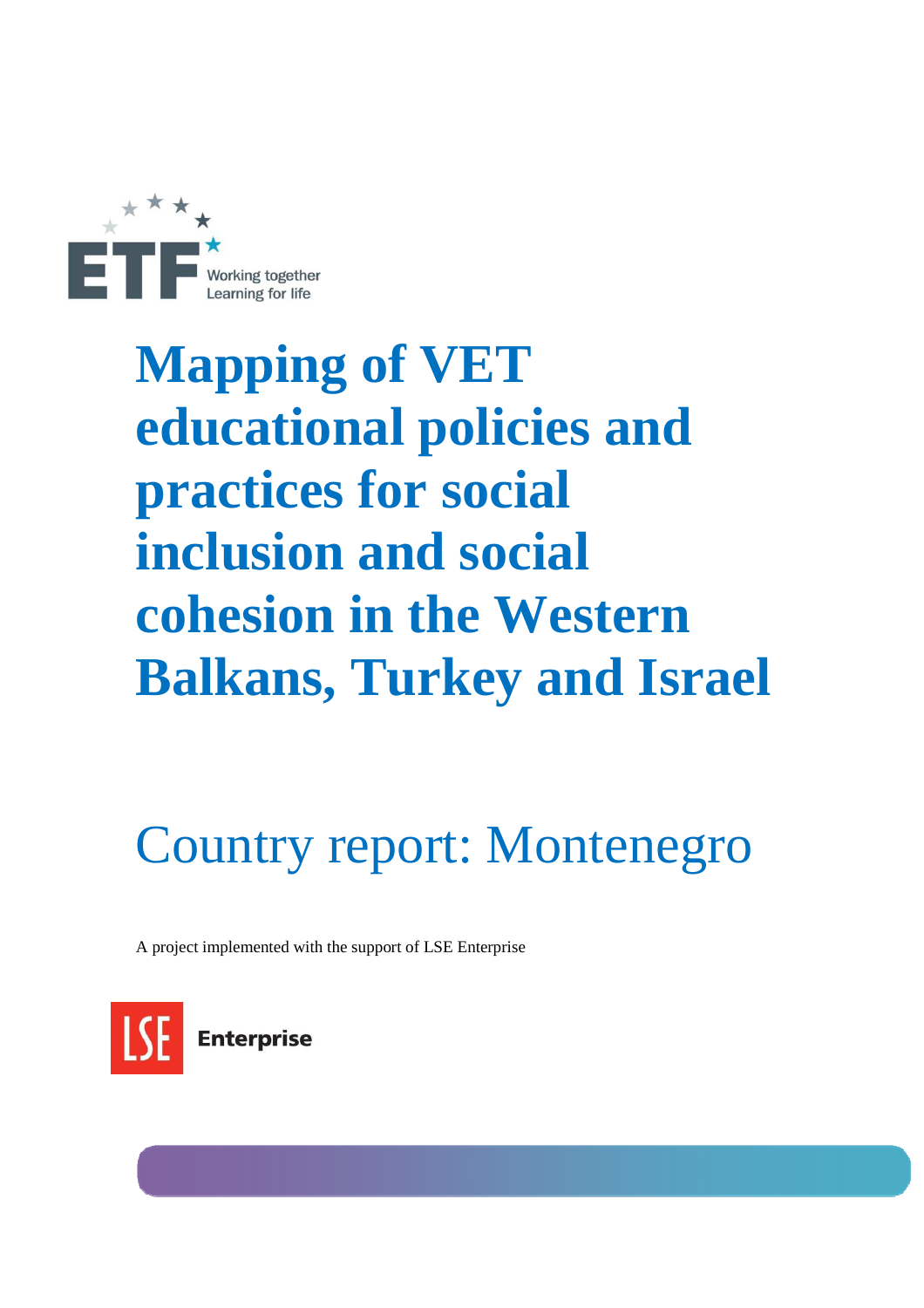\_\_\_\_\_\_\_\_\_\_\_\_\_\_\_\_\_\_\_\_\_\_\_\_\_\_\_\_\_\_\_\_\_\_\_\_\_\_\_\_\_\_\_\_\_\_\_\_\_\_\_\_\_\_\_\_\_\_\_\_\_\_\_\_\_\_\_\_\_\_

# **AUTHORS**

**Montenegro Jadranka KALUDJEROVIĆ, PhD**  Program director, Labour Market Institute for Strategic Studies and Prognoses E-mail: jkaludjerovic@t-com.me

#### **Milika MIRKOVIC, MSc**

Analyst, Labour Market Institute for Strategic Studies and Prognoses E-mail: milikam@t-com.me

This country study is part of the project entitled Mapping of VET educational policies and practices for social inclusion and social cohesion for the European Training Foundation (Contract No. CON/12/ETF/0012).

Its contents are the sole responsibility of the authors and do not necessarily reflect the views of the European Training Foundation or the European Union institutions.

© European Training Foundation, 2013 Reproduction is authorised provided the source is acknowledged.

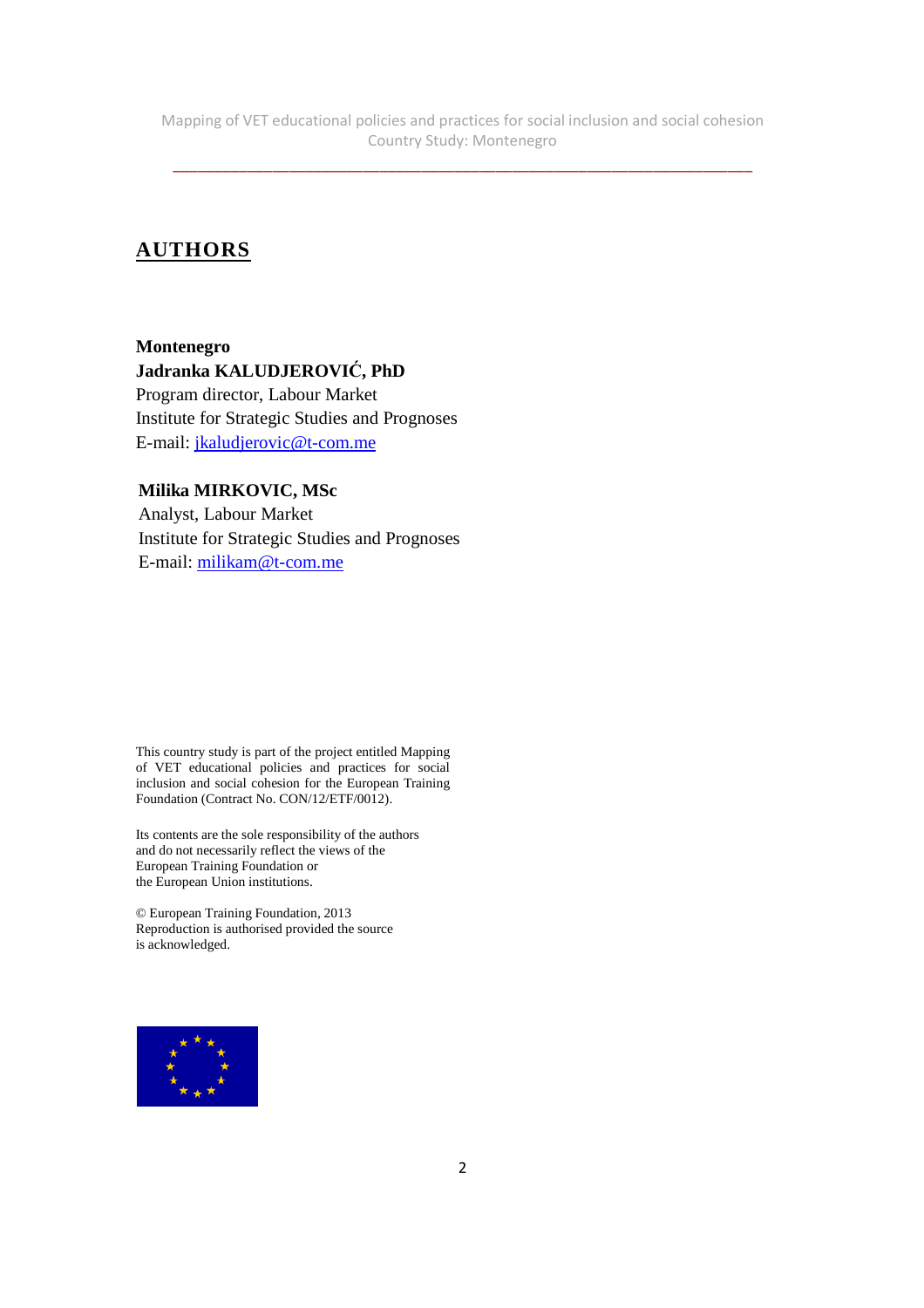\_\_\_\_\_\_\_\_\_\_\_\_\_\_\_\_\_\_\_\_\_\_\_\_\_\_\_\_\_\_\_\_\_\_\_\_\_\_\_\_\_\_\_\_\_\_\_\_\_\_\_\_\_\_\_\_\_\_\_\_\_\_\_\_\_\_\_\_\_\_

# **MONTENEGRO**

# **CONTENTS**

| 2. VET PRACTICES FOR SOCIAL INCLUSION AND SOCIAL COHESION AT THE LOCAL LEVEL 15          |
|------------------------------------------------------------------------------------------|
|                                                                                          |
|                                                                                          |
|                                                                                          |
| 2.4. Comparative analysis of vocational education, social inclusion practices and social |
|                                                                                          |
| 4. POLICY RECOMMENDATIONS FOR POLICY MAKERS AT NATIONAL LEVEL AND LOCAL LEVEL,           |
|                                                                                          |
|                                                                                          |
| 4.3. Policy recommendations for international donor organisations and NGOs48             |
|                                                                                          |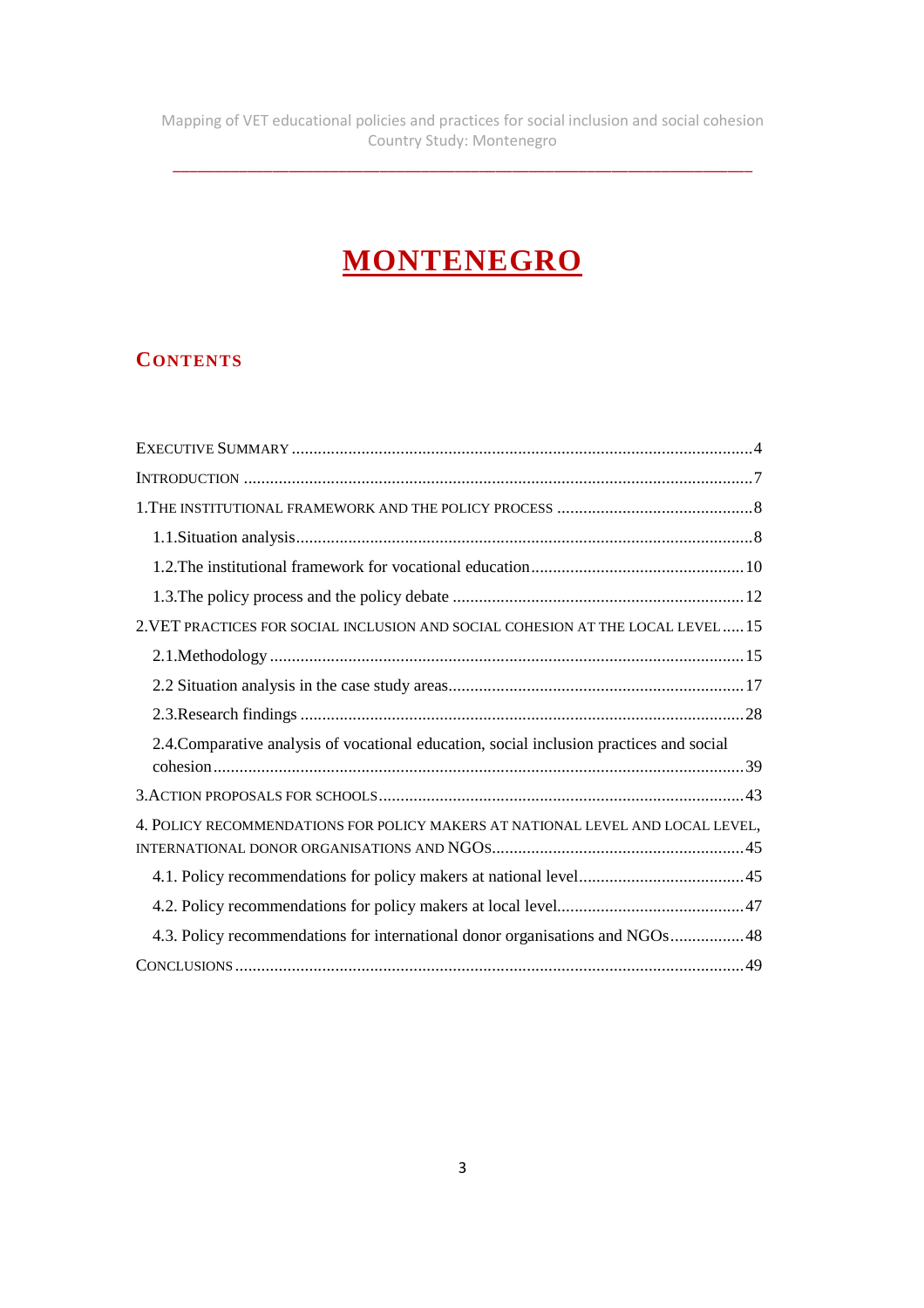# **ACRONYMS**

| <b>CEMI</b>  | Centre for Monitoring and Research                            |
|--------------|---------------------------------------------------------------|
| <b>CIPS</b>  | Centre for Information and Professional Advising              |
| <b>COSSN</b> | Commission for the Orientation of Students with Special Needs |
| EAM          | <b>Employment Agency of Montenegro</b>                        |
| <b>ESPAD</b> | European School Survey Project on Alcohol and Other Drugs     |
| <b>ETF</b>   | <b>European Training Foundation</b>                           |
| EU           | European Union                                                |
| Government   | Government of Montenegro                                      |
| <b>GDP</b>   | <b>Gross Domestic Product</b>                                 |
| HDI          | Human Development Index                                       |
| <b>IEP</b>   | Individual education plan for child                           |
| <b>LEO</b>   | <b>Local Employment Office</b>                                |
| <b>LFS</b>   | Labour Force Survey                                           |
| <b>LSE</b>   | <b>London School of Economics</b>                             |
| <b>NEC</b>   | <b>National Education Council</b>                             |
| NGO          | Non-Governmental Organization                                 |
| PAR          | Participatory Action Research                                 |
| <b>PISA</b>  | Organization for Economic Co-operation and Development        |
| <b>RAE</b>   | Roma, Ashkaelia, Egyptians                                    |
| <b>SEN</b>   | <b>Students with Special Educational Needs</b>                |
| <b>UNDP</b>  | <b>United Nations Development Program</b>                     |
| <b>VET</b>   | <b>Vocational Education and Training</b>                      |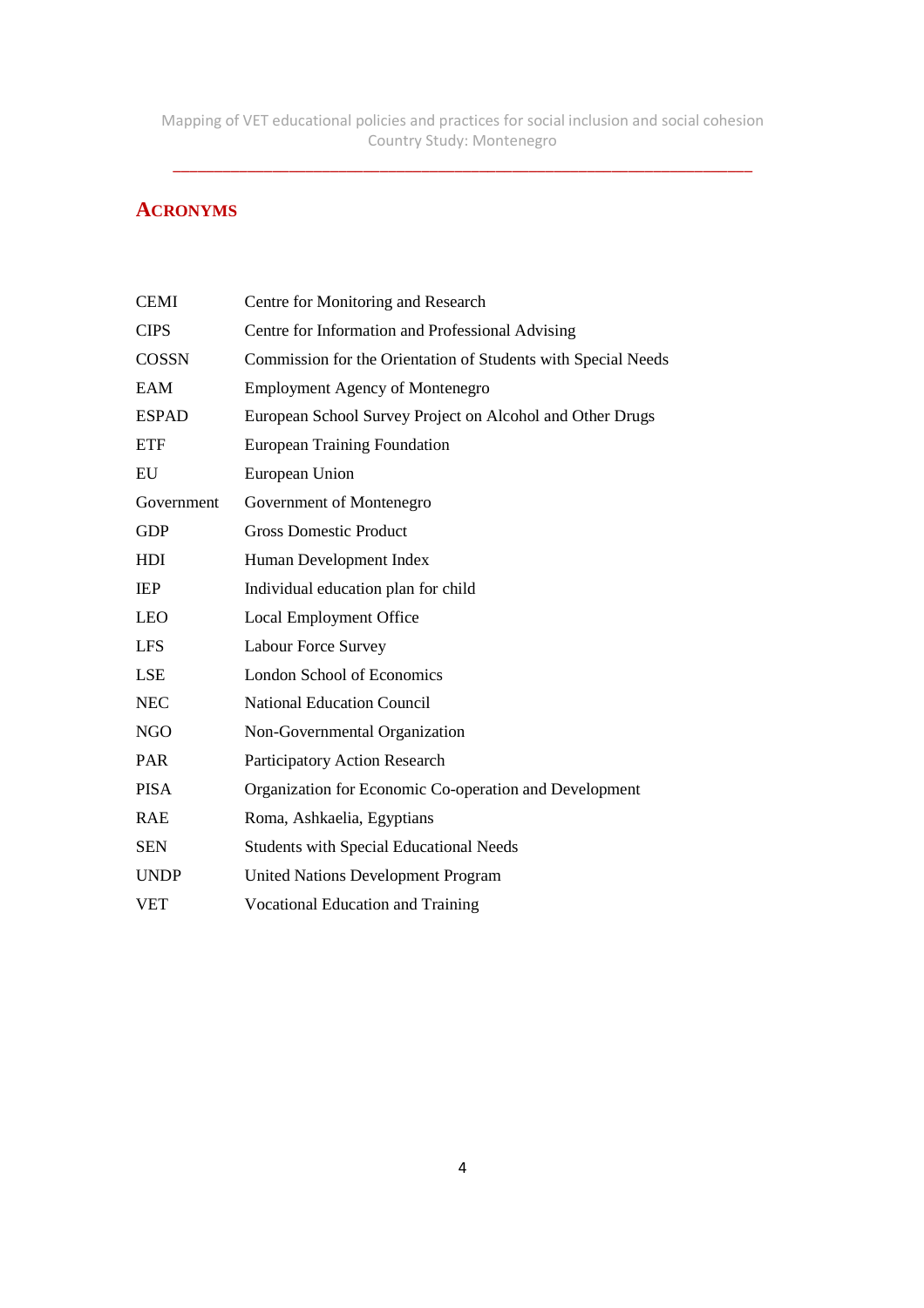\_\_\_\_\_\_\_\_\_\_\_\_\_\_\_\_\_\_\_\_\_\_\_\_\_\_\_\_\_\_\_\_\_\_\_\_\_\_\_\_\_\_\_\_\_\_\_\_\_\_\_\_\_\_\_\_\_\_\_\_\_\_\_\_\_\_\_\_\_\_

# **EXECUTIVE SUMMARY**

The aim of this study is to contribute to the understanding of the role of VET in combating social inclusion and contributing to a more cohesive society in Montenegro. Besides the analysis of the institutional framework and the policy process at national and local levels, it focuses on practices in three vocational schools in the municipalities of Bar, Podgorica and Plav, located in regions with different geographic, cultural, economic and social environments. The report analyses issues related to social inclusion in vocational education, such as the selection and tracking of students, the quality of the learning process, drop out, and the transition from school to work.

The government of Montenegro began a comprehensive reform of the education system in 2000, which has increasingly focused on the reform of vocational education. Since then, sector commissions involving the main stakeholders in the creation of programmes and curricula have been introduced, new programmes aligned with the labour market have been established and the modularisation of curricula will begin from 2013/14. Two thirds of secondary students are enrolled in vocational schools, but enrolment in three-year courses is decreasing despite an excess demand for those occupations on the labour market. It is mainly students from families with lower socioeconomic status that enrol on those courses due to their generally weaker marks from primary school. However, students from lower income families receive support from local authorities and schools in the form of free textbooks, free transport, free excursions, and 24-hour access to school premises. Another trend is an increase in the number of vocational students who enrol in higher education due to their poor economic situation and expectations for better jobs.

The concept of social inclusion in education gives priority to students with special education needs and to Roma, Ashkaelia and Egyptian pupils, since these groups are the most educationally deprivation among all socially vulnerable groups. However, the corrective measures carried out up to now have mainly focused on inclusion at pre-primary and primary levels. The role of VET in social inclusion depends on the success of such social inclusion in primary education. For example, the RAE population has a high drop out rates from primary school, due to which the number of RAE students in VET schools is very low (confirmed in the case study schools).

Enrolment of students with special educational needs (SEN) in VET schools is based on the expert opinion and decision of the local Commissions for the Orientation of Students with Special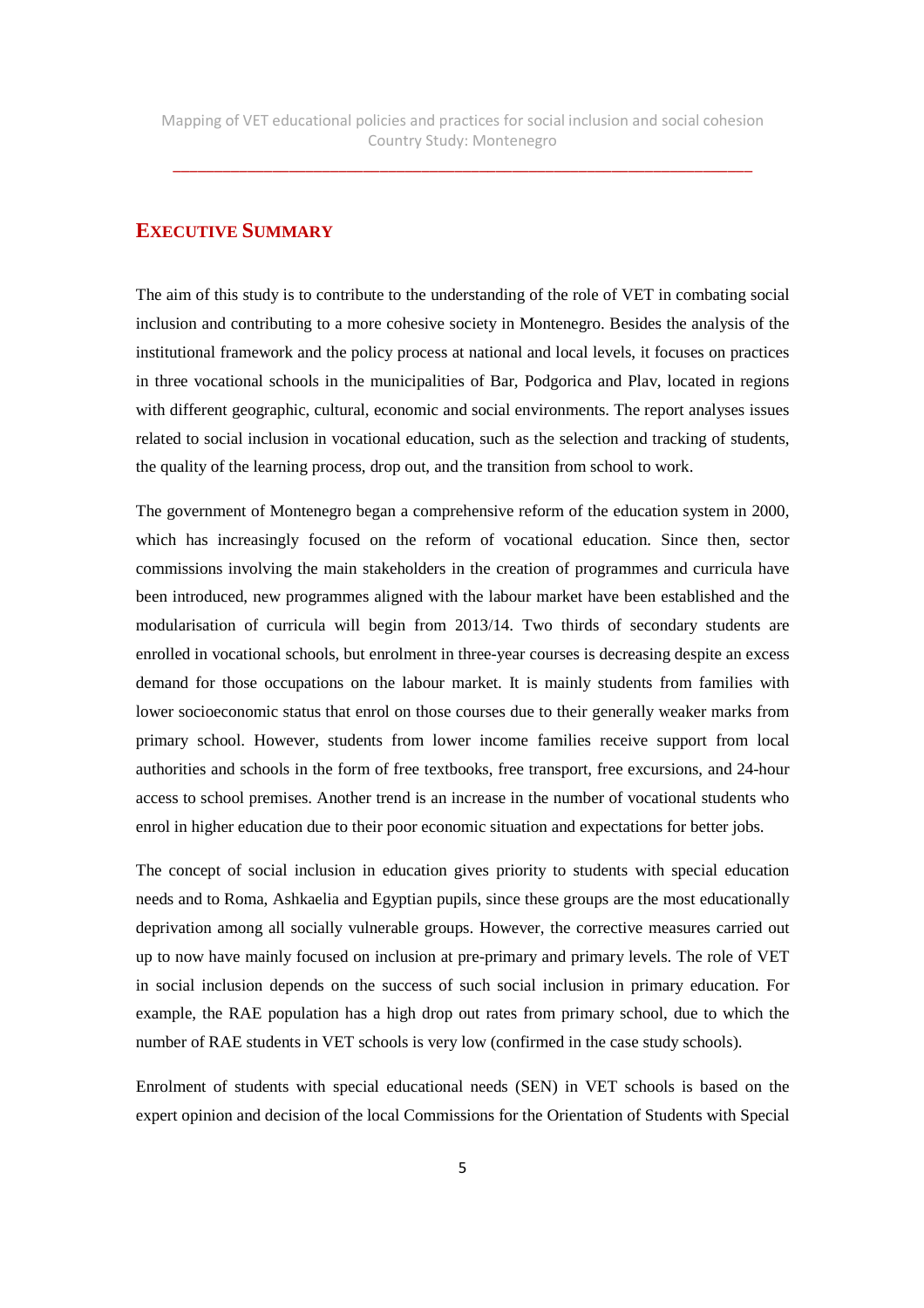Needs, while their education is based on individual education plans developed in cooperation with teachers and parents. Even though interviewees assessed these institutional mechanisms as effective for social inclusion, they pointed out that there is a need for improvement in their expertise and in the alignment of practices and communication with schools. Another precondition for better integration of SEN students is improved competences of VET teachers as they are not very well informed, educated or trained to work with those students.

Drop out rates are low (2.3% nationally), but this simply indicates that the system often provides diplomas without the required knowledge and skills, and points to the need for a better alignment of grading systems, and for better quality control. Even though the study has shown that schools and their professionals put significant effort in prevention of school leaving by communicating with students and parents, additional efforts should be made to improve the school atmosphere through the use of modern teaching tools and techniques, creation of interesting projects, events and extra curricula activities. The support from international and non-governmental organisations is seen as one of the important contributions to this.

The analysis of the practical work in companies and the transition of VET student to the labour market indicated that there is a need for fostering communication with employers, which should be initiated by schools and supported by local governments. Career counselling should move on from its current focus on passive information dissemination to more active career education and guidance. Despite the subsidies for companies to employee SEN students, few employers do so, although there has been an increasing trend in the recent period. In addition, employers are increasingly willing to employee RAE students. However, this needs further support through improved dissemination of information and media campaigns.

The school in Plav has a majority of students from ethnic minority groups and has programmes in two languages. It provides the best example of school life, of communication with parents and the community, and of support to vulnerable groups and communication among students. In addition, students from this school are happier than those in the other two schools. This research found that the competence, motivation and dedication of the school principal is one of the most important factors for school achievement in all areas, including social inclusion and support to student from vulnerable groups. Thus, it is proposed that selection of principals should be based mainly on the criteria of his or her competences and qualifications.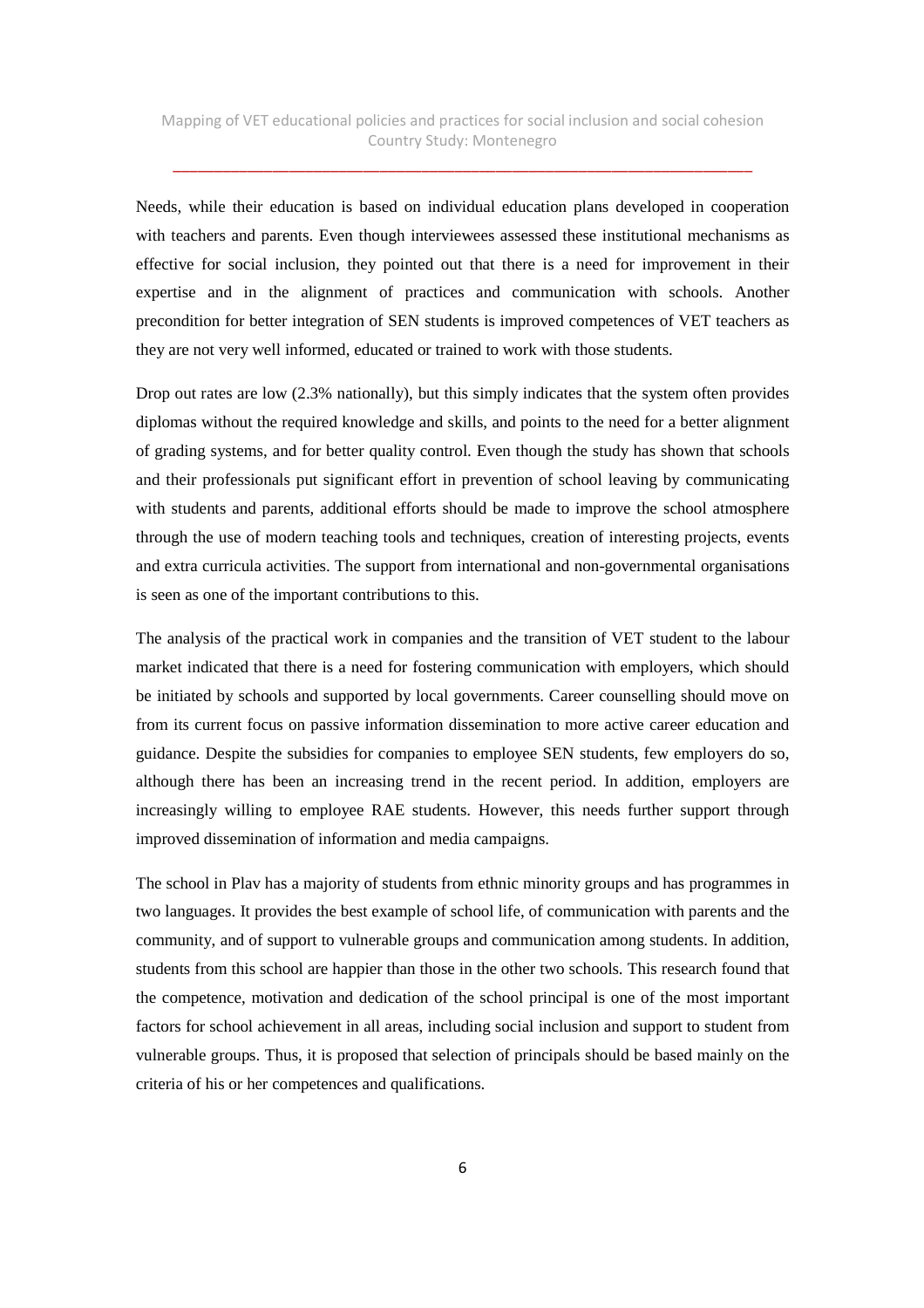#### **INTRODUCTION**

In order to introduce new models of high quality education, the government of Montenegro started a comprehensive reform of the education system in 2000. This resulted in significant changes in the institutional framework (adoption of new laws, creation of new institutions, development of quality indicators), and at the school level (new curricula, new textbooks, new teaching approach). As part of this comprehensive reform process the government adopted a Strategy on Vocational Education in 2010. The document sets out priorities and goals up to 2016 including "ensuring personal, social and professional development of every individual, encouraging fairness, social cohesion and active participation of citizens". In addition to the overall education reform, Montenegro has made significant efforts to develop policies and legislation to enable socially excluded groups to fully integrate into society.

Despite these important improvements the labour market is characterized by significant unemployment, a high share of long term unemployed and a mismatch between supply and demand. Also, according to UNDP (2013) members of vulnerable social groups such as the longterm unemployed, persons with disabilities, Roma and Egyptians and others are still excluded from full participation in the education and training systems.

Thus, this study aims to deepen understanding of the main barriers and potential opportunities for building an inclusive and equitable VET system in Montenegro given the current social and economic challenges facing the country. It provides new evidence on the role of VET in combating social inclusion and contributing to building a more cohesive society.

The first part of the Report presents the institutional framework and the policy process at national level for VET and for social inclusion; the second part presents VET practices for social inclusion and social cohesion at the local level, setting out the main research findings from the participatory action research in three schools including the findings of research based upon in-depth semistructured interviews and focus groups, and student and teacher questionnaires. The third part refers to proposed actions for the schools and the fourth part sets out recommendations for policy makers at national and local level, international donor organizations and NGOs.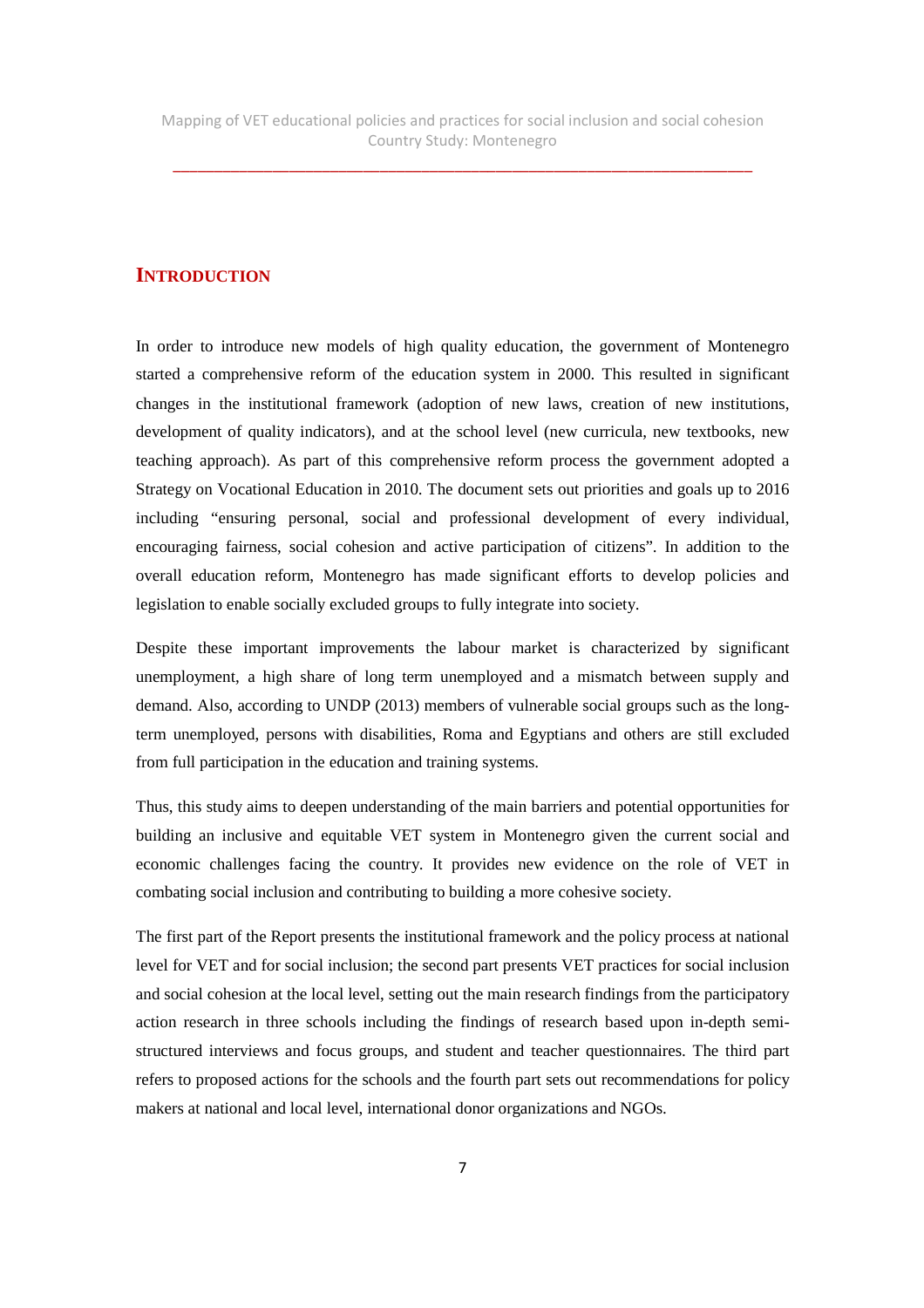\_\_\_\_\_\_\_\_\_\_\_\_\_\_\_\_\_\_\_\_\_\_\_\_\_\_\_\_\_\_\_\_\_\_\_\_\_\_\_\_\_\_\_\_\_\_\_\_\_\_\_\_\_\_\_\_\_\_\_\_\_\_\_\_\_\_\_\_\_\_

#### **1. THE INSTITUTIONAL FRAMEWORK AND THE POLICY PROCESS**

#### **1.1. Situation analysis**

 $\overline{a}$ 

Montenegro spent 4.1% of GDP on education in 2011, or 212 Euros per head of population (out of which 44 Euros was spent on secondary education). Of the total number of students attending secondary education, around 70% in average attend vocational secondary education.

Secondary education is not compulsory and is free. The secondary vocational education infrastructure consists of 26 vocational and 11 mixed schools (gymnasium/vocational schools), while post-secondary education was just recently introduced (in  $2012/2013$ ) as a pilot project.<sup>1</sup> Those schools offer nearly 82 educational profiles; 35 are two- and three-year programmes and around 45 are four-year programmes. Qualifications in vocational education are classified in 14 sectors, for each of which a qualification framework is made by sectoral commissions (made up of members of state institutions, private employers and other relevant experts). The sectoral qualification frameworks are open for adding new occupations as required according to the needs and changes in the labour market. New VET curricula were introduced in the 2009/2010 school year. In addition, curricula are being modularised in order to raise the quality of VET and to better align it with the needs of the labour market. The curricula will consist of small modules that will be certified and recognised by employers. This supports social inclusion, since students will receive a certificate for the modules completed and so will have some qualification even if only a partial one. No assessments of the impact and results of these changes have yet been carried out.

The labour market suffers from several problems including a mismatch between supply and demand. According to data from the Employment Agency of Montenegro (EAM), the main sectors that experience labour shortages are construction, tourism and catering, agriculture and the trade sector. Labour market shortages are primarily a result of the transformation of the economy and its structure, the traditional reluctance of the population to accept specific vocations and the poor mobility of the workforce. Also, one of the reasons is the educational system, which is still not fully synchronized with the new needs of the labour market. As a consequence of

<sup>1</sup>Vocational education in Montenegro is organised into *lower vocational education* (two years), s*econdary vocational education* (three or four years) and *post-secondary vocational education* (up to two years, which is a continuation of secondary vocational education).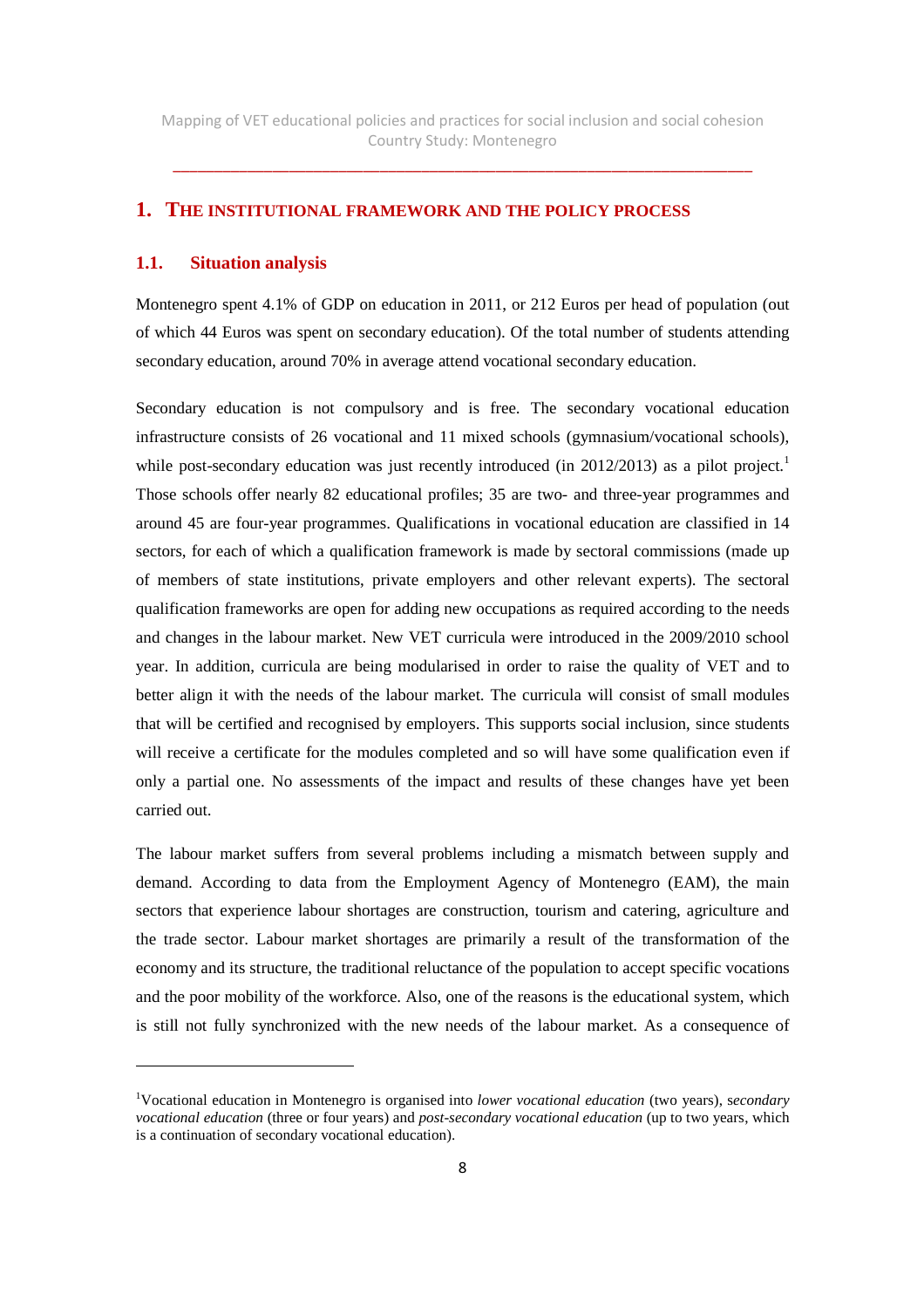\_\_\_\_\_\_\_\_\_\_\_\_\_\_\_\_\_\_\_\_\_\_\_\_\_\_\_\_\_\_\_\_\_\_\_\_\_\_\_\_\_\_\_\_\_\_\_\_\_\_\_\_\_\_\_\_\_\_\_\_\_\_\_\_\_\_\_\_\_\_

shortages for particular professions and sectors there has been a significant inflow of seasonal, mainly low-skilled foreign workers into Montenegro during the last ten years (around 20,000 in 2012).

However, the interest in enrolment in VET programmes in response to these labour shortages is very low. One of the reasons is the seasonal character of the work in these sectors due to which many of the students who finish vocational education continue to tertiary education and do not try to find a job with the required qualifications. Around 30% of secondary school graduates register with the Employment Agency Of Montenegro (EAM) to find a job, and around 70% continue their education for a higher degree in the same, similar or other professions. According to data from the Labour Force Survey (LFS) the unemployment rate of secondary VET graduates is 20.4% for three and four year programmes and 25.5% for two year VET (MONSTAT 2012).

In Montenegro, 9.2% of individuals are socially excluded, while 1.3% of individuals are exposed to severe exclusion. Areas in which individuals face the highest deprivation are income, access to healthcare services and education (UNDP 2009). The most vulnerable groups in Montenegro, according to the social exclusion criteria, are social welfare beneficiaries, population of Roma, Ashkali and Egyptians (RAE), persons with disabilities and displaced persons. Almost two-thirds (65%) of RAE people are deprived of education, while 31% of social welfare beneficiaries are deprived of education, as are 29% of people with disabilities and 28% of displaced persons. The needs of the most vulnerable groups are recognized by the government and are targeted by a number of strategic documents and programmes, such as Strategy for Poverty Reduction 2007- 2011, the Strategy for the Improvement of the Position of RAE (2008-2012), the Strategy for Durable Solutions of Issues Regarding Displaced and Internally Displaced Persons (2008-2016), and the Strategy for the Integration of People Living With Disabilities, Strategy for Inclusive Education. These strategies are aimed at increasing the inclusion of vulnerable groups such as the RAE and children with special educational needs in mainstream education (ETF 2010).<sup>2</sup>

Only 7% of the RAE school-age population is enrolled in the school system - 85% of them in primary school, 8% in secondary school and 7% in tertiary education. Although the figures are

 $\overline{a}$ 

<sup>&</sup>lt;sup>2</sup>The Strategy for Inclusive Education adopted in 2008 introduces the term 'children with special education needs' encompassing children with disabilities (with physical, mental and sensory, or combined impairments) and children with development difficulties (with behavioural disorders, severe chronic diseases, long-term illnesses, learning and other difficulties caused by emotional, social, linguistic and cultural deprivation).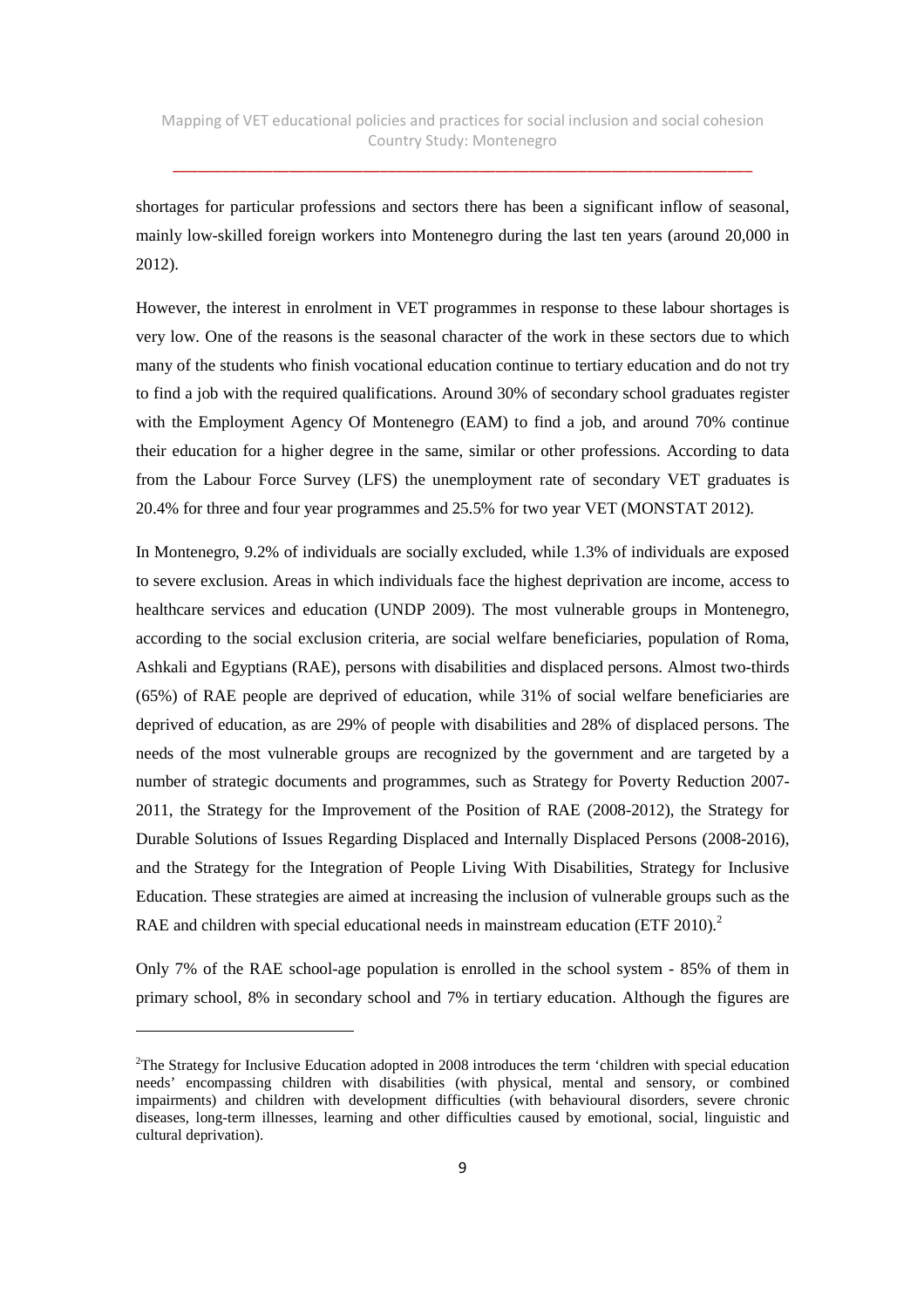\_\_\_\_\_\_\_\_\_\_\_\_\_\_\_\_\_\_\_\_\_\_\_\_\_\_\_\_\_\_\_\_\_\_\_\_\_\_\_\_\_\_\_\_\_\_\_\_\_\_\_\_\_\_\_\_\_\_\_\_\_\_\_\_\_\_\_\_\_\_

low, the number of RAE children covered by primary education has been increasing during the last decade. The efficiency of the orientation process has been improved with the Commission for the Orientation of Students with Special Needs (COSSN) due to which Roma students are not separated in special schools but fully integrated in mainstream education (ETF 2010). Despite these positive trends, RAE children still face significant barriers among which the most significant are language barriers and negative attitudes towards education. Therefore, enrolment of this population in the education process needs significant support. The UNDP argues that the strategies and programmes for the RAE population should be continue to be implemented, and that the government should support the training of RAE teachers and educational assistants (UNDP 2013: 62).

In the past, the education system segregated students with special needs into separate special schools, but now the government gives priority to the inclusion of students with disabilities (ETF 2010). According to official data, 199 students with special educational needs are enrolled in secondary education including regular education as well as education in resource schools, of which 65 students are enrolled in regular vocational schools.

The Constitution guarantees minorities the right to education, while national legislation guarantees the education of students from minority groups in their mother tongue and their literature. Secondary vocational education is provided in the Albanian language in three mixed secondary schools. The curricula are the same for the Albanian and Montenegrin programmes, except for part of the curricula (around 20%) that covers subjects such as mother tongue, literature and history. This part of the curricula is prepared in schools in cooperation with teachers, parents and the local community. This approach, which is also applied in elementary schools, promotes social cohesion and mutual tolerance. Civic education is not introduced as a subject in VET schools, only as an elective subject in gymnasiums and an obligatory subject in two years of elementary school.

#### **1.2. The institutional framework for vocational education**

The government has adopted an Inclusive Education Strategy (2008) to promote quality and accessible education for all those with special educational needs. In 2012 the government adopted a National Strategy on Employment and Human Resources Development (2012-2015), which inter alia aims to promote social inclusion. The Strategy for Development of Vocational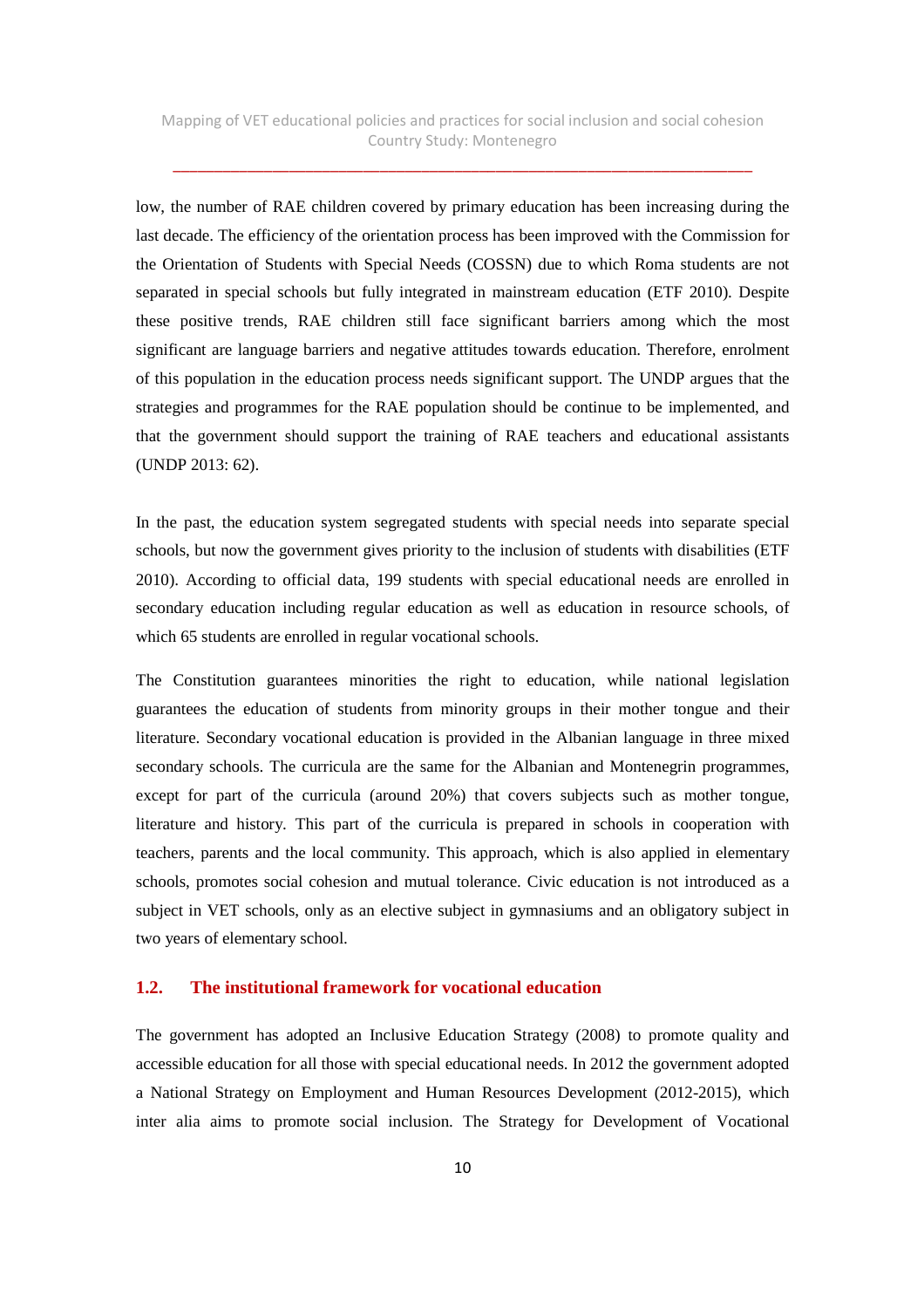\_\_\_\_\_\_\_\_\_\_\_\_\_\_\_\_\_\_\_\_\_\_\_\_\_\_\_\_\_\_\_\_\_\_\_\_\_\_\_\_\_\_\_\_\_\_\_\_\_\_\_\_\_\_\_\_\_\_\_\_\_\_\_\_\_\_\_\_\_\_

Education in Montenegro (2010-2014) and the Strategy for Development of VET in the Northern Region of Montenegro (2011-2014) provides the basis for the development of the vocational education system. The Strategy for Introduction of the Montenegrin Qualification Framework (2008–2013), the Strategy for Lifelong Entrepreneurial Learning (2008–2013) and the, Strategy of Lifelong Career Orientation (2011-2015) are also relevant for social inclusion in vocational education.

Several institutions of the government are important for the vocational education system. The main advisory institution at national level used to be the Council for Vocational Education. However, since 2010 this Council was merged with the Council for Adult Education and the Council for General Education into the National Education Council (NEC). The Council has 20 members proposed by the Ministry of Education and the Bureau for Education Services, universities and social partners (including employers' associations, unions, as well as student parliaments). It has three boards, among which is the Board for VET. The Council is in charge of passing the curricula for subjects and examination catalogues for vocational and other exams, methodology for the preparation of textbooks, the scope and content of the vocational education that is delivered with employers, establishing of curricula for vocational education and pupils with special needs, proposal of the profile and professional qualifications of the teaching staff responsible for vocational education. Representatives of the ethnic minorities are also members of the Council.

The Ministry of Education, as the main decision-making body in the area of education, is responsible *inter alia* for financing education, managing educational institutions, implementing legislation, teacher training, curricula and syllabi, and approval of textbooks and reference books. One of the aims of the reform of the education system was the decentralisation of finance, which has still not been implemented, due to which all VET systems are financed from the central budget at the national level.

In addition, one of the aims of the reforms was the devolution of certain functions from the Ministry of Education and Science to newly established institutions, including the Bureau for Education Services, the Centre for Vocational Education and the Examinations Centre. The Bureau of Educational Services is a component of quality assurance, and the drafting of curricula for vocational education. The Bureau for Educational Services has a Department for Education in the Albanian Language. The Vocational Education and Training Centre (VET Centre) is in charge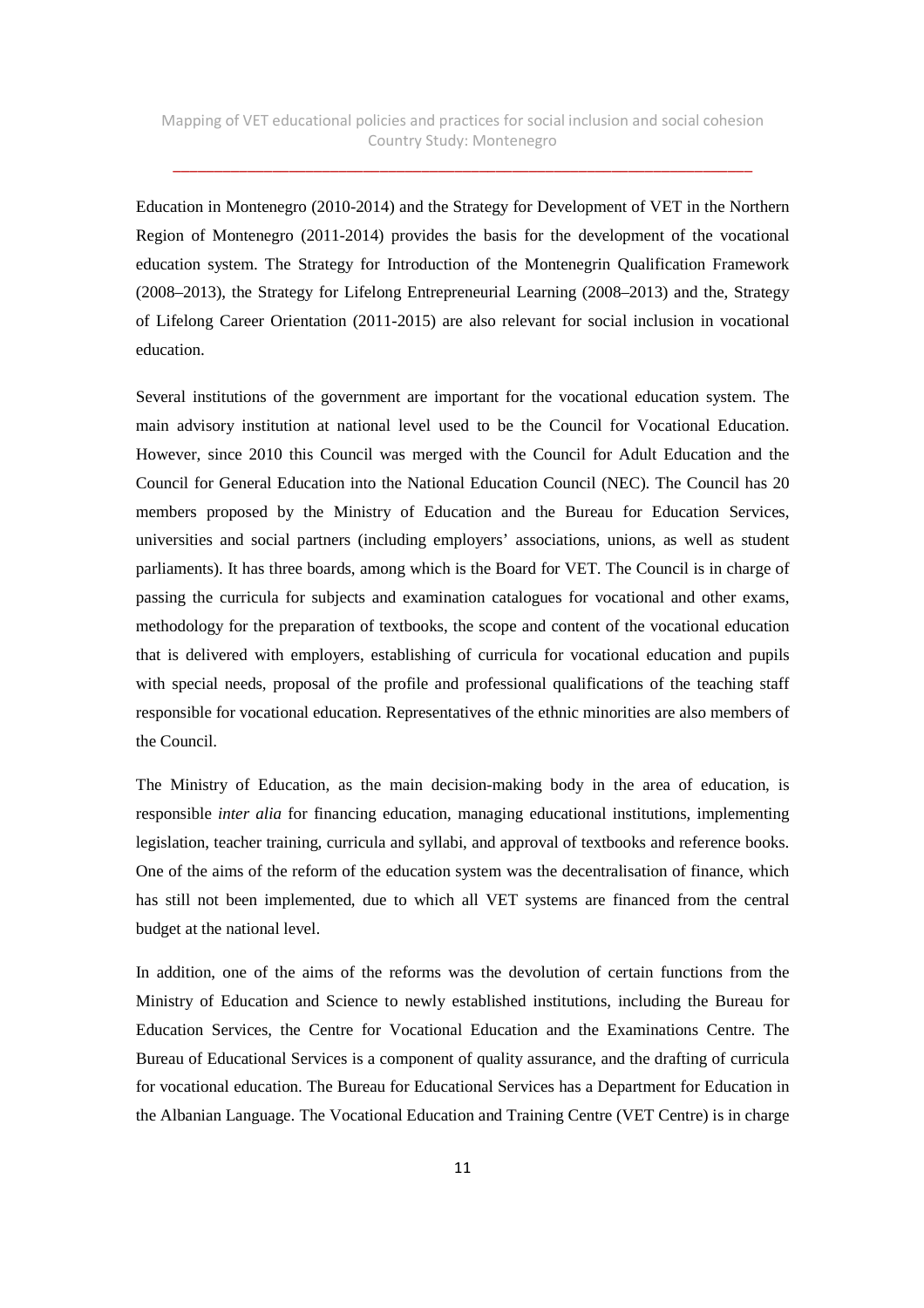\_\_\_\_\_\_\_\_\_\_\_\_\_\_\_\_\_\_\_\_\_\_\_\_\_\_\_\_\_\_\_\_\_\_\_\_\_\_\_\_\_\_\_\_\_\_\_\_\_\_\_\_\_\_\_\_\_\_\_\_\_\_\_\_\_\_\_\_\_\_

of the advisory, research and expert activities for vocational education including *inter alia* monitoring and analysing the education system; preparing curricula, catalogues and standards of knowledge, occupational standards, norms and standards for teaching aids and equipment; doing research and monitoring experiments; advising institutions in vocational education; preparing standards for textbooks and manuals for vocational subjects; preparing professional standards for teachers; and organising training for teachers and principals. The Examination Centre is responsible for external testing of standard of knowledge and skills.

The schools are autonomous in developing their annual plans and programmes of work. However, the curricula and textbooks are developed and adopted at the national level.

In order to improve the process of social inclusion in the education system, COSSN are established in 18 out of 21 municipalities. Work of the COSSN is financed from the local budget. The Secondary level Commission is established as part of the Ministry of Education. COSSNs support the orientation of students with special education needs and decide what is in their best interest. They also propose a plan for inclusion of children in school, which provides inputs for the creation of the individual education plan for the child (IEP) prepared by the school (an expert team established by the school and composed of professionals) in cooperation with parents. The Bureau for Education Services gives an opinion on the IEP proposed by the school. The IEP is adopted by the school and can be modified during the school year based on the performance of the student. The IEP Examination Centre develops an individual text for the external evaluation of the student's performance.

#### **1.3. The policy process and the policy debate**

Since the beginning of the education system reform, the social partners and participants in social dialogue have been involved at national level in drafting the main strategic documents. Also, the social partners are represented on national consultative bodies and commissions such as NEC, National Commission for Qualifications and Sectoral Commissions for Qualifications. Social partners also have their representatives on the VET Centre Governing Board. In addition, the social partners have their representatives on school boards of vocational schools. These facts show a high level of involvement of the social partners in the consultation and decision-making mechanisms related to VET. However, their impact on the final decision-making is limited by their minority representation in these bodies (ETF 2010b). Moreover, the contribution and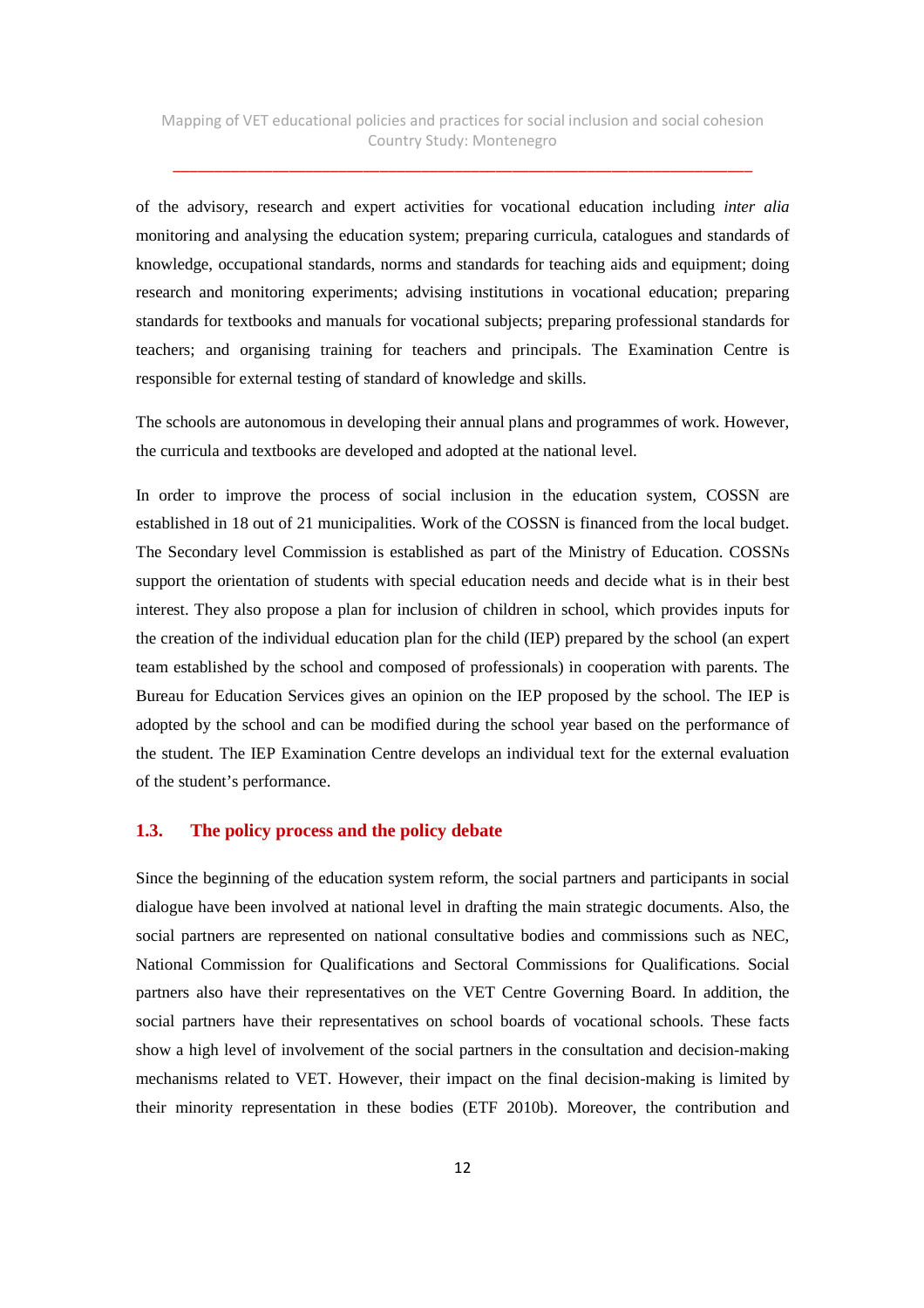\_\_\_\_\_\_\_\_\_\_\_\_\_\_\_\_\_\_\_\_\_\_\_\_\_\_\_\_\_\_\_\_\_\_\_\_\_\_\_\_\_\_\_\_\_\_\_\_\_\_\_\_\_\_\_\_\_\_\_\_\_\_\_\_\_\_\_\_\_\_

effectiveness of employers' participation relies on their ability to bring their perspective to the discussion. During our interviews, we found out that the business representatives display a low activity and initiative in some bodies, especially in sectorial commissions. According to the views of a few interviewees, a more active, faster and innovative involvement by business representatives would improve the VET programmes and the response of the whole system to labour market needs. On the other hand, employers referred to the composition of the business sector, which is mainly made by SMEs, and difficulties in articulation of the needs of such a wide and dispersed community.

The main focus of the current policy debate, according to the information provided during our interviews with policy makers, is on the better alignment of the VET system to the needs of the labour market and the further improvement of the programmes and curricula, the higher enrolment of pupils in vocational schools and their improved positioning in the labour market. Projects and programmes implemented recently have been focused on the promotion of vocational education (promotion campaign "VET is the key") and on improving the quality of education through the development of internal evaluations and training of teachers.

On the other hand, debates related to social inclusion are more focused on pre-school or elementary education, and more on the inclusion of students with special educational needs than on RAE or other vulnerable groups. Also, there is almost no data or analysis of social inclusion in VET. When it comes to the applying of the concept of inclusive education, the secondary school level is neglected and due to that staff preparedness for inclusion in secondary education is much lower than in elementary schools (ETF 2010a). The secondary education of SEN students is not sufficiently oriented towards the VET.

As it was explained earlier, the regulatory framework sets out the procedures for the involvement of the SEN students in the education system. However, during the fieldwork, teachers pointed out that it often happens that SEN students are enrolled in regular classes based on the opinion of the COSSN but they cannot fulfil their individual education plan and fully integrate in the class, due to which they cannot continue education in the school. It seems that reasons for this lie in the quality of the work of the COSSNs, but also in the teachers' capacity to implement a defined IEP. Few representatives of the state institutions recognized that in some cases COSSNs, especially in smaller municipalities, do not have capacity to perform their task on the required quality level. In addition, it was pointed out that communication between the COSSN, the expert teams from the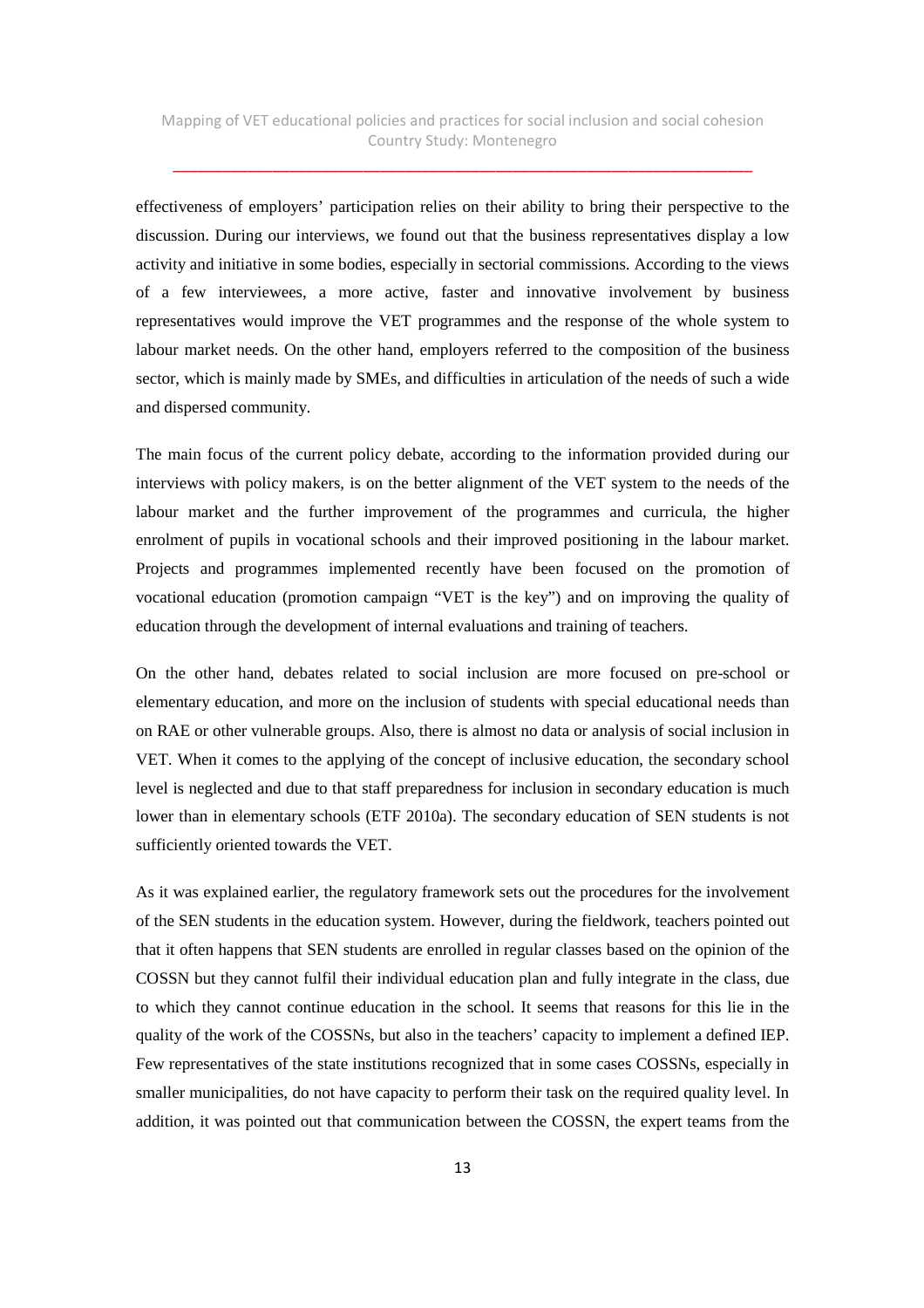\_\_\_\_\_\_\_\_\_\_\_\_\_\_\_\_\_\_\_\_\_\_\_\_\_\_\_\_\_\_\_\_\_\_\_\_\_\_\_\_\_\_\_\_\_\_\_\_\_\_\_\_\_\_\_\_\_\_\_\_\_\_\_\_\_\_\_\_\_\_

primary schools that have been creating and monitoring the IEP and those teams at the secondary school level should be improved in order to enable continuous and consistent education of the student.

Teachers are still not adequately supported and trained, according to both their own views and also the views of the representatives of the national institutions. Teachers in secondary vocational education are able to recognize the special needs of the student, but not able to provide the best approach to them (ETF 2010a). One of the reasons is that they do not obtain adequate knowledge for work with SEN students during their pre-service education. It is only recently, in 2011, that vocational school teachers were for the first time in the position to attend training on work with SEN students, organized as part of the project "Support to the inclusion in VET", implemented by KulturKontact and the VET Centre. Different groups of teachers also display differences in motivation and in their willingness to accept innovations and use their initiative to adjust their teaching methods to suit individuals. Thus, development and implementation of the IEP of students often depend on the attitude of the teachers and their personal initiative.

Mentioning personal initiative, motivation and willingness, it was stated by several of our interviewees that the climate in the school, the school activities and the educational results depend significantly on the ability of the Director of the school and his or her knowledge, capacities and motivation.

There is no established mechanism of communication between the Ministry of Education, Ministry of Health and Ministry of Labour and Social welfare on the SEN students (CEMI 2011). Each Ministry has its own database of those individuals but they are not connected and merged into one integral system. The creation of such a database would improve access to those children and follow their development.

The issue of social cohesion was not mentioned as problematic during the interviews. Discussions at the school level expressed satisfaction with the communication between different groups of students. The institutional framework sets a good basis for the implementation of education for ethnic minorities, and our field research showed an efficient implementation of those solutions in practice. In some rare cases teaching materials in the Albanian language are not available, but this issue is easily solved through communication with similar schools.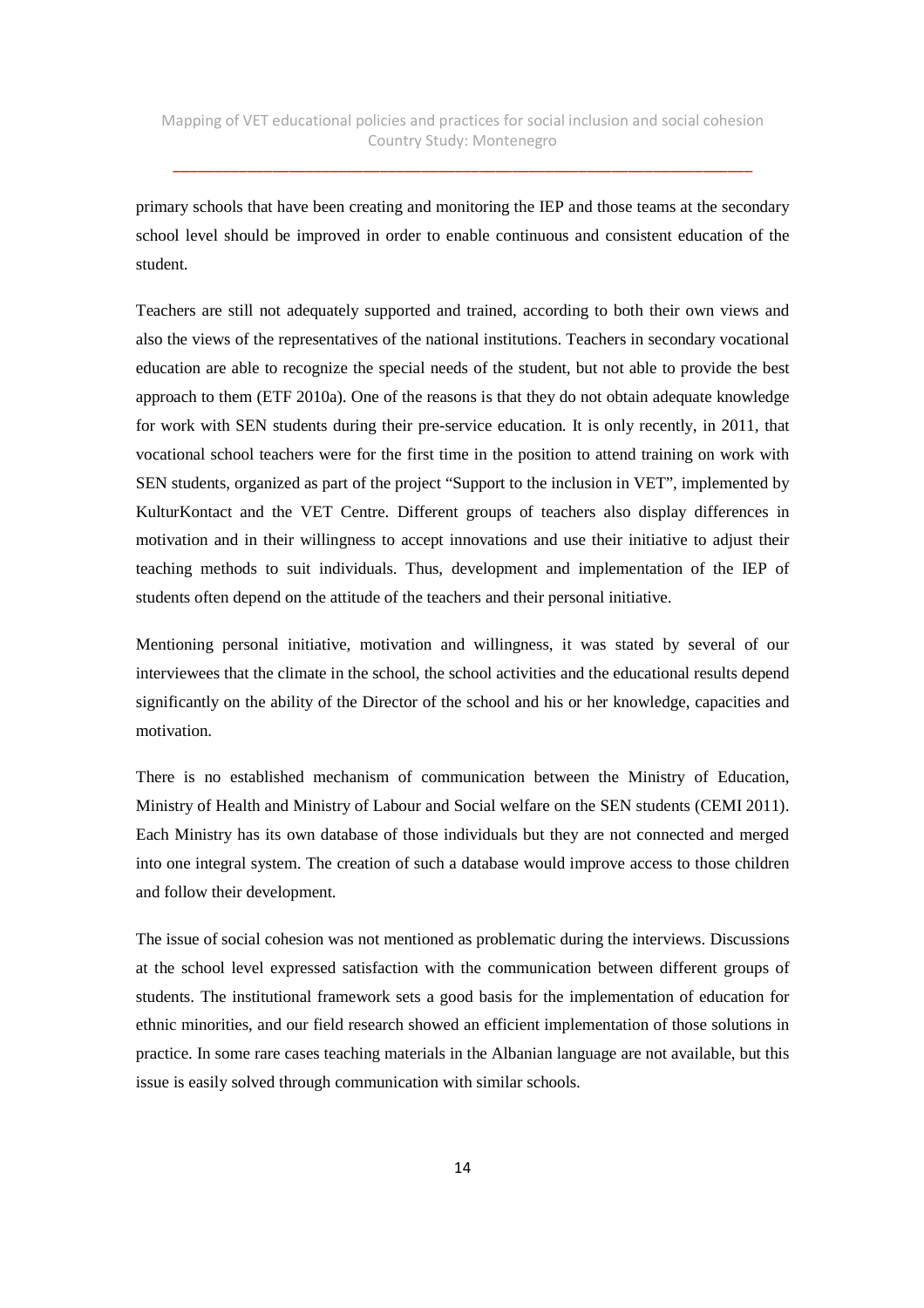\_\_\_\_\_\_\_\_\_\_\_\_\_\_\_\_\_\_\_\_\_\_\_\_\_\_\_\_\_\_\_\_\_\_\_\_\_\_\_\_\_\_\_\_\_\_\_\_\_\_\_\_\_\_\_\_\_\_\_\_\_\_\_\_\_\_\_\_\_\_

# **2. VET PRACTICES FOR SOCIAL INCLUSION AND SOCIAL COHESION AT THE LOCAL LEVEL**

#### **2.1. Methodology**

l

The research adopted the methodology of Participatory Action Research (PAR), which involved key stakeholders including school directors, teachers, students, employers, community leaders and others in the research process. Research advisory boards were established at national and local level with relevant key actors. The meetings with advisory boards were useful in identifying relevant issues concerning the relationship between vocational education, social inclusion and social cohesion. They also assisted in developing an appropriate research strategy and commented on the research findings and their significance for improving VET policy and practice.

The schools that were selected fro inclusion in the research were the Agricultural High School in Bar, the Secondary School of Civil Engineering "Ing. Marko Radevic" in Podgorica and the Secondary mixed school "Beco Pasic" in Plav.

In-depth interviews were conducted at national and local level. At national level, nine interviews were conducted with representatives of the Ministry of Education, Bureau for Education Services of Montenegro, Department for Continuous Development of Teachers, Centre for Vocational Education and Training, EAM and the Faculty of Philosophy (University of Montenegro).

At the local level, 30 interviews were conducted in total in all locations. Interviews were carried out with the directors, deputy directors and professional workers<sup>3</sup> and teachers in the threeselected case study vocaitonal schools, as well as local employers, trade unionists, representatives of local governments and NGO representatives. Local advisory boards proposed the people for interviewing and issues for discussion Findings for the interviews were presented to the local advisory boards.

<sup>&</sup>lt;sup>3</sup>Professional work in schools is done by expert associates: psychologists, pedagogues and librarian (and in larger schools, speech therapists)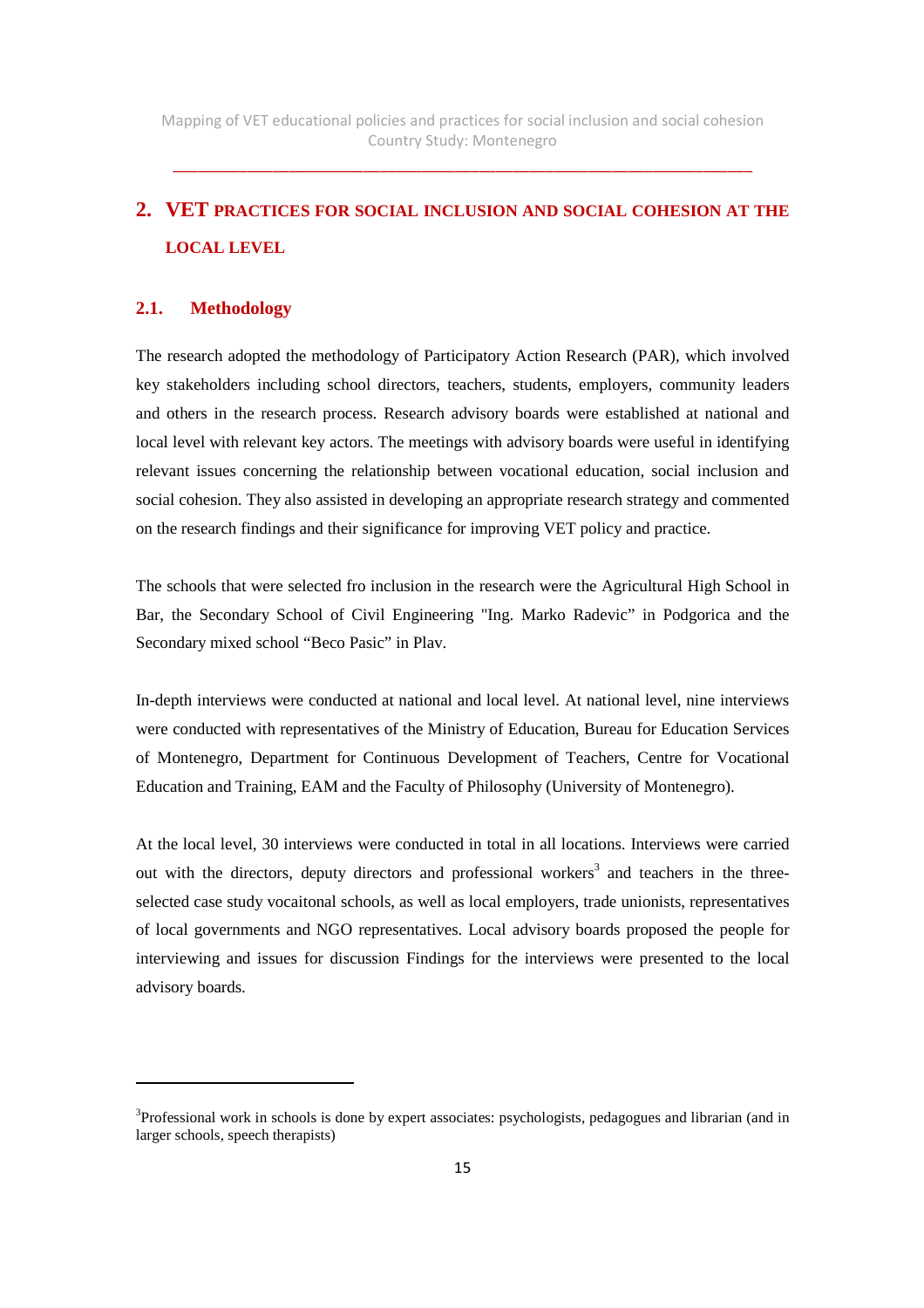\_\_\_\_\_\_\_\_\_\_\_\_\_\_\_\_\_\_\_\_\_\_\_\_\_\_\_\_\_\_\_\_\_\_\_\_\_\_\_\_\_\_\_\_\_\_\_\_\_\_\_\_\_\_\_\_\_\_\_\_\_\_\_\_\_\_\_\_\_\_

|                       |          | number of in depth interviews |
|-----------------------|----------|-------------------------------|
| <b>National level</b> |          |                               |
| <b>Bar</b>            | School A |                               |
| Podgorica             | School B |                               |
| Play                  | School C |                               |
| <b>Local level</b>    |          | 30                            |

#### **Table 1: Number of interviews**

Focus groups are group discussions organized to explore people's views and experiences on a specific set of issues. The moderator of the focus group followed a questionnaire to guide the topics, which were discussed during the session. One focus group was organised at a national level and three focus groups were organised on a local level (one per locality). Focus groups were organised in order to have more information about the topics, as well as confrontation of opinions. Sessions typically last from 60 to 90 minutes and focus groups included from 5 to 10 people. The idea was to keep the group small enough to allow everyone to speak, but large enough to capture a range of views and experiences.

Desk research refers to the collection, review and analysis of the existing data, policies, strategies, and programmes at national and local level. The existing policy documents and administrative data were analysed in order to present the relationship between VET policy and relating to VET and social inclusion and social cohesion. In total, **20 documents** were examined. The limiting factor was a lack of papers and analysis on VET and the social inclusion situation in Montenegro.

The quantitative segment of the research was based upon student and teacher questionnaire templates set up by the LSE team. Questionnaires were discussed and approved by schools before application of the survey, in December 2012. Teachers, together with ISSP researchers, conducted the survey among students during the classes. The survey took in average 20 minutes. The survey was conducted among 317 students, distributed as shown in Table 2. The survey was conducted with students from the first and final year of education and with students on three year and four-year courses. The courses covered by the survey were: Forwarding and customs agency technician, Architectural technician, Interior designer, Construction technician, Ceramist, Health technician, Nautical technician, Agricultural technician, Food technician, Tourism technician and Veterinary technician.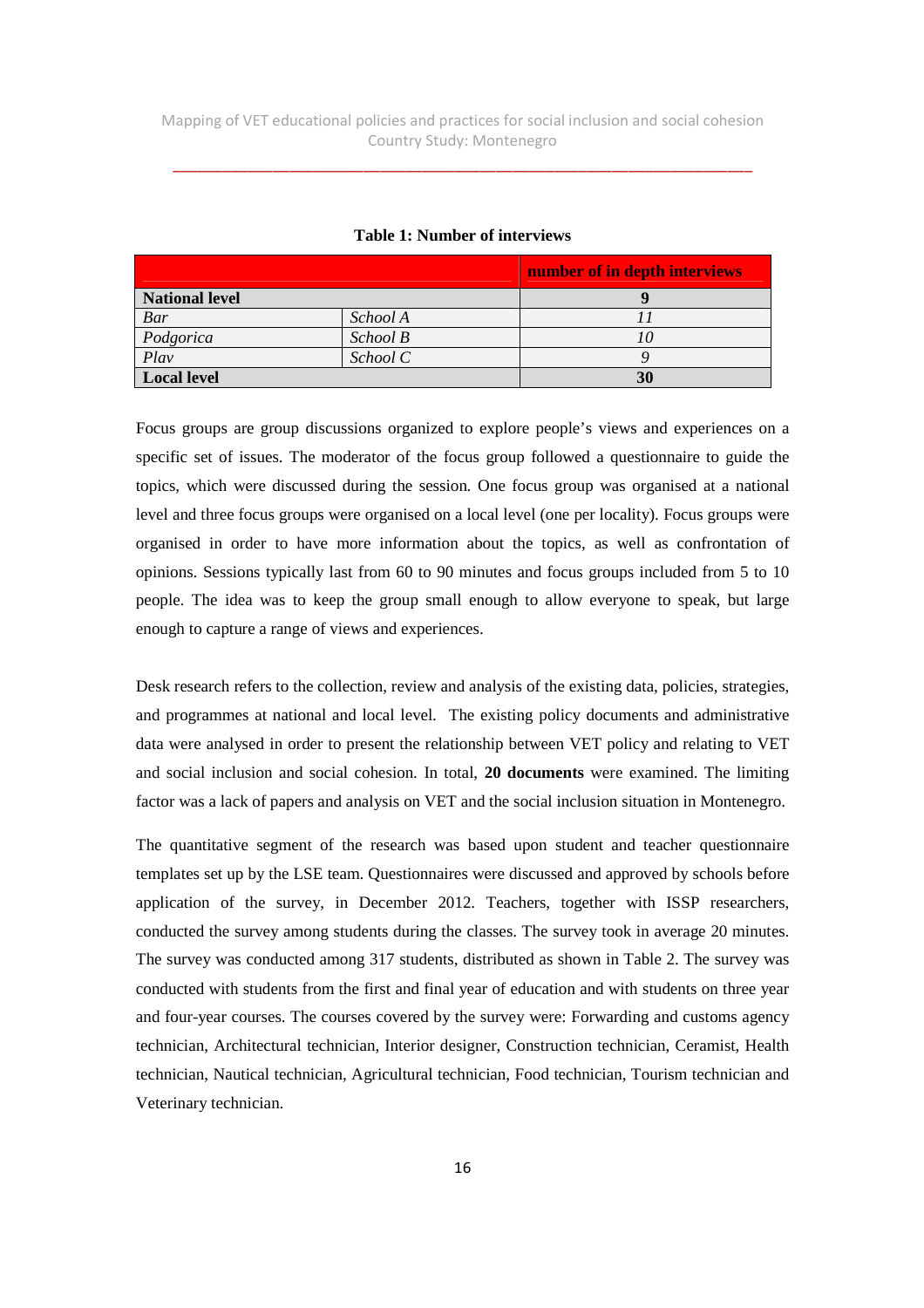\_\_\_\_\_\_\_\_\_\_\_\_\_\_\_\_\_\_\_\_\_\_\_\_\_\_\_\_\_\_\_\_\_\_\_\_\_\_\_\_\_\_\_\_\_\_\_\_\_\_\_\_\_\_\_\_\_\_\_\_\_\_\_\_\_\_\_\_\_\_

|              |          | <b>Number of respondents</b><br>to student<br>questionnaires | Number of respondents<br>to teacher questionnaire |
|--------------|----------|--------------------------------------------------------------|---------------------------------------------------|
| Bar          | School A | 109                                                          | 30                                                |
| Podgorica    | School B | 107                                                          | 30                                                |
| Play         | School C | 101                                                          | 26                                                |
| <b>Total</b> |          | 317                                                          | 86                                                |

#### **Table 2: Student and teacher questionnaires**

The teachers' survey was conducted by ISSP researchers. The questionnaires were disseminated among teachers and collected a few days later. The average response rate was 70%. The survey was conducted with 86 teachers, of which 57% were males and 43% were females (Table 2). Data was entered into Excel database, and then processed and analysed using the SPSS program.

#### **2.2. Situation analysis in the case study areas**

The schools that were analysed under the project are in three different regions in Montenegro that differ in term of size and structure of population, economic development, social situation, level of social inclusion and migration patterns.

Bar is a city in the southern region of Montenegro. The region is predominantly urban with a well-developed tourism industry. It covers 11.5% of the territory of Montenegro. Bar has a welldeveloped infrastructure and it has the biggest port in Montenegro. The total population in Bar is 42,048 or 6.8% of the total population. Podgorica is in the central region, which is predominantly urban and industrialised. It covers 35.5% of the territory of Montenegro. Podgorica is the capital city with a population of 185,937 or 30% of the total population and contributes about 42.7% of the total GDP of Montenegro. Plav is a small city in the northern region. The northern region is mostly rural and makes up 53% of the territory of Montenegro. GDP per capita is significantly lower in the northern region than in other regions of the country. The population of Plav is 13,108, which is 2.1% of the total population. More than four-fifths of the population of Podgorica live in urban areas, while in Bar and Plav only two fifths live in urban areas of the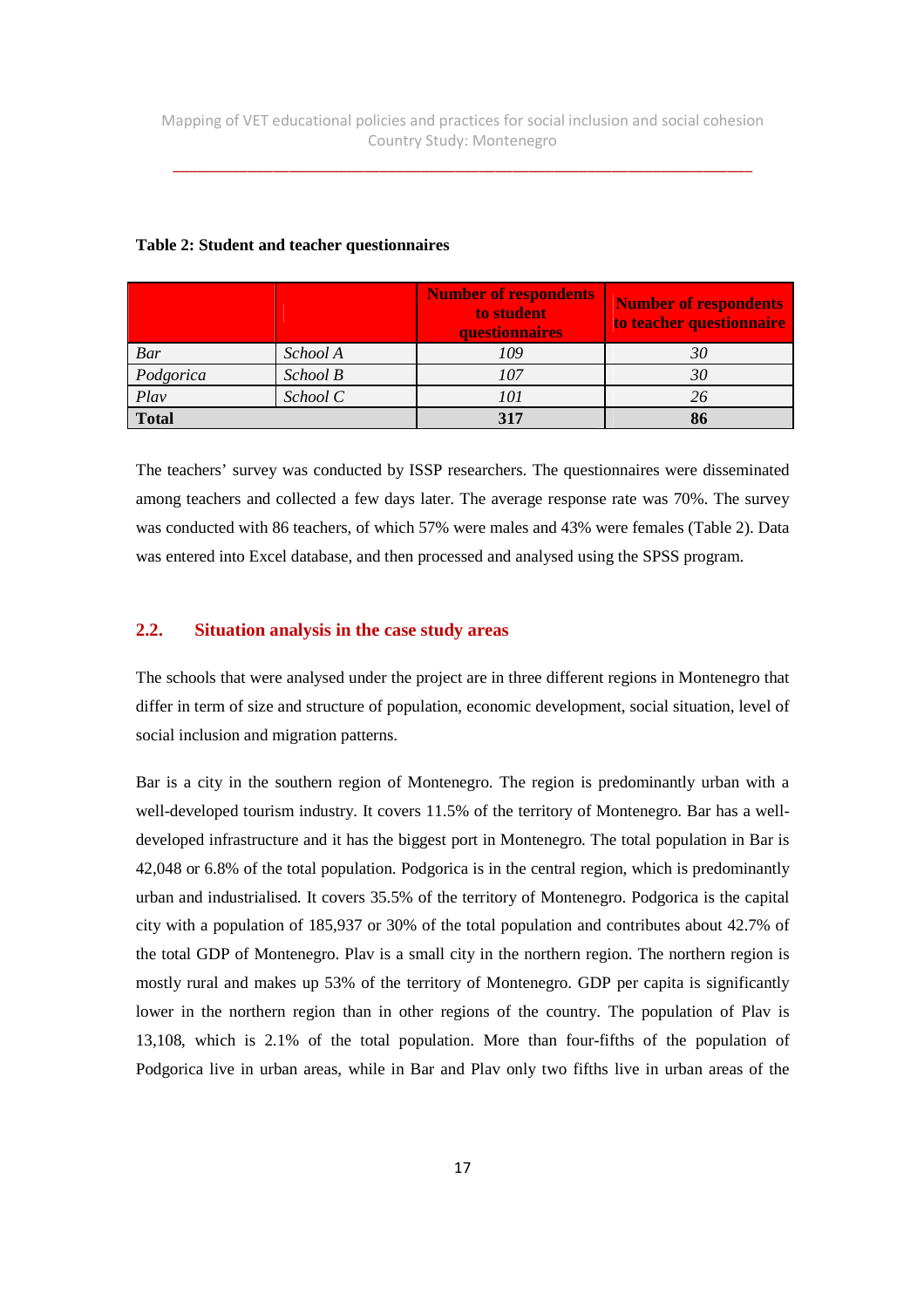municipalities. The index of development in Podgorica is 146.0, in Bar is 92.0 and the lowest is in Plav 20.3<sup>4</sup> (Montenegro = 100).<sup>5</sup>

The regional Human Development Index (HDI) analysis carried out by UNDP shows that Podgorica and Bar have the highest HDI rating in Montenegro (0.86), while Plav has 0.76.

The number of socially excluded households and individuals in the northern region is higher in comparison with other regions. In total, 5.9% of households and 10.2% of individuals are socially excluded in the northern region compared to only 1% of households and 7.8% of individuals in the southern region, whilst only 3.2% of households and 9.2% of individuals are socially excluded in the central region (UNDP 2009). Additionally, households in the northern region have very low incomes and face challenges in accessing health services. In the southern region the biggest barrier to social exclusion is low income, while in the central region families experience more difficulty in paying utility, mortgage or any other bills. The ethnic structure of the population also differs, which leads to differences in culture, customs and habits.

According to the data from Census of population in 2011, the illiteracy rate in Montenegro is 1.5% (0.6% for male and 2.4% for female). In the northern region illiteracy rate is the highest and amounts to 2.2% (0.8% for male and 3.6% for female). In Plav the illiteracy rate is highest in comparison with other cities in Montenegro and amounts to 3.6% (almost 6% for female). In the southern region, the illiteracy rate is 1.1% (0.4% for male and 1.7% for female) and in the central region it amounts to 1.3% (0.6% for male and 2% for female).

|                      | <b>Montenegrins</b> | <b>Serbs</b> | <b>Bosniaks</b> | <b>Albanians</b> | <b>Muslims</b> | <b>Roma</b>  |  |  |  |
|----------------------|---------------------|--------------|-----------------|------------------|----------------|--------------|--|--|--|
| Bar                  | 46.5                | 25.3         | J.I             | 6.0              | 77             | U.J          |  |  |  |
| Podgorica            | 57.4                | 23.3         | 2.0             | 5.1              | $\Omega$       | <u>، ، ا</u> |  |  |  |
| Play                 | 6.3                 | 16.0         | 51.9            | 18.9             | 5.6            | v.v          |  |  |  |
| 1.6210011m<br>$\sim$ |                     |              |                 |                  |                |              |  |  |  |

#### **Table 3: Population by nationality**

 $\overline{a}$ 

Source: MONSTAT

<sup>&</sup>lt;sup>4</sup>Strategy of the Regional Development of Montenegro<br><sup>5</sup> The Index is calculated by the Ministry of Economy and presented in Regional Development Strategy. The aim of the index is to measure the development of municipalities based on: economic indicators, indicators of structural changes and demographic indicators.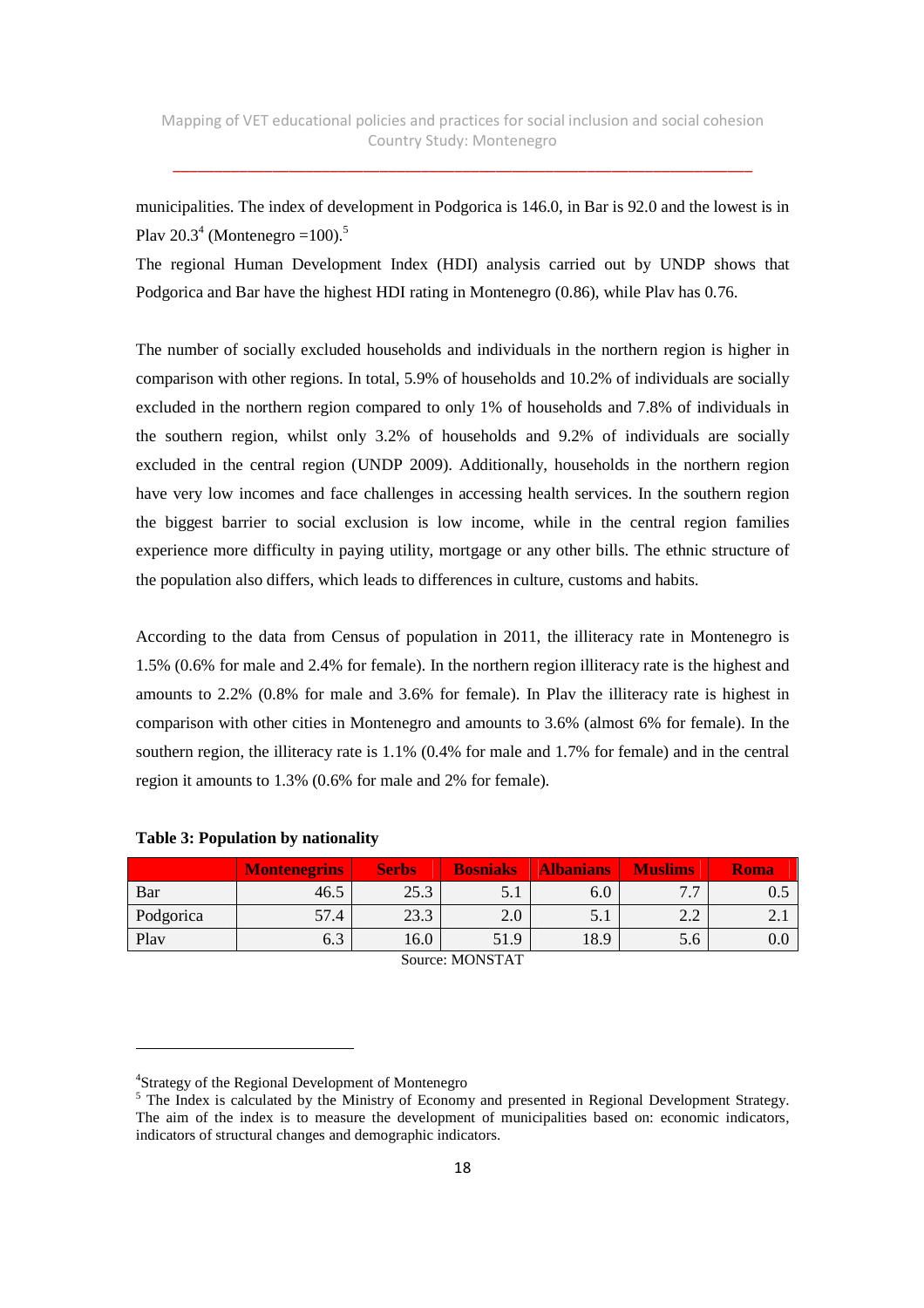The total number of Roma population in Montenegro is 6,251 or 1% of the population. In Podgorica live 3,988 or 63.8% of the Roma population, while in Bar live 3.2% of the Roma population; there are no Roma in Plav.

The most recent data on the secondary education of the RAE population in Montenegro show that only 19% of 24-65 years old have completed second grade, 7% of them have completed third grade, while only 0.2% of population have a high school diploma (UNDP 2011). According to the research conducted by the Ministry of Education in 2009, there have been only 36 RAE students on the national level enrolled in high schools. The small number of enrolled RAE students in secondary school is the result of the small number of those who finish primary school. According to the Census of population 2011, only 51% of Roma children between 6 and 17 attend primary school (average for Montenegro is 95%). The primary school completion rate of Roma is 32% compared to 98% for the population in general (World Bank 2011). Since there are no Roma people in Plav, there are no students in that school, while in school in Bar there are three Roma students, and the same number in Podgorica.

Data obtained from the Statistical Office of Montenegro show that in the academic year  $2011/2012$ , there were 199 students<sup>6</sup> with special needs enrolled in secondary schools (regular secondary schools and Special Resource Centres<sup>7</sup> for children with special education needs), of which 42.7% are girls. This data did not vary a lot compared to previous years. The majority of them study trade, catering and tourism (42.7%), personal services (27.1%) and mechanical engineering and metal processing (15.6%), economy, administration and law (5.5%), textile  $(5.5\%)$ . In the regular secondary vocational school 65 students<sup>8</sup> with special education needs are involved or 32.7% of the total number of students with special needs in secondary education.

The school in Bar has one student with special education needs who is involved in a regular fouryear course, while in school in Podgorica there are three students with special education needs (one on a four-year course and two on a three-year course). There are no students with special needs in Plav, but according to the data from the school, there will be some students in the next period, because nine students currently attend primary school in that municipality.

 $\overline{a}$ 

<sup>&</sup>lt;sup>6</sup>This makes 0.6% of the total number of students in secondary schools

 $7$ Resource Centers can organize some programmes for the children with special education needs 8 Source: VET Centre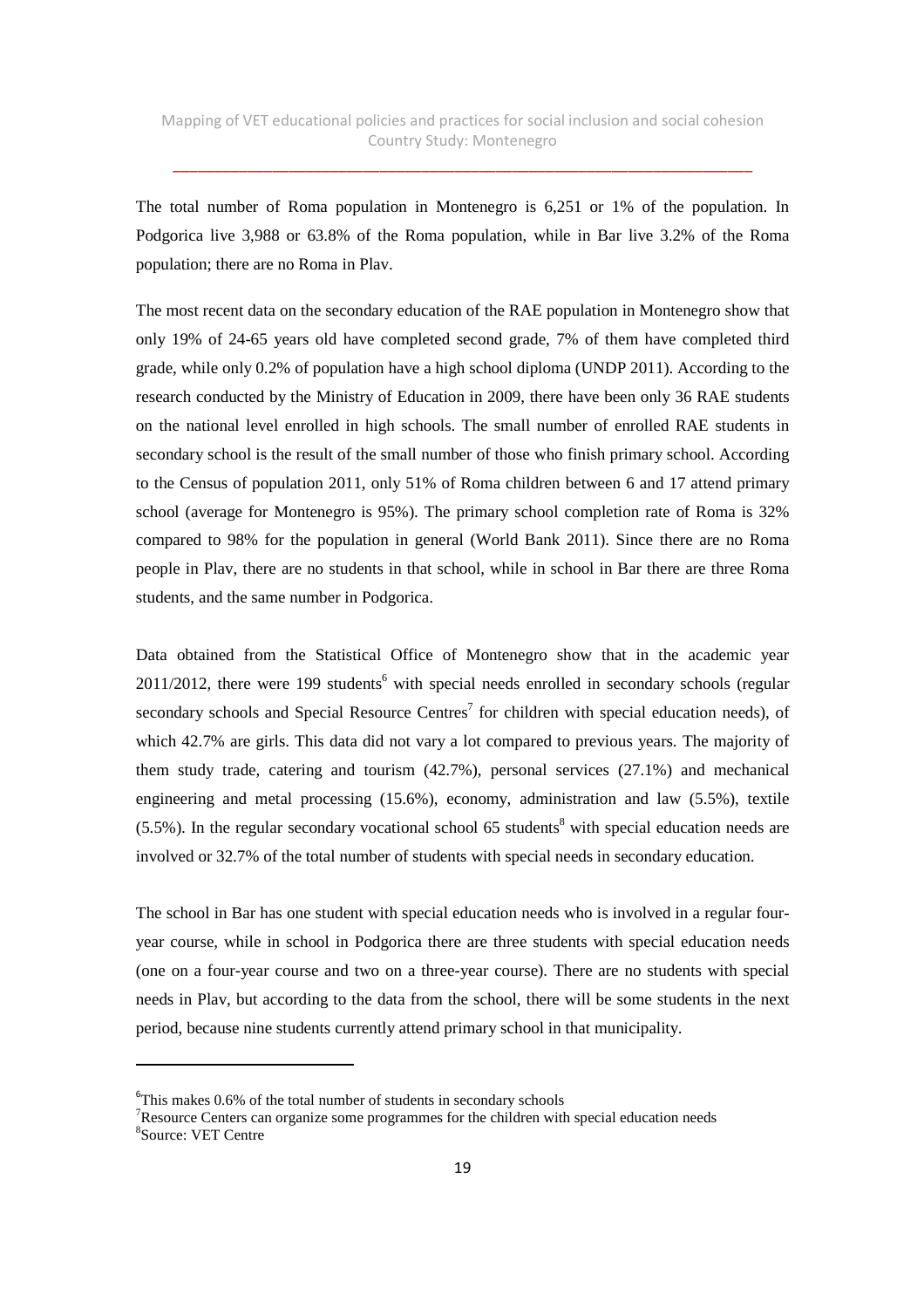Absence of physical barriers for disabled students is often one of the preconditions for their enrolment. The fieldwork visits to schools revealed that in all three schools the entrances are adapted to the disabled students, but there are neither elevators nor other tools to help those students move inside the building (between floors).

#### **2.2.1. Schools interactions with local stakeholders**

Schools are administered by the school board and managed by the director. The school board consists of seven members (four representatives of the Ministry of Education, one staff representative, one representative of the social partners and a representative of the Parents' Council). The financing of VET is centralized at the Ministry of Education, which covers salaries, operating costs and maintenance, while the School Board adopts a financial plan for spending those resources. School revenues derived from renting out space, organising special exams and implementing projects finance cover only a small part of the overall expenses. The local government is not involved in financing schools except for scholarships for the best students and the provision of books and learning materials for students from poor families.

Each school adopts an annual work plan and programme. The total number of classes during the week is 32 and a maximum 7 classes during the day. The organisation of supplementary classes (for students for those who need extra classes to master the program) and additional classes (for talented students) is defined by the work plan and programme. Supplementary classes are organized for those subjects in which more than half of students have negative results, mainly during the second semester. Teachers also develop work plans to provide support to students in learning, behaviour, psychological development and conflict resolution. There is a close cooperation between teachers and parents. Support for talented students (recognized by teachers) is realized through additional classes, school competitions and extra curricular activities in different fields. For example, the school in Podgorica organized a national competition in occupational subjects for all schools that teach civil engineering. In addition, when there is an opportunity, students are included in different projects implemented by the schools. In all schools, students are involved in extracurricular activities according to their interests. The results of extracurricular activities are evident in the promotion of the school in the local community, the school newspaper, participating in different competitions, drama, recitation, journalism, architecture, construction, craft, art and sports.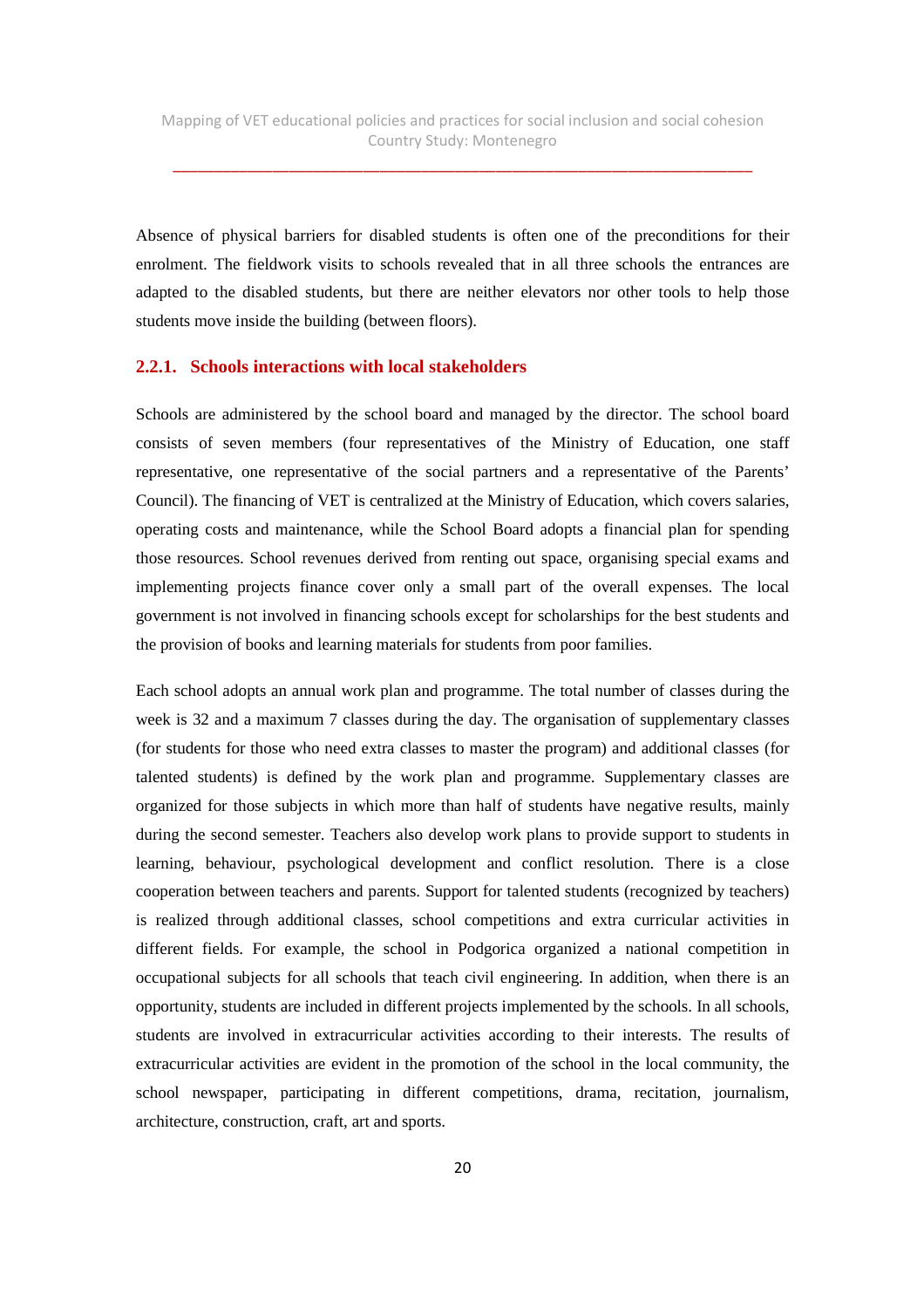Schools, independently or in cooperation with other agencies and non-governmental organizations, realise a variety of preventive and educational programmes for students through regular classes and interactive workshops. Some examples of workshops are preservation of reproductive health, protection of children's rights, environmental protection, violence, nonviolent communication, cancer, drug prevention, promotion of healthy lifestyles, reproductive health, prevention of substance abuse, to fight AIDS, and road safety.

Students can obtain information on continuing education through communication with the teachers or school Director, posters and brochures distributed by the Centre for Career Orientation (CIPS) and from faculties. Schools in cooperation with CIPS develop a plan of activities for support of students' career guidance. Those activities include presentations of job opportunities, workshops on professional orientation, cooperation with universities, visits to the fairs, distribution of brochures and flyers. The schools organize visits of representatives of higher education institutions, who present programmes at faculties to final year students. Additionally, schools cooperate with Local Employment Offices (LEOs) in organizing training, implementation of projects for the apprentices' enrolment policy, and career guidance.

The professional development of teachers is the responsibility of the Centre for Continuous Professional Development, part of the Bureau for Educational Service. However, training is also provided by external agencies, international or domestic NGOs (such as Save the Children, STAZE, UNICEF, and Union of Parents of Children with Disabilities).

School-employer cooperation is mainly limited to cooperation regarding practical training, which appears in two forms. Weekly practical lessons organized in companies are carried out during the whole school year, while a two-week "practical" work in a company is carried out annually. Schools, not employers, initiate this cooperation in most cases. The schools report that there is a lack of initiative and interest by employers in the organisation of practical classes. Also, according to the view of several respondents it is limited by the structure of the local business sector (more then 90% of companies are small and medium size enterprises), which makes communication difficult and mainly focused on business associations. The school-employer relation is also important in the area of enrolment policy and creation of the educational programmes and curricula in order to react to the needs of the local labour market. However, communication on those issues has to be executed at the level of national authorities.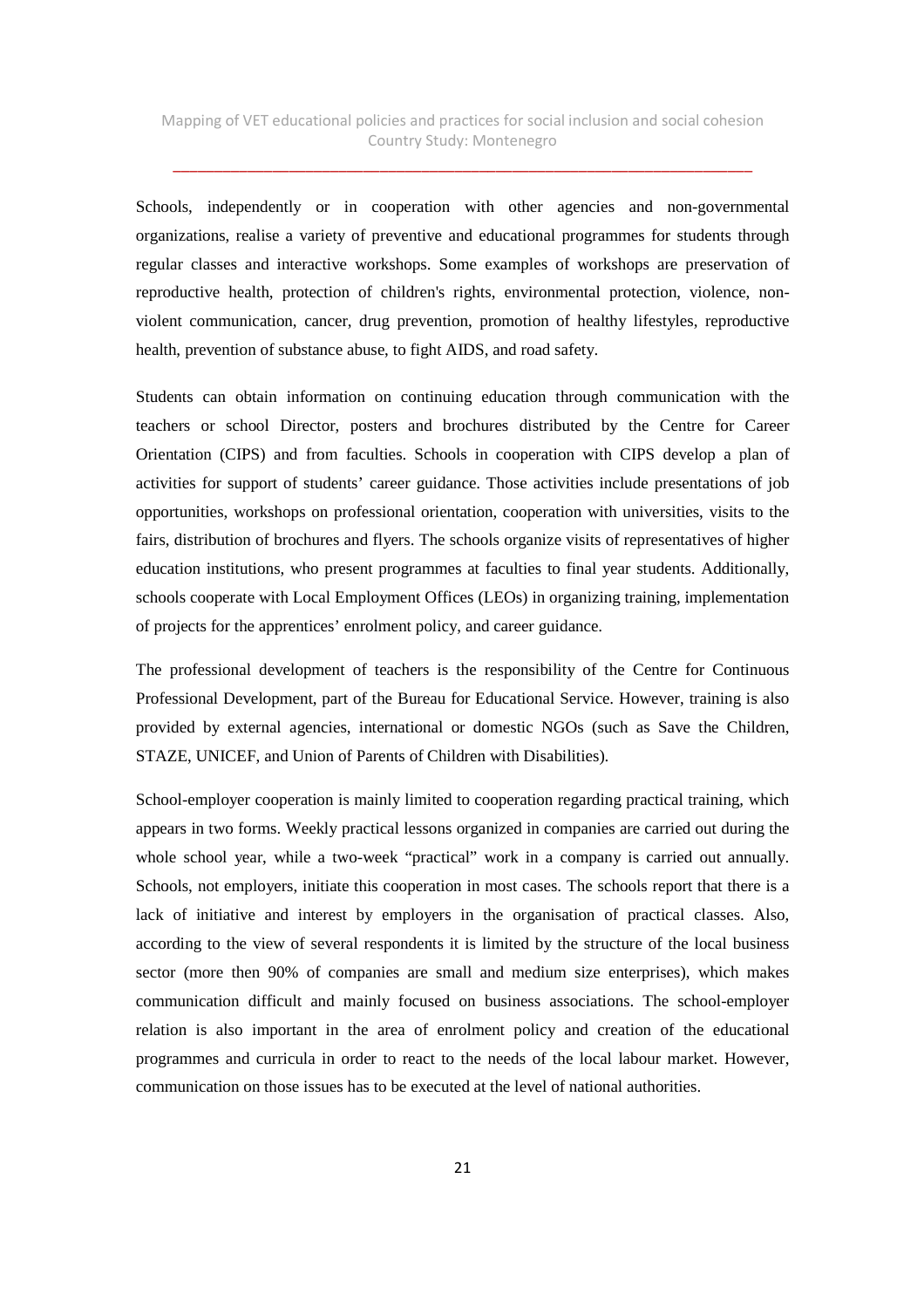\_\_\_\_\_\_\_\_\_\_\_\_\_\_\_\_\_\_\_\_\_\_\_\_\_\_\_\_\_\_\_\_\_\_\_\_\_\_\_\_\_\_\_\_\_\_\_\_\_\_\_\_\_\_\_\_\_\_\_\_\_\_\_\_\_\_\_\_\_\_

Communication with parents is implemented in cooperation with the Parents' Councils that are established in each school. Those Councils are involved in the creation of main programmes and activity plans in the school. In addition, the schools inform parents about the achievements and progress of their children through regular parent-teacher meetings. According to the information from the schools, participation of parents at those meetings is not at a satisfactory level. However, communication with parents of individual students through individual meetings depends on the interest, engagement and motivation of partners and teachers, which should be improved, according to the information received from the interviewees.

#### **2.2.1.1. Agricultural High School – Bar**

The school has 580 students (70.5% male and 29.5% female). There are 22 classrooms (20 for four-year courses and 2 for three-year courses). The courses are divided in four occupational areas (2 in four-year courses and 2 in three-year courses). The school has 45 teachers (21 male and 24 female). There are 13 to 14 subjects for four-year courses and 8 to 12 for three-year courses. The school is well equipped with appropriate and necessary working tools. In addition, 7 out of 22 classrooms are fully IT equipped.

In recent years, as Bar is the biggest port in Montenegro, the number of jobs has increased in the areas of shipping and customs, and the school has opened courses for maritime occupations such as nautical engineering and nautical technician, as well as shipping and customs-agency technicians.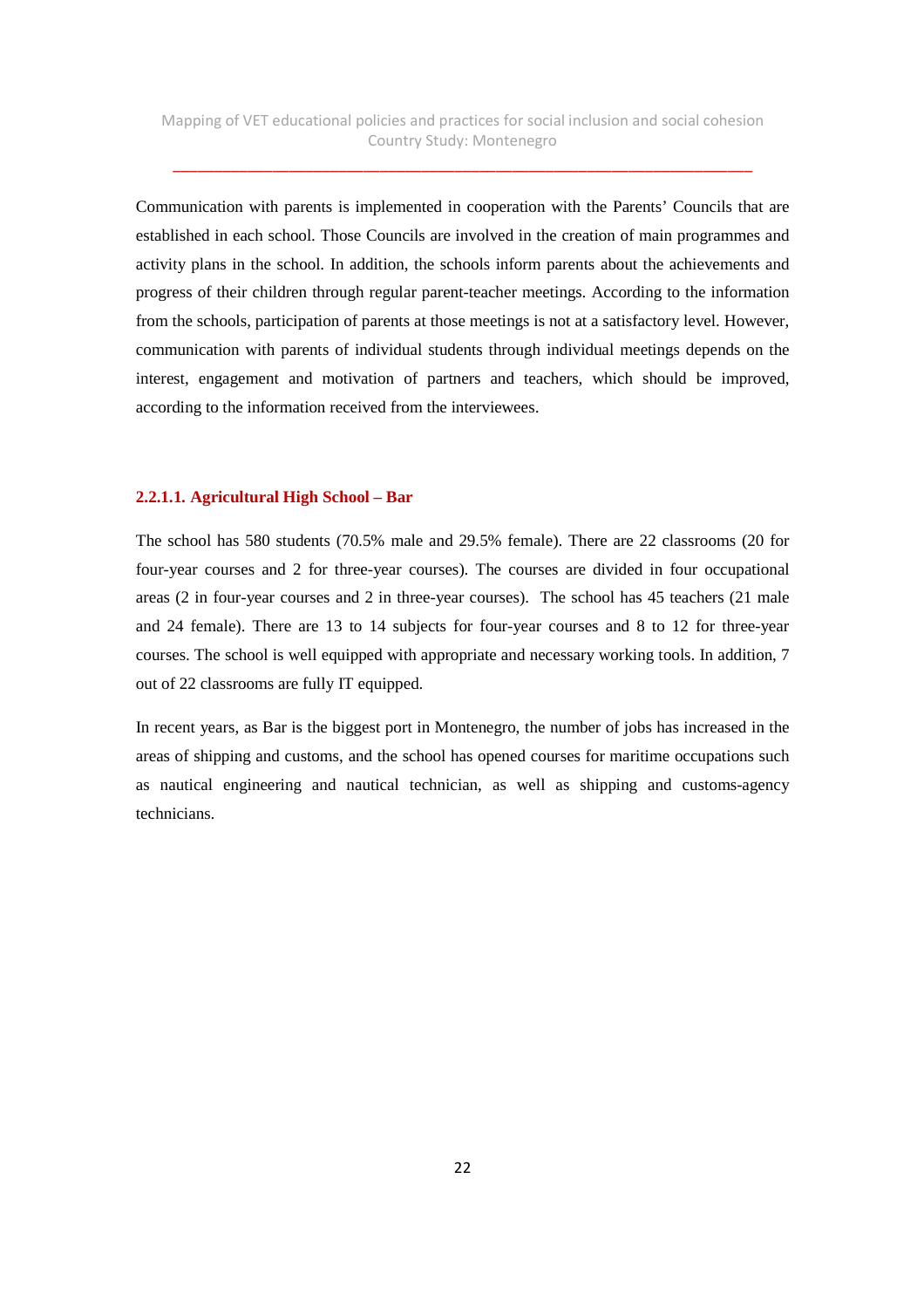\_\_\_\_\_\_\_\_\_\_\_\_\_\_\_\_\_\_\_\_\_\_\_\_\_\_\_\_\_\_\_\_\_\_\_\_\_\_\_\_\_\_\_\_\_\_\_\_\_\_\_\_\_\_\_\_\_\_\_\_\_\_\_\_\_\_\_\_\_\_

|                                                                               |                                          | course                                 | <b>Number of students</b> |
|-------------------------------------------------------------------------------|------------------------------------------|----------------------------------------|---------------------------|
|                                                                               | and<br>food                              | food technician                        | 71                        |
|                                                                               |                                          | agricultural technician                | 50                        |
|                                                                               | agriculture,<br>processing<br>veterinary | veterinary technician                  | 69                        |
|                                                                               |                                          | mechanical engineering of ship         | 99                        |
|                                                                               |                                          | nautical technician                    | 117                       |
| four-year courses                                                             | traffic                                  | Shipping and customs-agency technician | 122                       |
| engineering<br>metal<br>mechanical<br>processing<br>three-year courses<br>and |                                          | car mechanic                           | 23                        |
|                                                                               | services                                 | hairdresser                            | 29                        |
| total                                                                         |                                          |                                        | 580                       |

**Table 2: The number of students by courses (2012/2013)** 

*Source: Agricultural High School, Bar* 

The school has its own agricultural land (orchards and greenhouses) for practical lessons for agricultural technician students. For other students the school provides practice in local companies. Veterinary students have practical lessons in the Veterinary Centre. The school has agreements with private car mechanics and hairdressing salons where students have practical lessons, at least twice a week. The mechanical engineering of ship and nautical technicians have practical lessons in the Port of Bar and Transoceanic Shipping Company. Thanks to the good cooperation with the military and police, the school has two berths for boats and rowing boats. In that case students have everything on the spot. Shipping and customs-agency technicians have some ad hoc practical lessons in the Directorate of Customs in Podgorica, while the food technicians have practical lessons in bakery and have study visits in mills in other cities.

The school is involved in the project of organic production (in a consortium with schools from the neighbouring countries and the Agriculture Faculty from the University of Montenegro). During 2012/2013, the teachers took training in order to improve their skills in the teaching of agricultural production. The school cooperates with a VET school from Norway.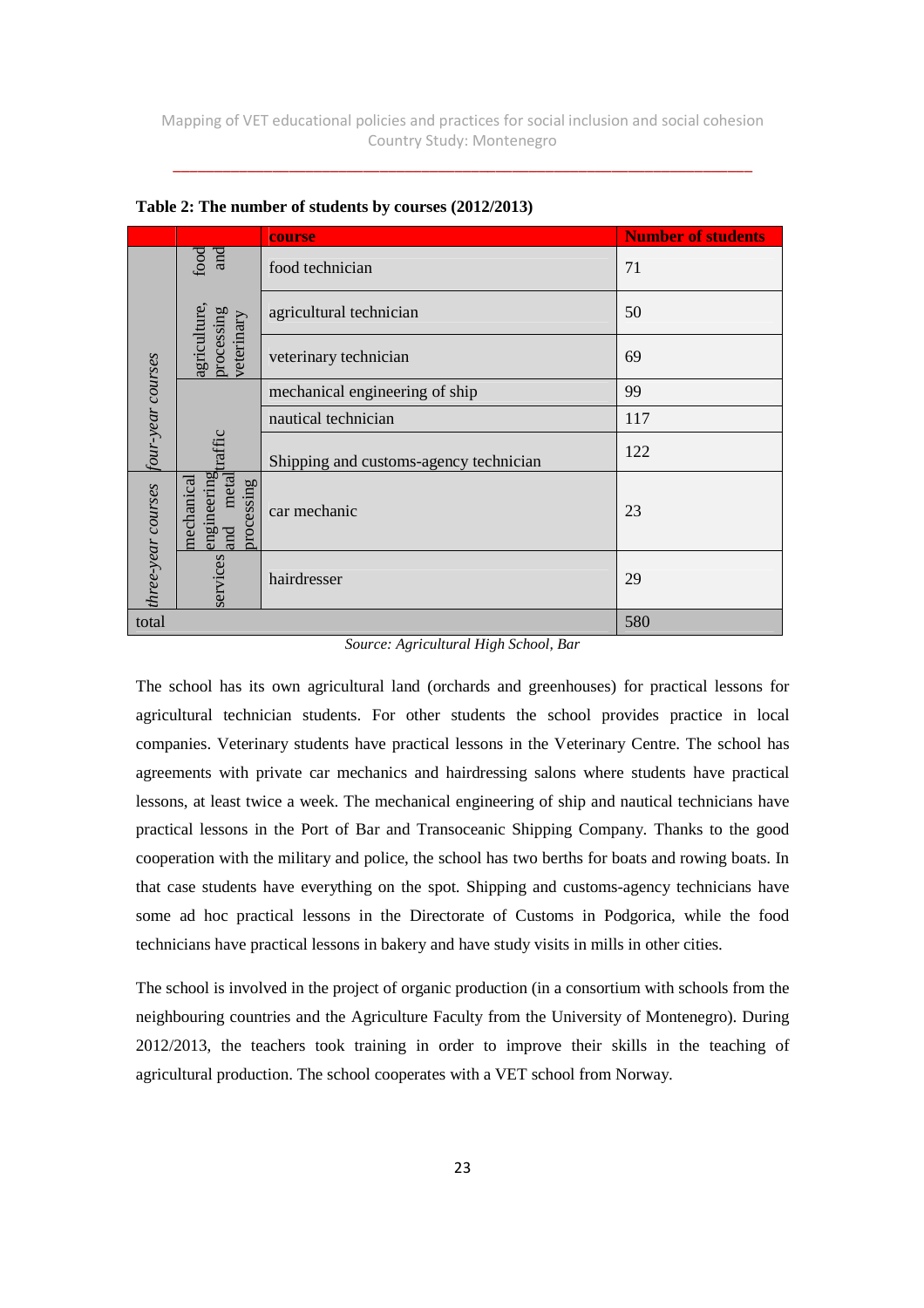During the interview with the school principal it was mentioned that in general the school has good cooperation with local government but that there is insufficient participation of local government in the school activities through the School Board. In addition, according to the view of school management the local government should assist cooperation between schools and companies through initiation of communication with companies and by providing subsidies for those companies that cooperate with schools.

#### **2.2.1.2. Secondary School of Civil Engineering "Ing. Marko Radevic" – Podgorica**

The Secondary School of Civil Engineering "Ing. Marko Radevic" has 24 classrooms and 5 fouryear courses and 3 three-year courses. There are 599 students (58.4% male and 41.6% female). All students on three-year courses are male.

|                       |                                                      | number of students |          |       |  |
|-----------------------|------------------------------------------------------|--------------------|----------|-------|--|
|                       | course                                               | male               | female   | total |  |
|                       | architectural technician                             | 70                 | 59       | 129   |  |
|                       | Interior designer                                    | 24                 | 91       | 115   |  |
| four-year courses     | construction technician for building<br>construction | 62                 | 39       | 101   |  |
|                       | construction technician                              | 67                 | 37       | 104   |  |
|                       | geodesy technician                                   | 72                 | 23       | 95    |  |
|                       | ceramist                                             | 29                 | $\Omega$ | 29    |  |
| three-year<br>courses | installer in construction                            | 11                 | $\Omega$ | 11    |  |
|                       | assembler of construction                            | 15                 | $\Omega$ | 15    |  |
| total                 |                                                      | 350                | 249      | 599   |  |

**Table 3: The number of students by courses and gender (2012/2013)** 

*Source: The Secondary School of Civil Engineering "Ing. Marko Radevic"*

There are 56 teachers. The number of subjects varies, depending on the course. For the four-year course the number of subjects is 11 to 14, while in three-year courses the number of subjects is lower, 6 to 10.

The school in Podgorica has 60 computers that are continuously available to the students (about one computer per 10 students), four classrooms for practical lessons for the required tools, classrooms for design (every student has their own drawing board). Every student has practical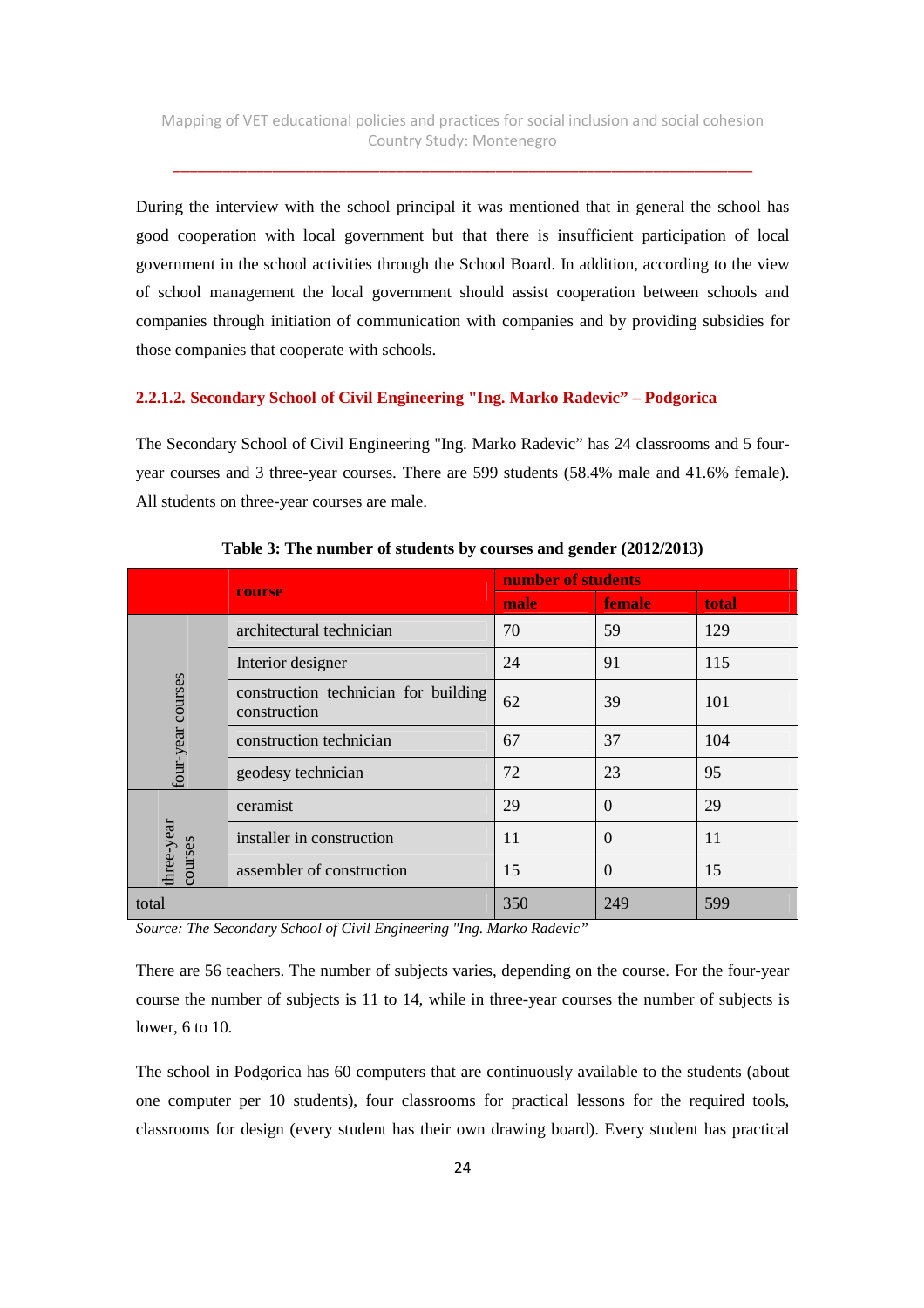\_\_\_\_\_\_\_\_\_\_\_\_\_\_\_\_\_\_\_\_\_\_\_\_\_\_\_\_\_\_\_\_\_\_\_\_\_\_\_\_\_\_\_\_\_\_\_\_\_\_\_\_\_\_\_\_\_\_\_\_\_\_\_\_\_\_\_\_\_\_

lessons in the school and in companies. Students of the three-year courses have 25% practical lessons in the first year of study, 50% at the second year, and 70% practical lessons in the final year of study. Students of the four-year courses have 10% practical lessons during their education. Teachers use modern teaching methods in the classrooms. Interviewees from school and companies expressed the opinion that companies where students have practical classes have problems with construction inspection due to the fact that students are not registered as regular workers. This is a result of discordance between legislation, which regulates the construction sector, and student's apprenticeship.

In interview, management of the school mentioned that the school pays attention to the students from poor families, students with special education needs and Roma students, who in most of the cases attend the three-year courses. Teachers are dedicated to children with special needs in order to increase their involvement in the school. Also, they make efforts to keep Roma children in school. There are several cases where the school covered the cost of exams and classes for additional training (if students previously finished three-year courses, the school cover costs for finishing additional four-year course).

The school obtains modest additional funds from projects including organizing training, retraining in cooperation with the EAM, projects with schools from Germany and France, donations of social partners and companies and so on. The school has a license for the education of adults.

#### **2.2.1.3. Secondary mixed school "Beco Pasic" – Plav**

The Secondary mixed school "Beco Pasic" in Plav provides two types of secondary education: general-high school and vocational. It has 18 classrooms for secondary vocational education hosting 7 four-year courses and 5 three-year courses. Some classrooms are mixed due to the small number of students for some courses. There are 85 teachers in the school. The number of taught subjects in the first year is 135, in the second year 11, in the third 92 and in the fourth year of study 79.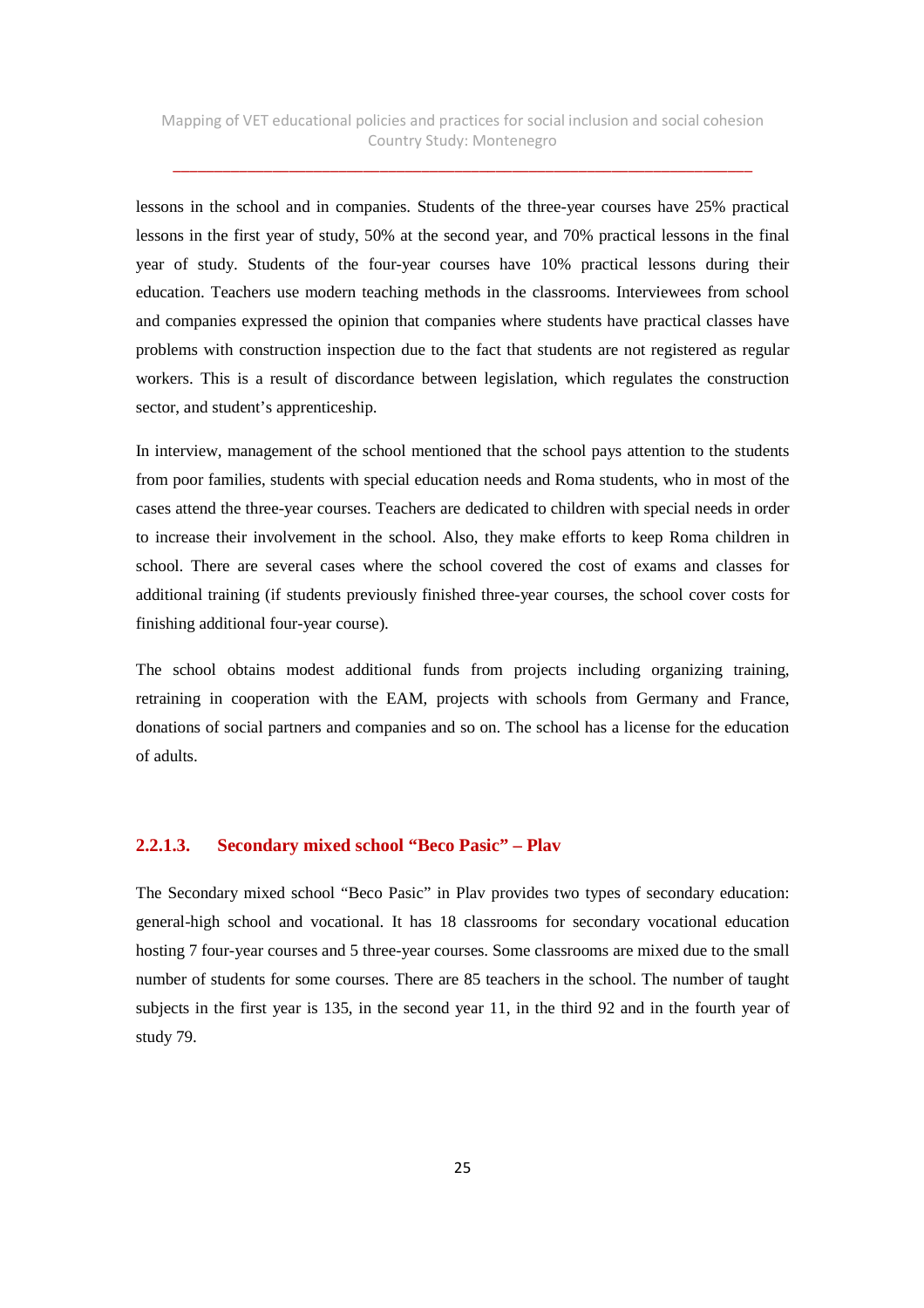|                  |                                              | number of students |          |       |  |
|------------------|----------------------------------------------|--------------------|----------|-------|--|
|                  | <b>Course</b>                                | male               | female   | total |  |
|                  | health technician                            | 28                 | 99       | 127   |  |
|                  | tourism technician (in Montenegrin language) | 50                 | 61       | 111   |  |
|                  | tourism technician (in Albanian language)    | 17                 | 7        | 24    |  |
| four-year course | tourism technician (total)                   | 67                 | 68       | 135   |  |
|                  | agriculture technician                       | 35                 | 17       | 52    |  |
|                  | Car mechanic (in Montenegrin language)       | 18                 | $\Omega$ | 18    |  |
|                  | Car mechanic (in Albanian language)          | 12                 | 1        | 13    |  |
| course           | culinary technician/serving - mixed          | 20                 | 7        | 27    |  |
| hree-year        | seller                                       | 10                 | 13       | 23    |  |
|                  | assembler of construction/ceramist - mixed   | 24                 | $\Omega$ | 24    |  |
|                  | electrician/car electrician                  | 21                 | $\Omega$ | 21    |  |
| total            |                                              | 235                | 205      | 440   |  |

**Table 4: The number of students by courses and gender (2012/2013)** 

Source: The Secondary mixed school "Beco Pasic" - Plav

The Secondary mixed school "Beco Pasic" is the only secondary school in Plav. About 40% of students travel every day from the nearby remote villages and the school refunds them transport costs or organizes free transport. The school has good cooperation with employers and local government, cultural and sport institutions for organizing extracurricular activities, according to the statement of the management of the school. In addition, communication with employers is developed and some practical lessons are realized in their facilities. For example, the school signed a memorandum with the Tourist Organisation and an agreement with the hospital and a few craft firms regarding the organisation of practical lessons. With such cooperation and their own facilities (classrooms for practical lessons) the school meets the needs of the students. Practical lessons are also organized in school, as it owns agricultural land (60 ha) and the necessary agricultural machines. The school has equipment for car mechanics, IT equipment, computer labs, fully equipped classrooms for medicine technicians, waiters etc.

The school has participated in many international projects that have been successfully completed. An example of such a project is cooperation with schools in Switzerland, which have resulted in innovation in teaching in the field of tourism and hospitality. The school carried out several projects with the Austrian organization – Kulturkontakt. Also, the school is involved in the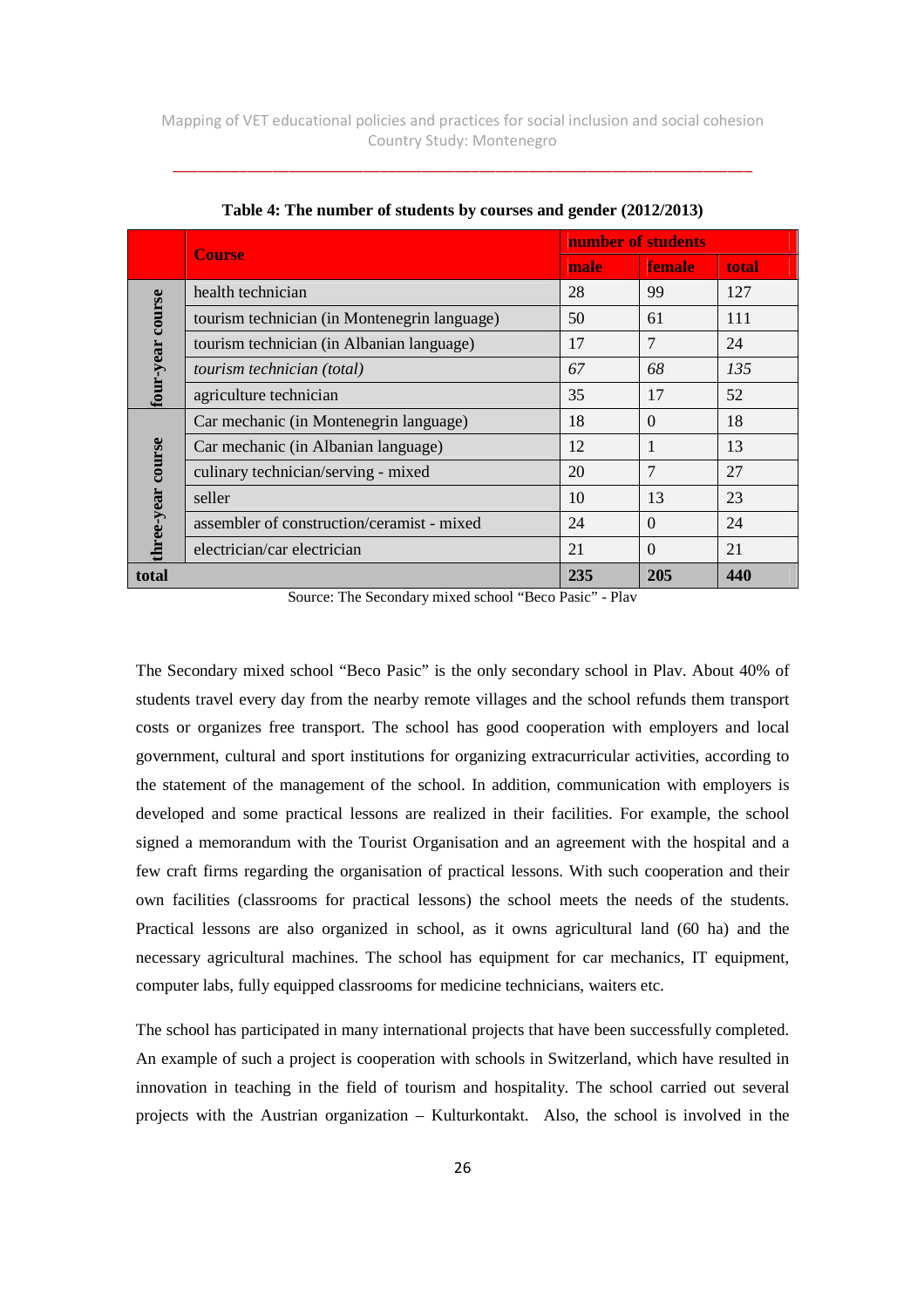project "Student Entrepreneurship" which has been implemented by a Norwegian organization Business innovation programmes in cooperation with the Agency for Development of Small and Medium Enterprises Montenegro. The school cooperates with the ETF in the field of inclusive education and training of teachers and took part in international research such as: PISA and ESPAD. In the report on determining the quality of educational work in May 2010 it has been noted that school has good cooperation with international institutions in the implementation of various projects and training of students and teachers.

From the interview with the school principal we found out that teachers are focused on every student individually in order to develop their critical thinking, creativity and research activities. Also, the school principal pointed out that despite the national and cultural differences between the students there is a nice atmosphere with successful interpersonal relationships in a spirit of tolerance and respect for differences by age, gender, special needs of students, level of education, and social, national and cultural specificities. Other interviewees and focus group participants, not only in this municipality but also at the national level, confirmed this. Additionally, according to the data from the students' questionnaire, average score of happiness of students on scale from 1 to 10 is 8.6.

In recent years, the school in Plav regularly prepares a "Plan of internal social inclusion" based on the analysis of students' performance in school as well as their life outside the school (what they do after classes, who are their friends, what they do in their free time and so on). Social workers from the Centre for Social Work are also involved in these activities. The school is transparent in activities and the local TV station presents the program of school activities in order to inform the public of the work of the school.

Besides the full-time teachers, the school has assistants in teaching. Teachers and students have established a Centre of Learning where students and teachers can improve their special skills and knowledge.

Also, the school established a "Student cooperative" in order to promote entrepreneurship. Within the "School cooperative" restaurant and car repair shop are opened in which students have practical lessons. Money earned from these activities is not paid to the students but invested in materials, improvement of premises and additional activities in the school. Every student has access to the library and computer labs all day, which is important for the students who do not have good conditions for learning at home.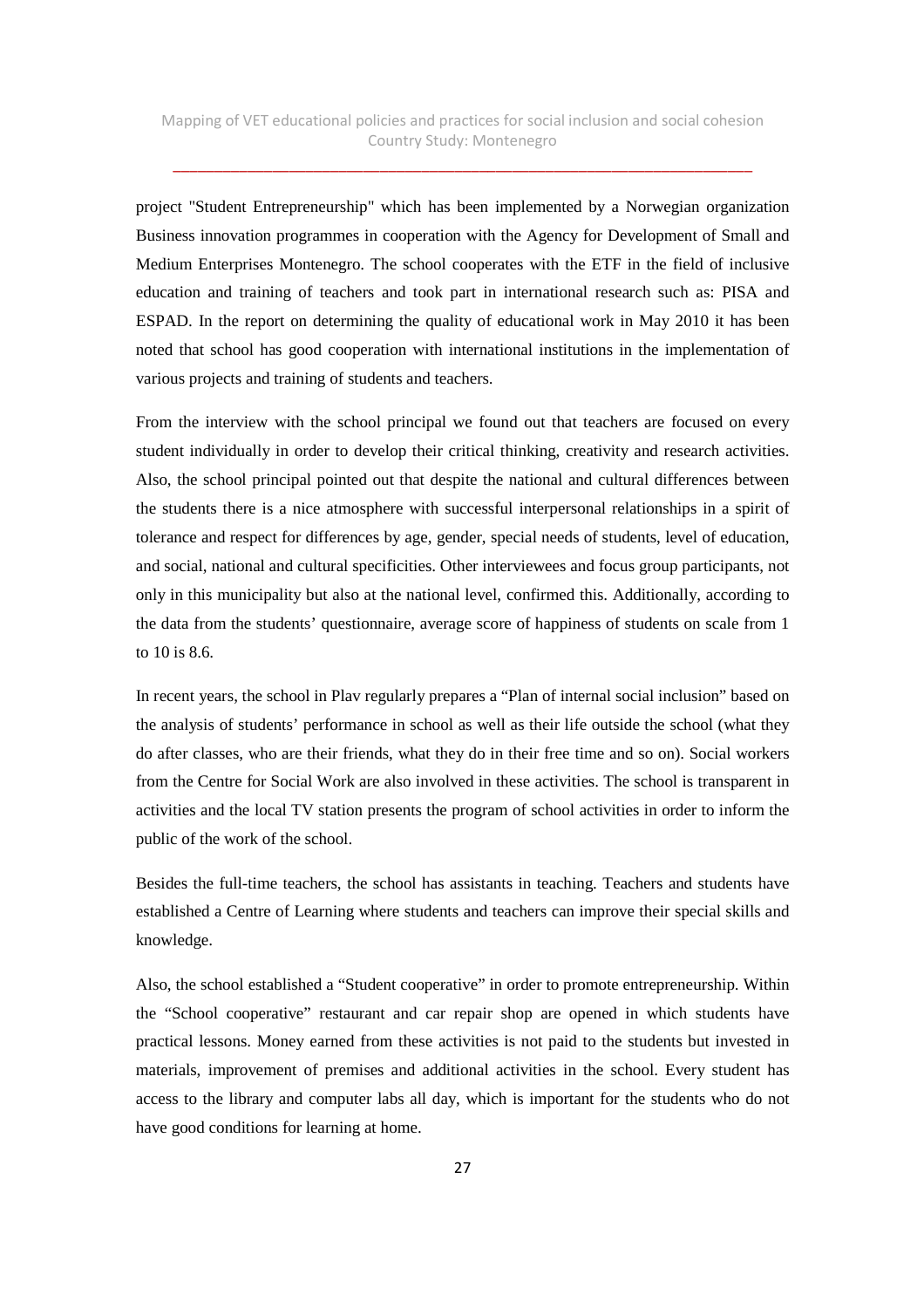Since many refugees and internally displaced persons live in Plav, the school provides free textbooks and other relevant literature in order to help them integrate in the educational process. Also, the school participates in the cost of graduation trips for students who are unable to pay the full amount.

## **2.3. PAR research process and research findings**

#### **2.3.1. Selection and tracking**

Enrolment in vocational schools is done on the basis of an open call, which is announced twice a year (in June and August). If there are fewer applicants than is stated in the admission procedure, all of those who comply with the conditions can enrol in the school. If there are more applicants than the admissions procedure, the ranking list is defined based on the general performance of students in the last three years of study in primary school and success in external assessment in the primary school, as well as special talents, or skill that are relevant to gain education. There is no qualification exam. The student is enrolled in school as a full-or part-time student. Full-time students have regular attendance, while part-time students have attendance in preparatory classes (classes for instruction and consulting) and examinations. Additionally, students have rights to acquire parallel education, or to attend more education programmes. Foreign students can enrol in school, in accordance with international conventions and Law on Vocational Education. The Ministry of Education may determine the number of enrolled foreign students who are educated on the principle of reciprocity, in accordance with international agreements, as well as the number of students in the program for exchange students. According to the Law, vocational education is free for all and there are no restrictions for entry into vocational schools for any social group. This was also confirmed in most of the interviews conducted.

Due to the fact that there are no formal restrictions for entry to vocational school for any social group and also due to the fact that the number of students who may enrol in general schools is almost half the number of students who may enrol in vocational school, differentiation takes place in the choice of vocational schools (courses).

Interviewees from schools declare that the more successful students (rated by grades in primary school) usually enrol in the four-year courses, which are more attractive than three-year course.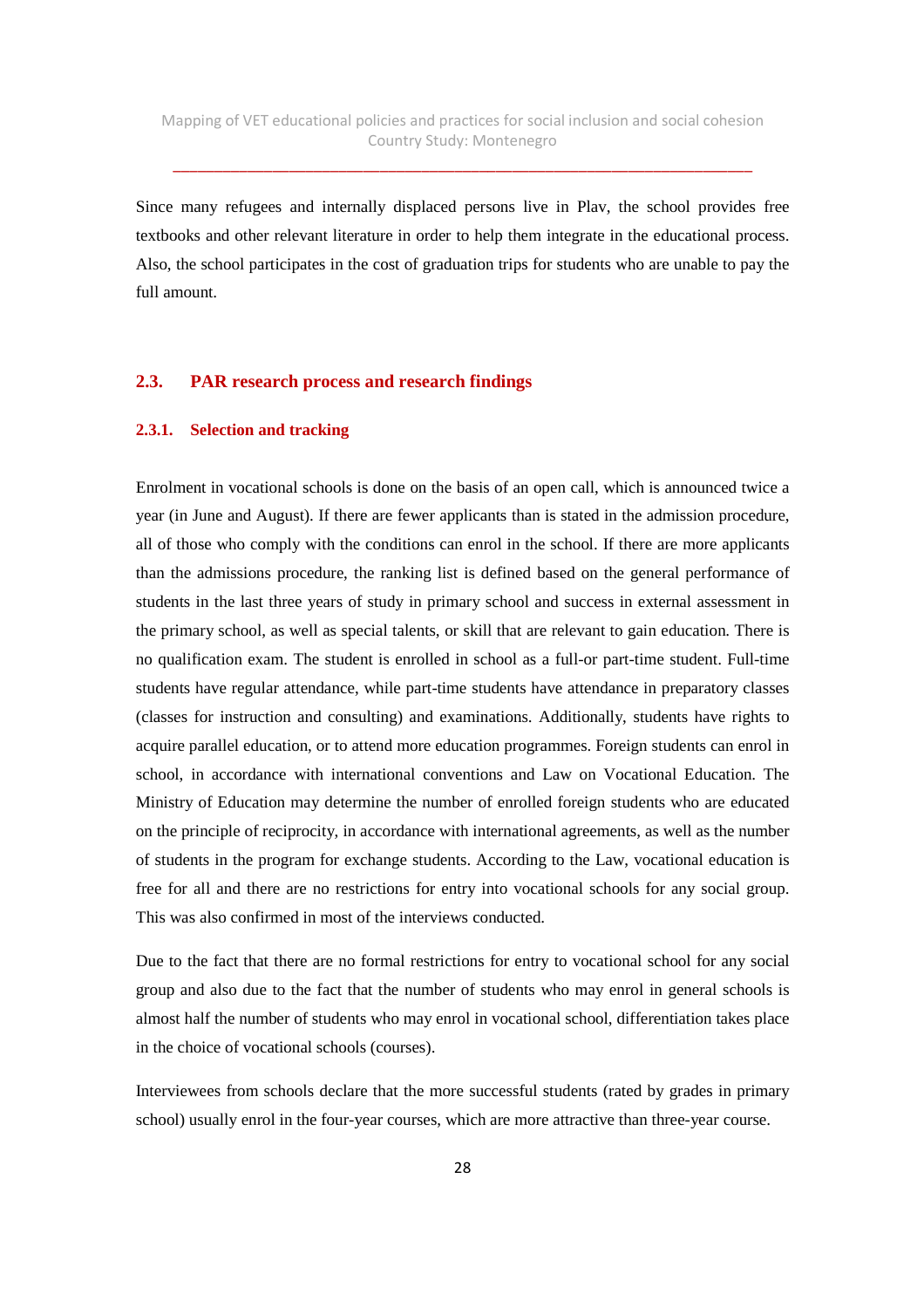Also, according to the interviews, most of those students are from richer families in comparison with students who enrol in three-year courses. In recent years there is a trend of an increasing number of students in four-year courses. According to the view of some interviewees, there are several reasons for this: (i) vocational schools are seen as an easer way towards higher education, (ii) vocational schools are thought to provide better practical knowledge than gymnasia for those students who have defined plans for future education, and (iii) vocational schools provide an occupation no matter what would be the decision of the student after graduation.

In general there is low enrolment in the three-year courses (9.2% in Podgorica, 9% in Bar and 28% in Plav), despite the fact that there is an excess demand for those occupations in the labour market. However, after finishing three-year courses, students may continue their education and obtain a diploma from the four-year courses. In that case, they have to pass certain exams from the first three years of education and all exams from the fourth-year. The reasons for the low enrolment in three-year courses mentioned by interviewees are (i) the seasonal character of work for some occupations such as agricultural workers, construction, tourism and related services, (ii) they require hard physical work and (iii) they do not provide high social status despite being often very well paid. According to the interviewees from schools and other institutions, the students who enrol in three-year courses mostly have low grades in primary school, come from poorer families, have parents with a low level of educational, are Roma children or will continue a family craft business. The results of the student survey support some of these statements. For example, only 32% of students (for all schools) have fathers with a higher education, and only 25% of students have a mother with a university degree. In addition, in 74% of cases at least one of the parents is employed. However, differences are significant among municipalities<sup>9</sup> mainly due to the lower level of economic development in the northern region. The social background of those students is one of the reasons for their low performance in primary schools, which then presents a main barrier for enrolment in certain vocational courses (for example the more popular four-year courses).

 $\overline{\phantom{0}}$ 

<sup>&</sup>lt;sup>9</sup>Data shows that in Podgorica 44% fathers and 36% of mothers have higher education, while this percent in Plav is much lower (in 25% of cases their fathers and in 8% of cases their mothers have university degree). This percentage differs across schools. In Podgorica in 90% and in Bar in 80% of cases at least one of the parent is employed, while in Plav this percent is much lower and at least one parent is employed in 53% cases. The reasons lie in much lower level of economic development of the northern region.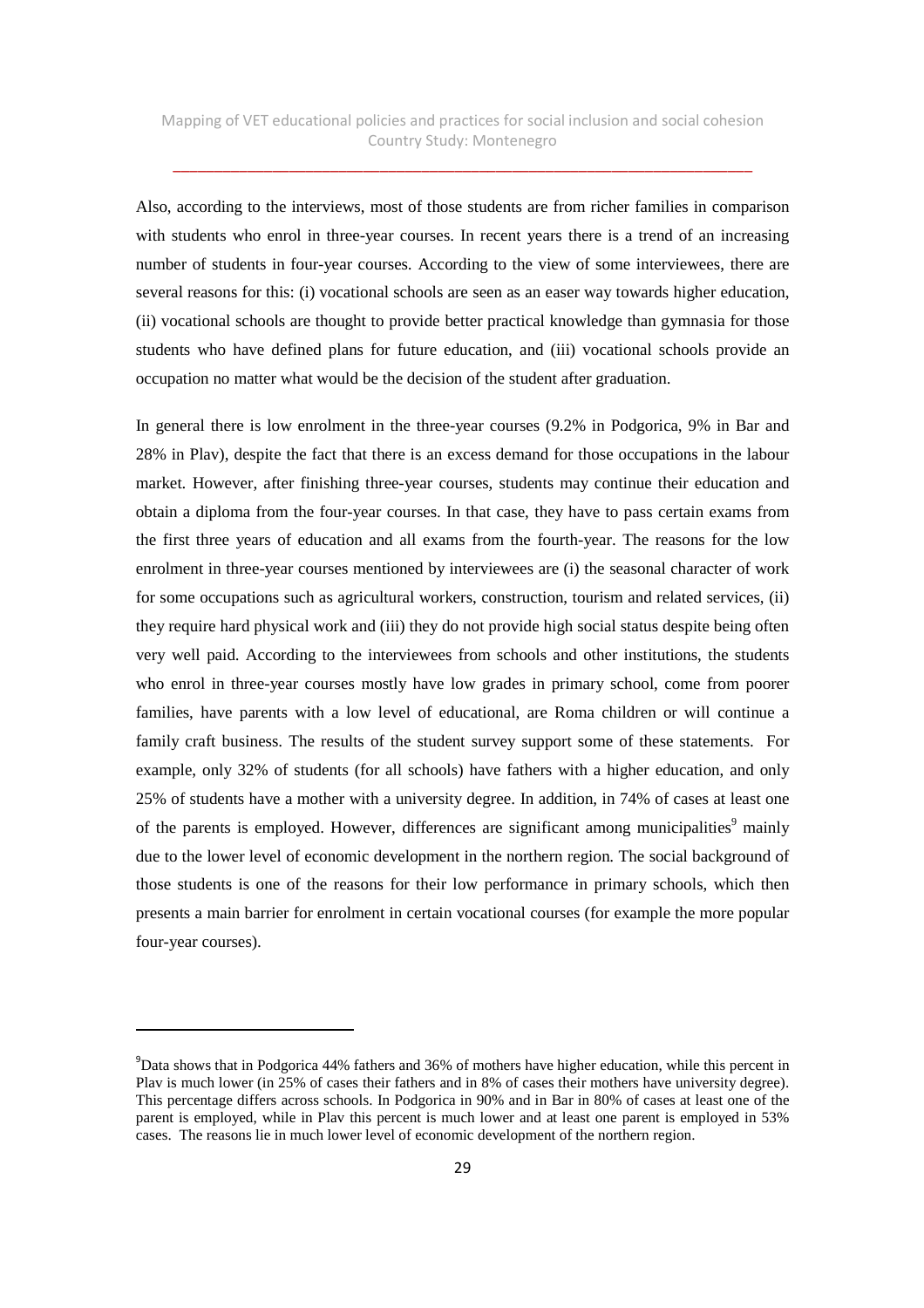\_\_\_\_\_\_\_\_\_\_\_\_\_\_\_\_\_\_\_\_\_\_\_\_\_\_\_\_\_\_\_\_\_\_\_\_\_\_\_\_\_\_\_\_\_\_\_\_\_\_\_\_\_\_\_\_\_\_\_\_\_\_\_\_\_\_\_\_\_\_

In addition, as mentioned by a few interviewees, in some cases the financial situation of the family can be a limitation if a student wants to enrol in a vocational course which does not exist in his or her home town (in our case study localities, in Bar and Plav). However, this was not confirmed by students, as according to the survey, the main reason for choosing the particular vocational school is a specific course that they like (4.1 on the scale from 1 to 5). Distance from home, as a reason for school selection, has the lowest score  $(2.1 \text{ on the scale from 1 to 5}).$ Average distance of the schools from students' home is  $7.03$  kilometres<sup>10</sup>. However, in the cases where distance from school is presenting a problem for inclusion, local governments and schools organize transport, or refund of travel costs. For example, 97% of students in the school in Plav are from the town or nearby villages and settlements and the school provides special buses for some students from remote villages. Also, in the cases where students come from other municipalities, there are student dormitories for which students pay modest fees that cover food and accommodation costs.



**Figure 1: Reasons for choosing this vocational school** 

Source: Student questionnaire

SEN students are enrolled based on the decision of the COSSN. However, according to information from schools there are still cases in which parents do not inform schools about the special education needs of their children, and they are enrolled without a COSSN decision. Also,

l

<sup>&</sup>lt;sup>10</sup>Source: Student's questionnaire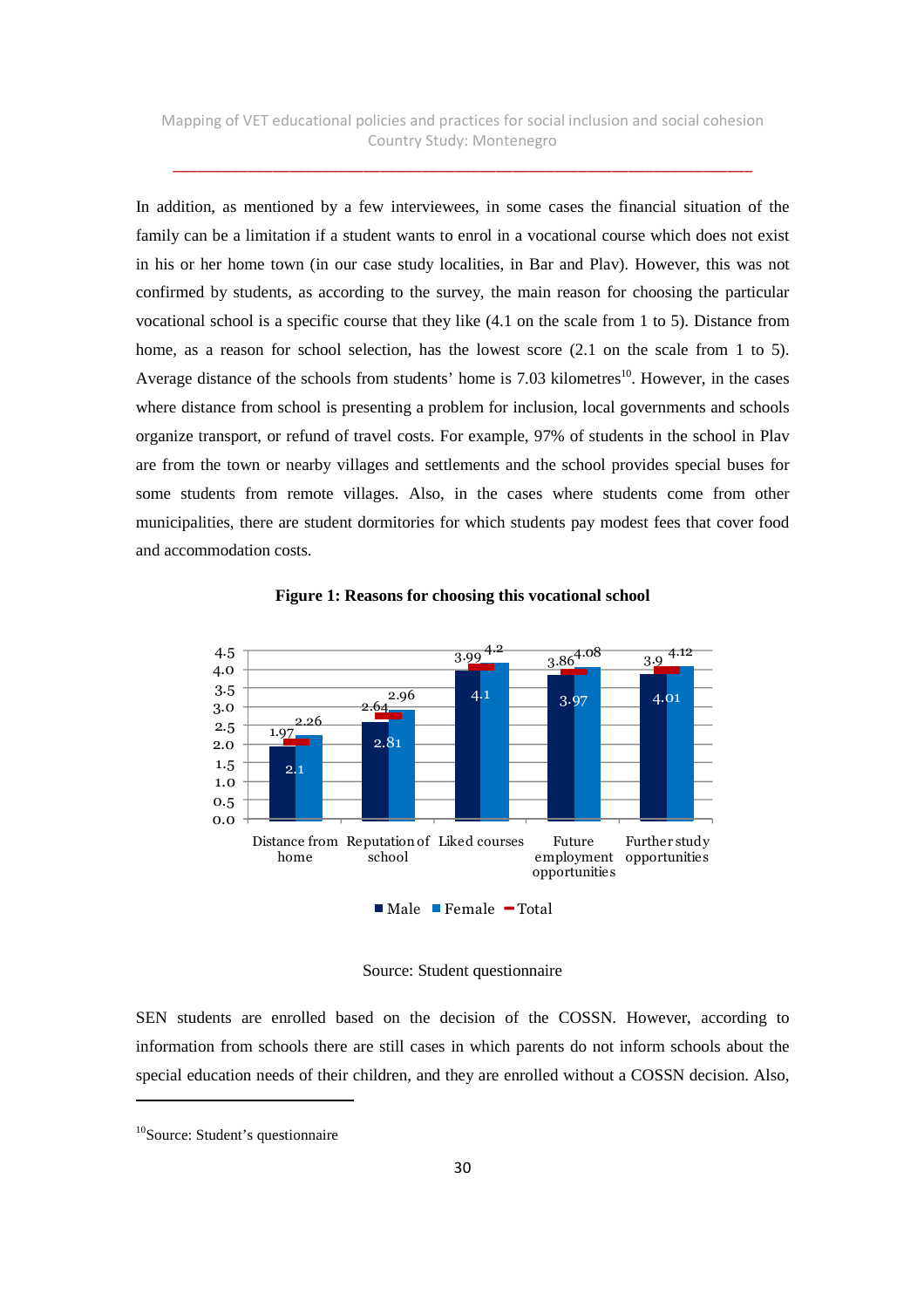\_\_\_\_\_\_\_\_\_\_\_\_\_\_\_\_\_\_\_\_\_\_\_\_\_\_\_\_\_\_\_\_\_\_\_\_\_\_\_\_\_\_\_\_\_\_\_\_\_\_\_\_\_\_\_\_\_\_\_\_\_\_\_\_\_\_\_\_\_\_

some interviewees mentioned non-compliance in the work of the COSSN due to an inappropriate decision in several cases. All such situations resulted in the enrolment of children that were not able to follow and attend the courses. Due to the fact that some vocational courses require certain physical and mental capabilities, the accessibility of disabled students in those courses is limited. Also, some courses are typically considered as "male" or "female" which may influence the choice that students make.

CIPS are being established across Montenegro with the main goal to help children in primary and secondary school in their career orientation.

#### **2.3.2. Drop out**

 $\overline{a}$ 

In general, the dropout rate in Montenegro is low  $2.3\%$ <sup>11</sup> (or according to some studies<sup>12</sup> it is 3.2%). However, according to the opinion of some interviewees at the national level the low level of dropout is not an indicator of an inclusive system, but it rather indicates that the system is too lenient in providing diplomas without the required knowledge and skills. This was also a conclusion pointed out in the document on the Torino Process-Montenegro 2012.<sup>13</sup> Namely, all students who drop out during the school year have the possibility to take a special exam at the end of the school year and return to regular education, which in most cases they do. According to the information from schools, in most of the cases those pupils pass this special exam. This was also confirmed by the data collected from interviewees in schools. For example, in school in Podgorica, only 0.5% of students drop out of school, while an additional 3% have the right to take a special classroom exam and are returned to school. In Plav, the dropout rate is around 1%. However, dropout during the year varies from 4.1% to 8.2%, but most (95%) of those students return to regular education at the end of the school year by taking special exams.

The main reason for this situation, mentioned by several interviewees, is the low grading criteria in the regular education system, particularly during those special examination procedures. This indicates that there is a need for standardisation and improvement of the grading system in

 $11$ Upper Secondary (ISCED 3) – general and VET, data received from VET Center

<sup>&</sup>lt;sup>12</sup>VET Centre, Ministry of Education and Luxemburg Agency for Development Cooperation (2011), A study on the prevention of early school-leavers without qualifications in vocational schools in Montenegro  $13$  ETF and Ministry of Education of Montenegro (2012), Torino Proces-Montenegro 2012, draft report, page 18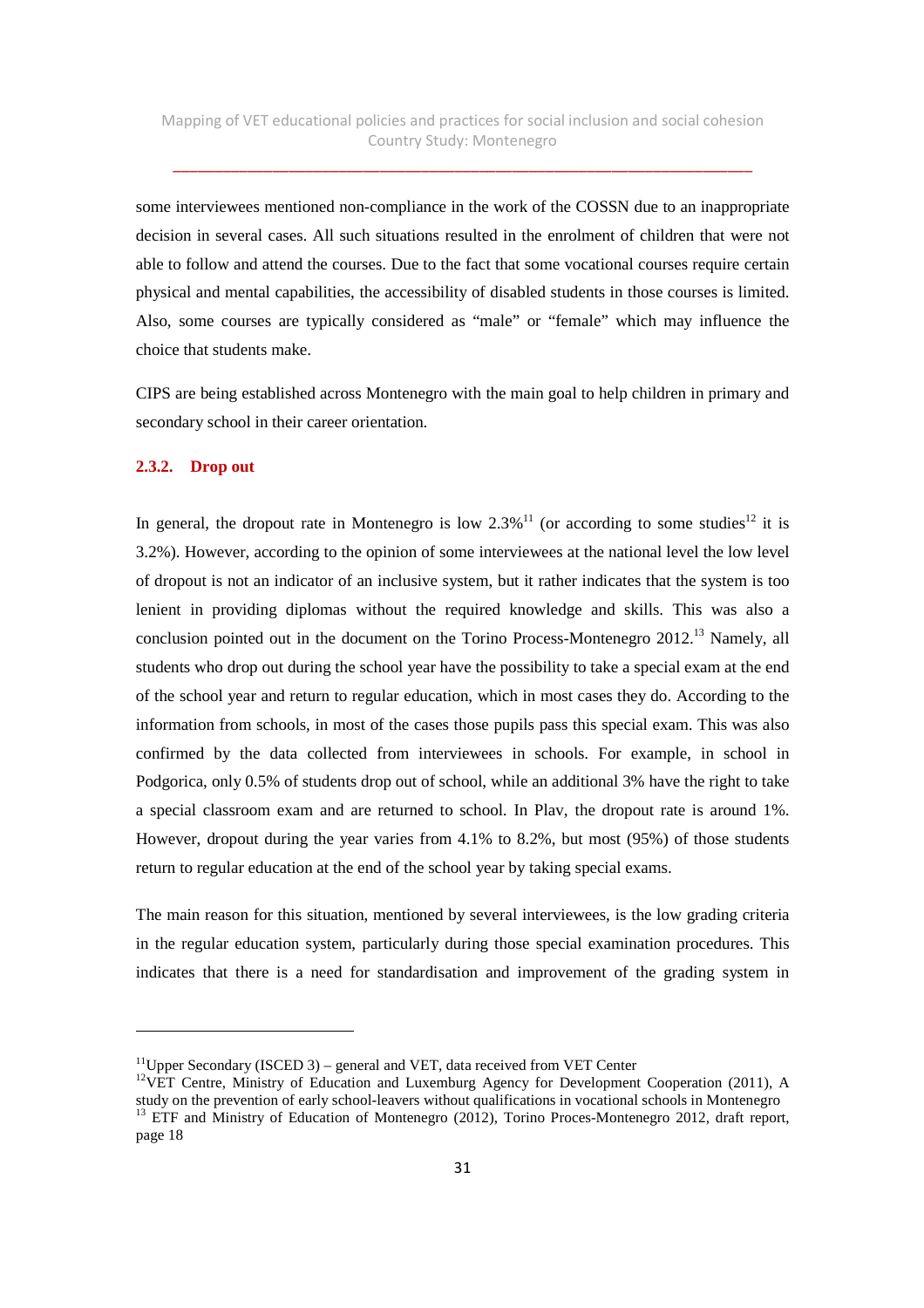\_\_\_\_\_\_\_\_\_\_\_\_\_\_\_\_\_\_\_\_\_\_\_\_\_\_\_\_\_\_\_\_\_\_\_\_\_\_\_\_\_\_\_\_\_\_\_\_\_\_\_\_\_\_\_\_\_\_\_\_\_\_\_\_\_\_\_\_\_\_

schools, during the school year and during special exams, which is also one of the recommendations pointed out in the Analysis of the Early Drop Out from VET Schools. <sup>14</sup>

According to a study on the prevention of early school-leavers without qualifications in vocational schools in Montenegro<sup>15</sup>, students who tend to drop out include students from marginalised groups/families, poorer families, dysfunctional families, boys more than girls, students on three-year courses more than those on four-year courses and students from the first year of study rather than later on. The main reasons for dropping out from schools are voluntary, absence and low marks, bad behaviour, migrations, marriage and sport. Unexcused absences are one of the main reasons of drop out (Mitrovic-Radosevic 2013). If students have 30 or more unexcused absences, and if they have more than half negative marks of the total number of subjects, they are excluded from regular education. The biggest portion of exclusions (more than 50%) happens due to a high number of unexcused absences, which was also confirmed by the data collected during the interviews in the case study schools. In the school in Podgorica, the proportion of excluded students at the end of the first semester in 2009/2010 was 0.7% and in 2010/2011 was 2.5%. In the school in Bar, the proportion of excluded students because of absences in 2009/2010 was 2.5% and in 2010/2011 was 1.5%.

Migrations and early marriages as reasons for drop out were particularly noticed in one of our case-study schools (Plav). These social patterns are more characteristic of some ethnic groups such as Bosniaks, Albanians and Muslims who are a majority in some municipalities such as Plav. The explanation for the ethnic composition of external migration of the population should be sought in the specific circumstances of the nineties and corresponding population movements, economic aspect as well as already established networks of kinship, friendship and hometown connections.<sup>16</sup>

According to the interviewees from schools, school management, teachers and professionals take actions in order to decrease drop out rates. Those actions include individual talks, sessions and

 $\overline{a}$ 

,

<sup>&</sup>lt;sup>14</sup> Mitrovic-Radosevic Vjera (2013), Analysis of the Early Drop Out from VET Schools in 2011/2012, VET Centre, Montenegro

<sup>&</sup>lt;sup>15</sup>The Study is prepared by VET Center, Ministry of Education and Luxemburg Agency for Development Cooperation

<sup>&</sup>lt;sup>16</sup> Kaludierovic J., Grečić V. (2012), The Impact of Emigration and Rural Urban Migrations in Central and Eastern Europe, European Commission- Report on Montenegro, European Commission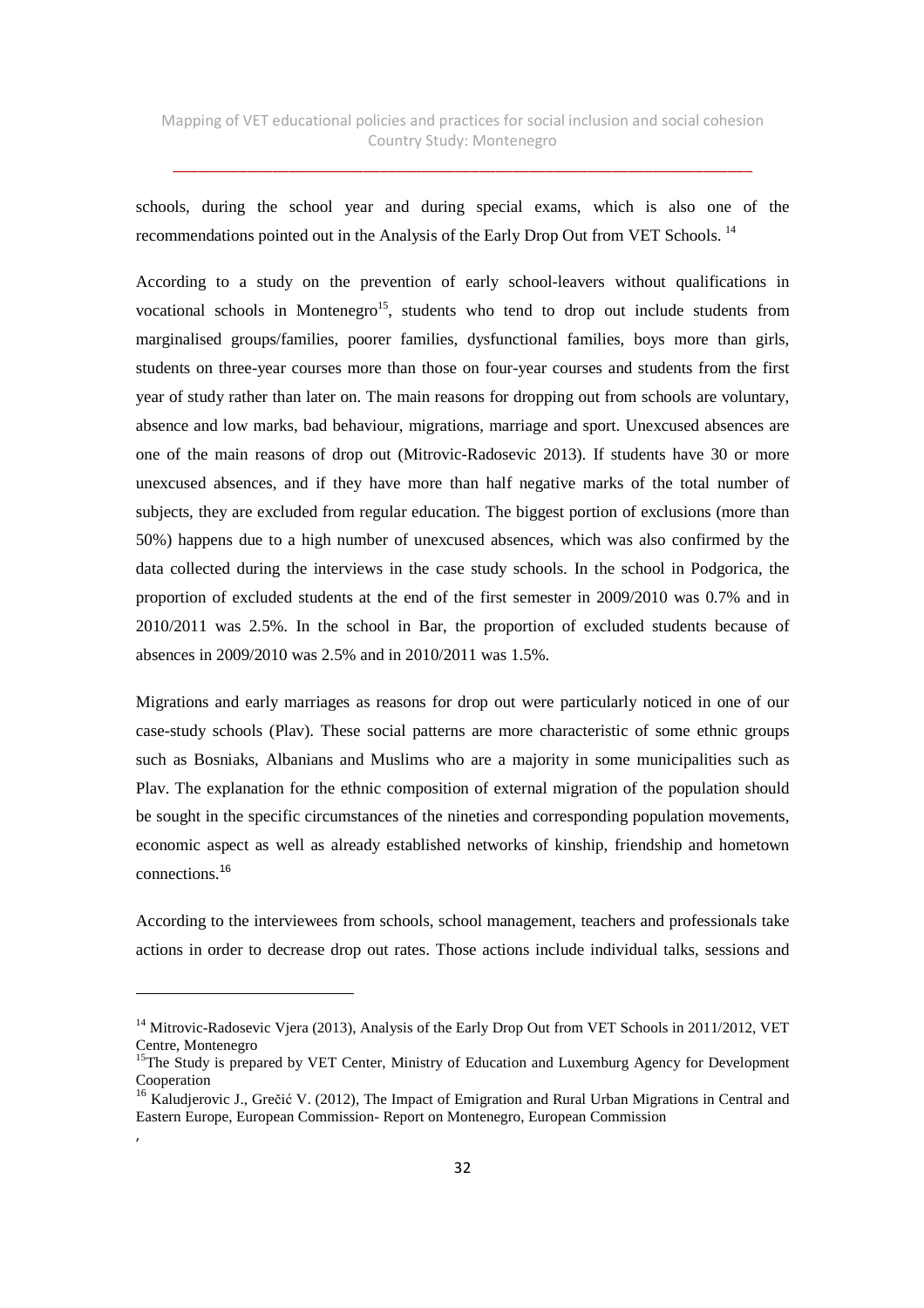meetings with students and communication with parents through meetings, phone or using written communication in order to inform them and jointly help children to prevent school leaving. The school in Plav is a very good example in this area. Besides mentioned activities this school, in cooperation with the Centre for Social Work, made "social cards" for all students. The "social card" consists of information about students: number of family members, employment status of the parents, possible problems in the families, health situation of the parents etc. These social cards enable the school to carry out better and more efficient monitoring of students during their education. Additionally, teachers visit parents in order to talk and solve some problems that students have.

In recent years, with a network of pedagogical and psychological services at a vocational school, a monitoring system of students who are at risk of leaving school has been established, as well as a system of counselling of students who decide to leave school early. Generally, schools are satisfied with systems for monitoring of students during their education. However, during the interviews at the national level, the need to improve the school environment through the modernisation of buildings, provide more interesting projects and other activities were seen to be ways to prevent drop out and early school leaving.

#### **2.3.3. Transition from school to work**

l

Generally, the system of tracing students after they leave school is still underdeveloped; there are actually no tracer studies or reports at all. However, in the case-study schools some positive movements in this direction were noticed. For example, schools in Podgorica and Plav conducted research related to graduate students. According to data from this research in the VET school in Podgorica, 70% of the students on four-year courses continue their education at university. Out of those, two thirds (66%) continue education at a Faculty in the same field of study. Almost two fifths (19.2%) of graduate students find a job (7.7% of them work in the same field, while 11.5% work in other sectors) and 10.8% stay unemployed. From the total number of graduate students in Plav, according to the data from the school presented during interviews<sup>17</sup>, 80% continue education, 10% find a job and 10% stay unemployed. The school in Bar does not do this research, but based on the information received from the school and local actors (local employment office)

 $17$ Data is collected based on the survey conducted among childern on their future plans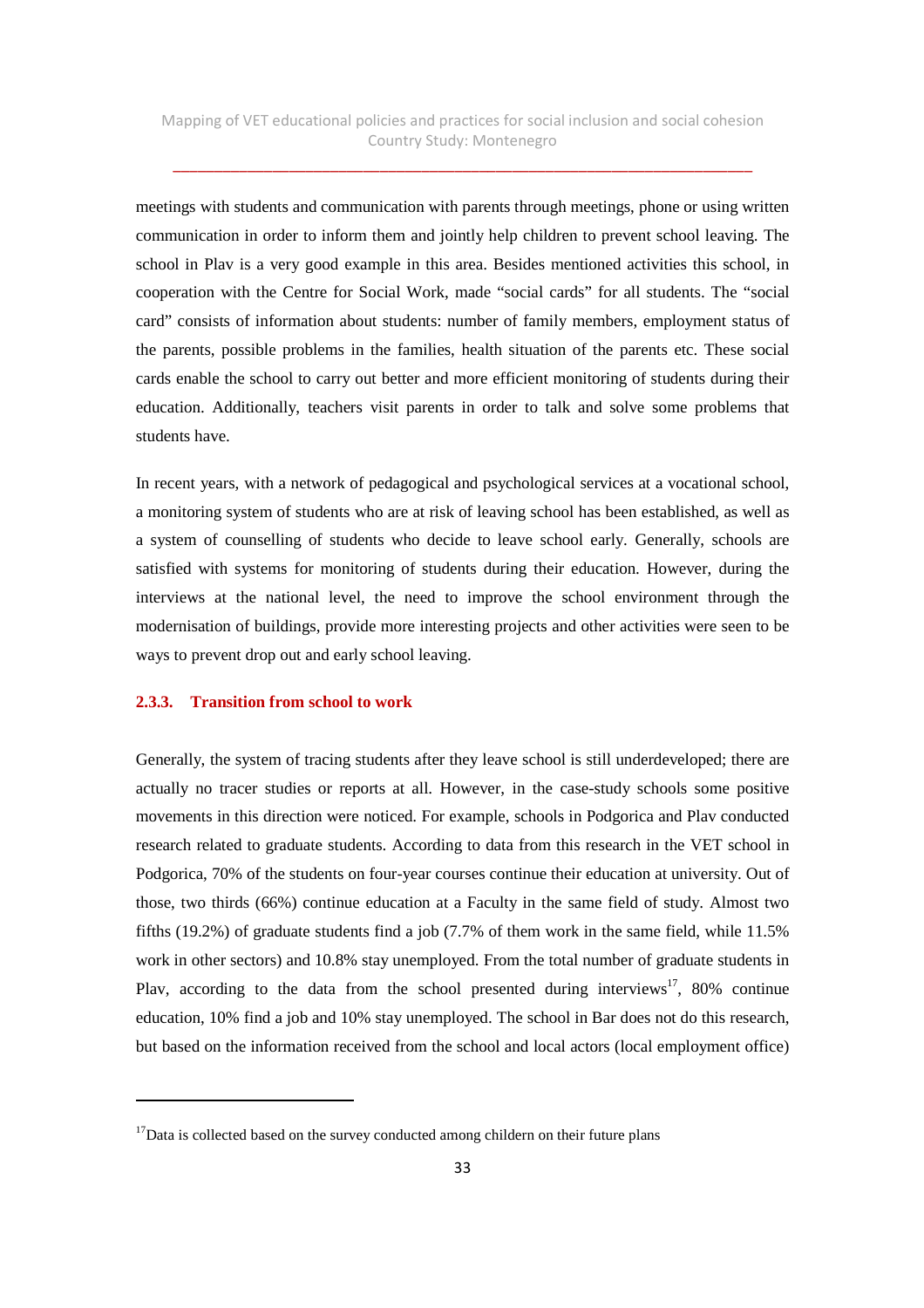the situation is similar in the school in Bar, where about 80% of the students continue in education, while the remaining 20% find jobs during the season.

|                         | % of students who<br>continue education |                                                                                          | % of students who find<br>the job                      |                                         | % of unemployed<br><b>students</b> |      |  |
|-------------------------|-----------------------------------------|------------------------------------------------------------------------------------------|--------------------------------------------------------|-----------------------------------------|------------------------------------|------|--|
|                         | <b>Four year</b><br><b>courses</b>      | Three-<br><b>Four year</b><br><b>Three-vear</b><br>year<br>courses<br>courses<br>courses |                                                        | <b>Four year</b><br>courses             | Three-<br>year<br>courses          |      |  |
| Bar (School A)          | 80.0                                    | 0.0                                                                                      |                                                        | About 20% find job during<br>the season |                                    | n.a. |  |
| Podgorica (School<br>B) | 70.0                                    | 0.0                                                                                      | 60.0<br>$(about 25\%$<br>19.2<br>periodically<br>work) |                                         | 10.8                               | 15.0 |  |
| Play (School C)         | 80.0                                    | 0.0                                                                                      | About 10.0                                             |                                         | About 10.0                         |      |  |

**Table 5: Transition from school to work** 

Source: Data received from schools in Bar, Podgorica and Plav

However, those patterns were not confirmed by the results of our students' questionnaire. According to the data two thirds of the students (68%) plan to search for a paid job after finishing secondary vocational school. In case they do not plan to find a job right after school, most of them (90%) plan to go into further education.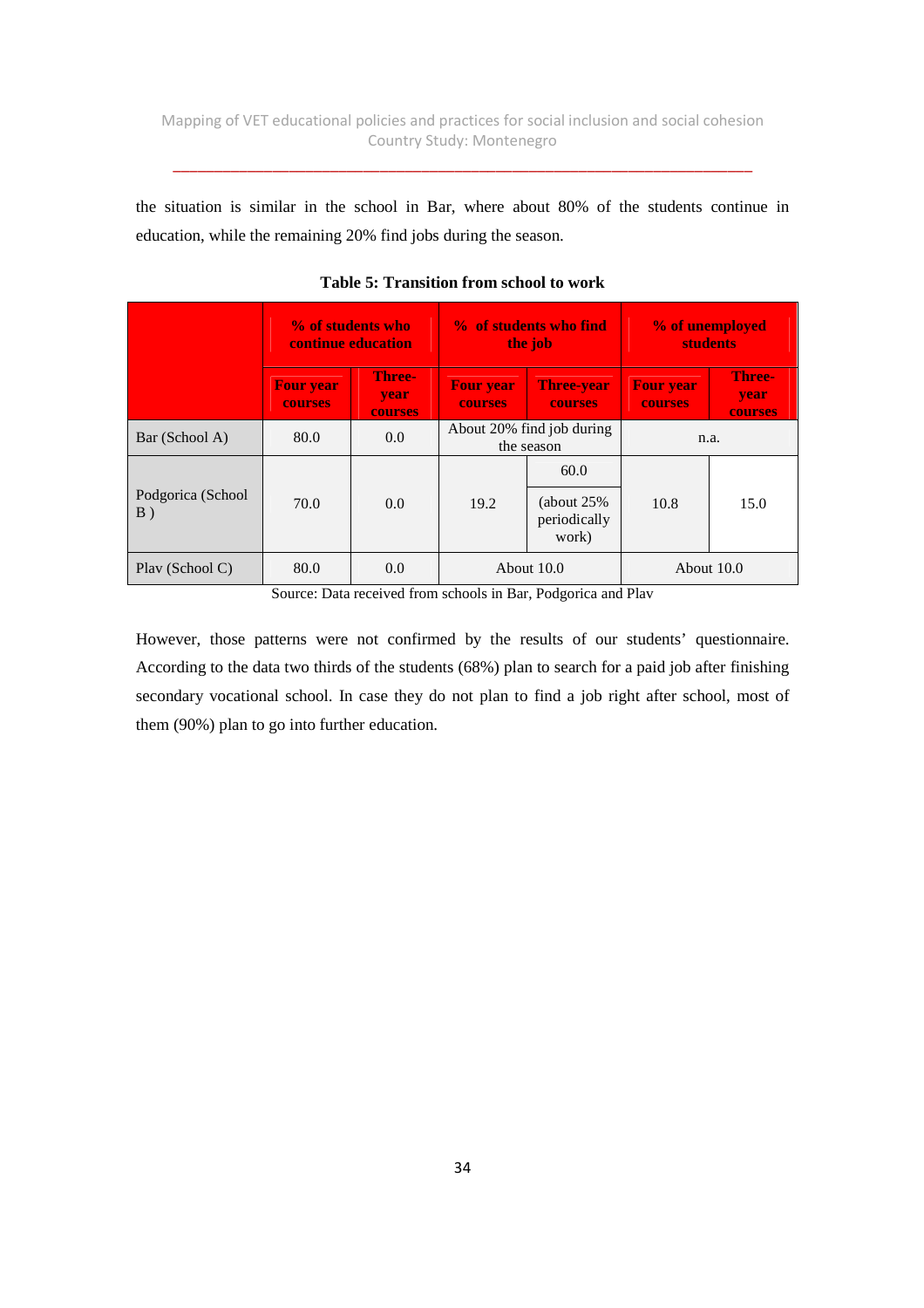\_\_\_\_\_\_\_\_\_\_\_\_\_\_\_\_\_\_\_\_\_\_\_\_\_\_\_\_\_\_\_\_\_\_\_\_\_\_\_\_\_\_\_\_\_\_\_\_\_\_\_\_\_\_\_\_\_\_\_\_\_\_\_\_\_\_\_\_\_\_

|                                    | plans to<br>look for<br>paid work | Go to<br><b>further</b><br><b>education</b><br>or<br>university | Look<br><b>after</b><br>family<br><b>at</b><br>home | <b>Work in</b><br><b>family</b><br><b>business</b> | Do<br>voluntary<br>work | <b>Emigrate</b> |
|------------------------------------|-----------------------------------|-----------------------------------------------------------------|-----------------------------------------------------|----------------------------------------------------|-------------------------|-----------------|
| 16 or under                        | 67                                | 94                                                              | 20                                                  | 35                                                 | 13                      | 31              |
| Over 16                            | 71                                | 84                                                              | 12                                                  | 27                                                 | 23                      | 32              |
| Male                               | 65                                | 85                                                              | 24                                                  | 44                                                 | 18                      | 38              |
| Female                             | 72                                | 97                                                              | 10                                                  | 16                                                 | 13                      | 21              |
| Parental employment status         |                                   |                                                                 |                                                     |                                                    |                         |                 |
| Either parent goes out<br>to work  | 67                                | 90                                                              | 8                                                   | 31                                                 | 17                      | 22              |
| Father unemployed                  | 78                                | 83                                                              | 44                                                  | 33                                                 | 20                      | 88              |
| Mother unemployed                  | 78                                | 80                                                              | 29                                                  | 31                                                 | 24                      | 40              |
| Parental education                 |                                   |                                                                 |                                                     |                                                    |                         |                 |
| Father has university<br>education | 59                                | 89                                                              | 10                                                  | 31                                                 | 21                      | 23              |
| Mother has university<br>education | 47                                | 91                                                              | 12                                                  | 32                                                 | 25                      | 23              |
| <b>Total</b>                       | 68                                | 90                                                              | 17                                                  | 32                                                 | 17                      | 31              |

#### **Table 6: Plans for the future (in %)**

Source: Student questionnaire

A few reasons for this situation were noticed by interviewees at the national and local level, including (i) vertical mobility from secondary and tertiary education, (ii) the bad economic situation due to which vocational students do not have the possibility to find a job and then decide to continue education, (iii) expectations of students that they will get better jobs after finishing tertiary education in a Faculty and (iv) the general social and cultural climate focused on creation of a knowledge based society.

In finding a job, students find the help of their families and friends to be crucial. On a scale from 1 to 5 (where 1 represents 'none' and 5 represents 'very much') they ranked the importance of the help of family as being of significant importance (4.21) and the help of friends as moderately important (3.33). When it comes to teachers, the EAM or career centres, students find their help insignificant to moderate despite the fact that teachers report that many activities on dissemination of labour market information and career counselling are conducted in the schools in cooperation with local actors (CIPS; LEO). Students whose parents are unemployed seem to have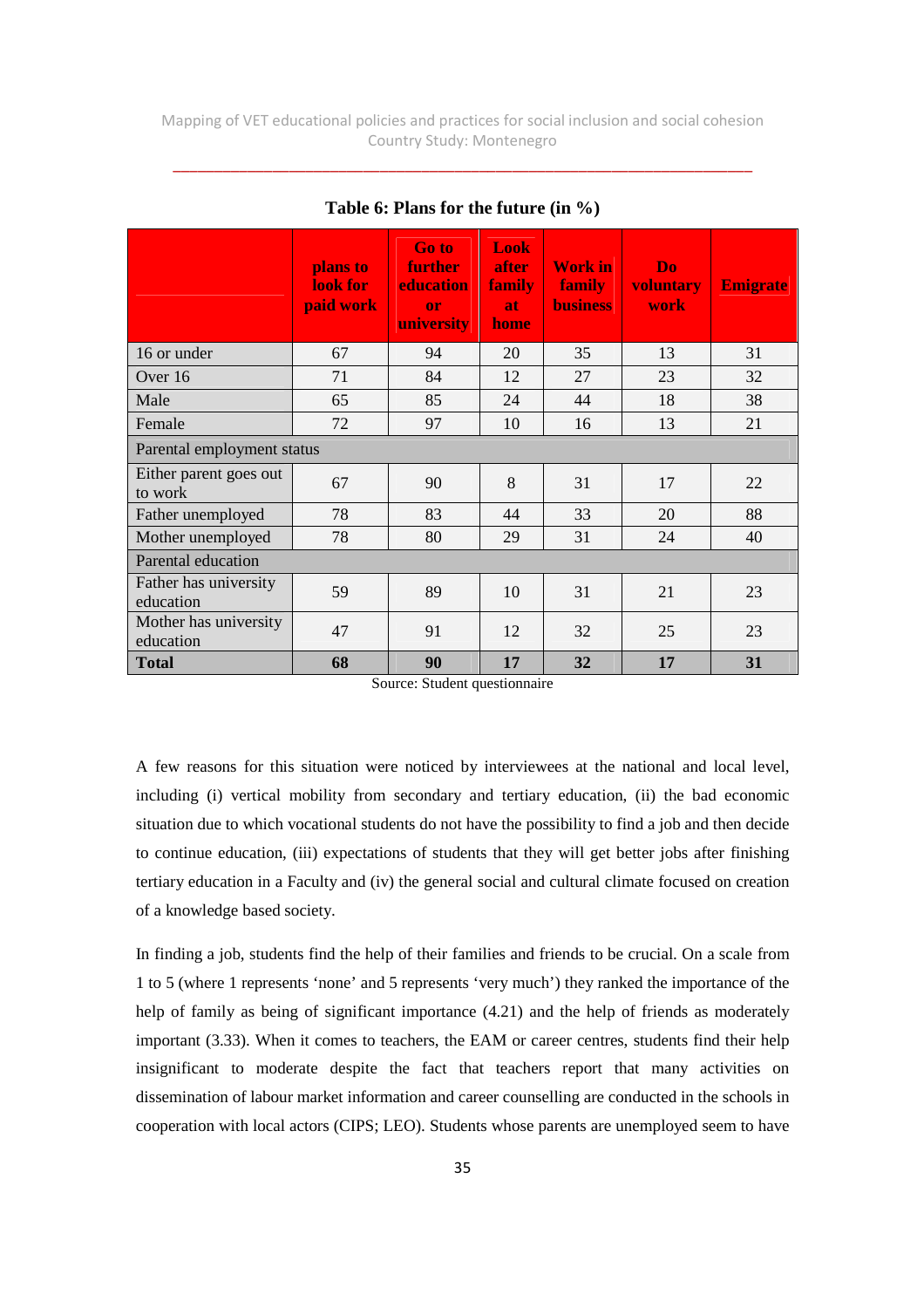more confidence in the help of their teachers, career centres, and public agencies than those whose parents are employed. However, both groups still believe that the family and friends connections are the most important in getting a job.

|                        | How much help expected in finding a job from: |                |                 |                                       |                                       |  |  |  |
|------------------------|-----------------------------------------------|----------------|-----------------|---------------------------------------|---------------------------------------|--|--|--|
|                        | <b>Family</b>                                 | <b>Friends</b> | <b>Teachers</b> | <b>Careers</b><br>centre in<br>school | <b>Public</b><br>employment<br>agency |  |  |  |
| 16 or under            | 4.21                                          | 3.39           | 2.93            | 2.68                                  | 3.05                                  |  |  |  |
| Over 16                | 4.21                                          | 3.25           | 2.25            | 2.21                                  | 2.67                                  |  |  |  |
| School in Bar          | 4.15                                          | 3.38           | 2.55            | 2.5                                   | 2.9                                   |  |  |  |
| School in<br>Podgorica | 4.19                                          | 3.09           | 2.17            | 1.85                                  | 2.45                                  |  |  |  |
| School in Play         | 4.29                                          | 3.52           | 3.19            | 3.1                                   | 3.31                                  |  |  |  |
| <b>Total</b>           | 4.21                                          | 3.33           | 2.63            | 2.48                                  | 2.88                                  |  |  |  |

**Table 7: Transition from school to work (mean score)** 

Source: Student questionnaire

The main issue related to the transition from school to work is the level of knowledge and skills gained during the vocational education. Employers argue that students lack appropriate practical skills due to which they can not be immediately involved in work, and that there is a discrepancy between what they learn in school and what are they expected to perform at the workplace. On the other side, teachers believe that students are well prepared for the labour market, but also that employers have very high and sometimes unrealistic expectations. They also stated that based on statements of employers it would be realistic to expect their higher involvement and initiative in practical lessons and apprenticeship programmes, but that this does not happen in practice. However, it seems that the situation differs from one educational programme to another. For example, according to the information from one of the case-study schools there is a very high level of employability (almost 100%) of students who finish courses related to mechanical engineering of ships, or as a nautical technician. In addition, those students in most cases find jobs with international shipping companies (which means on the global labour market), which may be considered as a good indication of the quality of the work and skills they acquire during their schooling.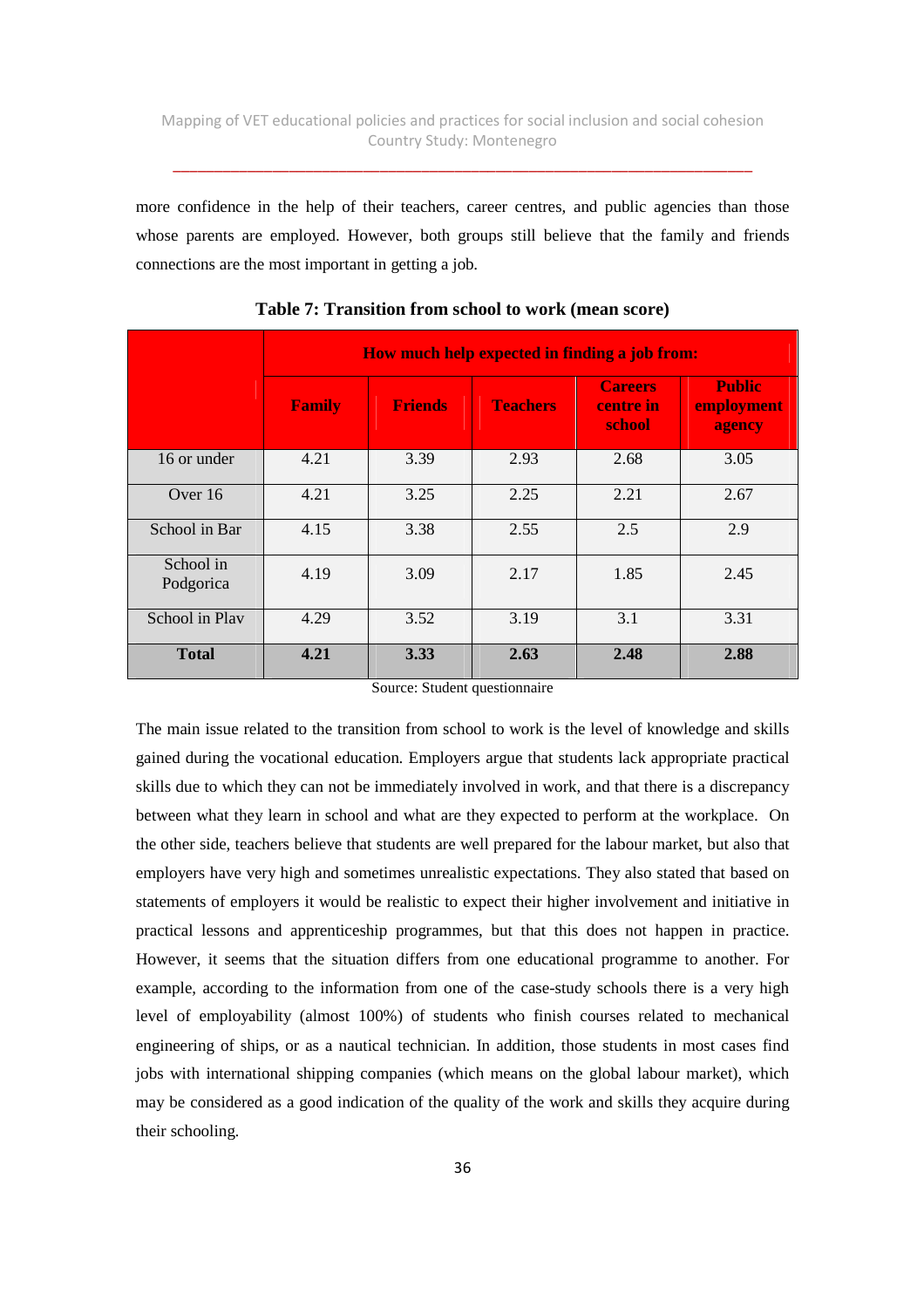\_\_\_\_\_\_\_\_\_\_\_\_\_\_\_\_\_\_\_\_\_\_\_\_\_\_\_\_\_\_\_\_\_\_\_\_\_\_\_\_\_\_\_\_\_\_\_\_\_\_\_\_\_\_\_\_\_\_\_\_\_\_\_\_\_\_\_\_\_\_

Regarding the issue of transition from school to work of disabled students it is important to notice that employers who employ persons with disabilities receive subsidies (part of the salary is subsidised by the state). Data from EAM shows that 31 employers who employed 42 persons with disabilities received this kind of subsidy during 2012. Also, one of the measures implemented by EAM is the involvement of persons with disabilities and other hard-to-employ persons in public works. However, this employment is only temporary, for the duration of the particular public work. According to the EAM in 2012, out of the total registered unemployed persons, 3.2% were RAE, out of which 94% had no qualification, while 5.6% had a vocational qualification. According to the same source, 141 of RAE registered at EAM were employed through active labour market measures (public works and seasonal employment) in 2012. According to the regular Survey of Employers conducted by EAM, conducted in 2012, two-fifths (19%) stated that they were willing to employ a RAE person (in 2010 this was just 5%).

When it comes to discrimination difficulties in finding a job, students are in general not worried. On a scale from 1 to 5, the mean score that they will be discriminated by gender is 1.8, ethnicity 1.9, disability 1.6 and by religion by 1.7. The two factors they find as a possible obstacle in finding a job are qualifications (mean score 2.6 on the scale from 1 to 5) and the school that was attended (mean score 2.5 on the scale from 1 to 5), where the older students and females are concerned more with these issues.

#### **2.3.4. Patterns of education, apprenticeship system and social inclusion**

According to the Law on vocational education, practical teaching is organized in school (classrooms, laboratories, school cooperatives) and in facilities outside schools (institutions, enterprises and entrepreneurs). Also, the Law defines conditions for education in companies (dual system of education), but currently such a type of education does not exist in Montenegro, although it was practiced seven years ago for the two programmes, out of which one turned out to be very successful. According to the statements of the school and national actors one of the possible reasons for non-existence of dual programmes could be very comprehensive and required organisation of such a program, especially for employers. However, some employers stated that there were initiatives by companies for similar programmes, for example that students have practice during the summer season (from May to October) while the rest of the school year would be dedicated to theoretical classes, but that they were not implemented due to formal constraints. All case study schools have practical classes in school and practical work in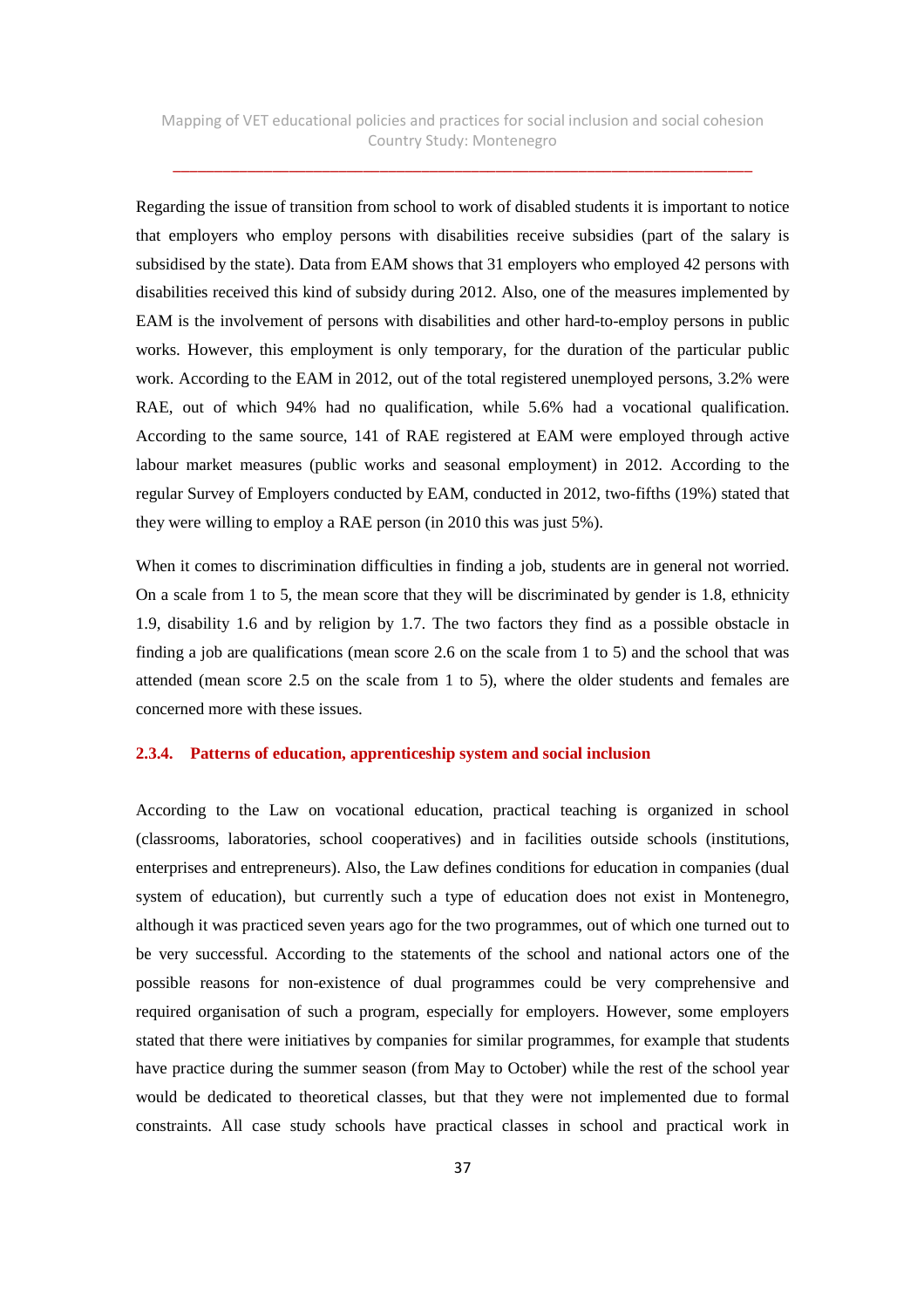\_\_\_\_\_\_\_\_\_\_\_\_\_\_\_\_\_\_\_\_\_\_\_\_\_\_\_\_\_\_\_\_\_\_\_\_\_\_\_\_\_\_\_\_\_\_\_\_\_\_\_\_\_\_\_\_\_\_\_\_\_\_\_\_\_\_\_\_\_\_

companies. In addition, it is noticeable and was confirmed by school actors that classrooms for practical lessons are very well equipped and that students are able to have extensive practical work in school. There are no formal strict regulations on the establishment of in-company training, and due to that it is based on the efforts and communication of schools and employers. Before the establishment of such a practice the agreement between schools and employers is signed. In some cases there are formal (legal) barriers for some companies to be involved in the practical work (such as already mentioned example with a construction company in Podgorica). Teachers reported that mentors in the companies do not have a high level of pedagogical skills and as a result a lower level of knowledge gained during the practical classes in companies. Also, a lack of motivation of both sides, students in gaining new knowledge and employers, is one of the reasons for inefficient company-based training. Also, some interviewees at the national level pointed out the lack of quality assurance in company-based training, as well as the low level of communication between schools and companies which is mainly limited to formal, officially required, communication. According to the information received from teachers, final marks from practical work are based on the information that teachers receive from companies in which practical work is realized. In some cases, teachers of practical classes (in the case of Plav including the school principal) visit employers in order to monitor the work of students, which then helps them in the creation of a final mark.

From the aspect of social inclusion it should be pointed out that, according to the statements of school actors, all students are included in practical in-school or in-company work, including SEN students. This situation was also noticed during the school visits.

All schools organize extra-curricular activities (debates, various presentations, workshops in physics, biology, chemistry, and entrepreneurship). Some schools are more active in this area, such as the school in Plav where there are 24 different extra-curricular programmes. In addition to activities within the school, some programmes are related to the local community (for example: students of the medicine courses are visiting older families in the community and measure blood pressure, bring medicines etc.). According to the views of national stakeholders, the organisation of extra curricula activities strongly depends on the motivation and dedication of the school management (in the first instance the principal) and teachers.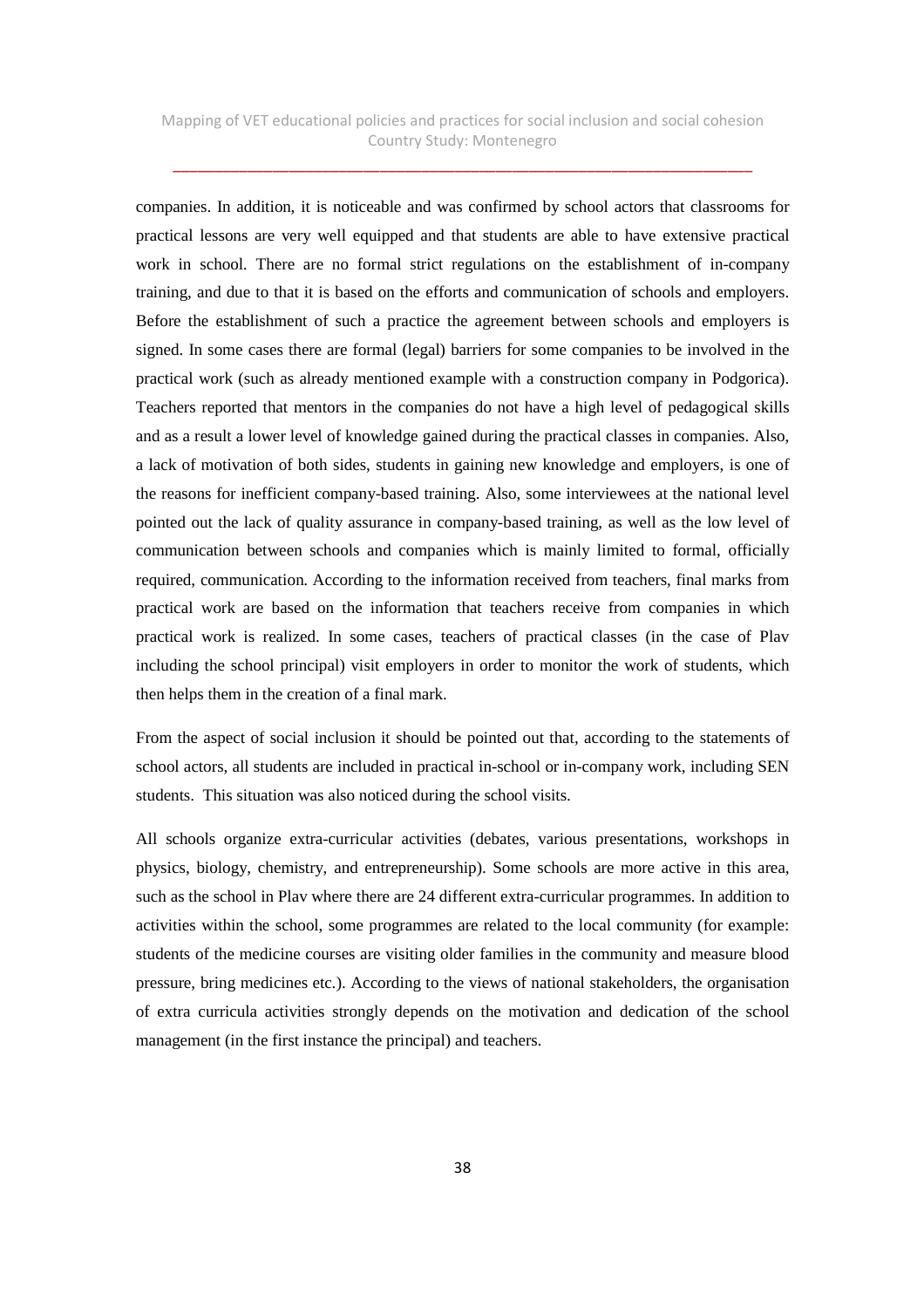\_\_\_\_\_\_\_\_\_\_\_\_\_\_\_\_\_\_\_\_\_\_\_\_\_\_\_\_\_\_\_\_\_\_\_\_\_\_\_\_\_\_\_\_\_\_\_\_\_\_\_\_\_\_\_\_\_\_\_\_\_\_\_\_\_\_\_\_\_\_



**Figure 3: Participation in extra-curricular activities** 



When it comes to extra-curricular activities, 62% of students do sports, while voluntary work, youth clubs and paid work are not as popular. One of the possible reasons for this may be that voluntary clubs are not in well developed in Montenegro. Due to that, promotion of these activities is not significant and students are not interested in involvement.

# **2.4. Comparative analysis of vocational education, social inclusion practices and social cohesion**

The educational patterns in all three schools are similar. However, slight differences may be observed in the organisation of practical work in school and in companies, the organisation of different school activities and communication with students. In these aspects the school in Plav showed a better performance than the other schools, which was also confirmed by the students who have more practical classes, more practice in companies and higher expectations that knowledge they acquired during schooling would help them in finding job (Figure 4). Also, the school in Plav is most active in the organisation of activities within the school as well as community initiatives, which are also reflected in the answers of students. Namely, students from Plav feel the happiest with their school, with an average score of 8.6 out of 10 (Figure 4).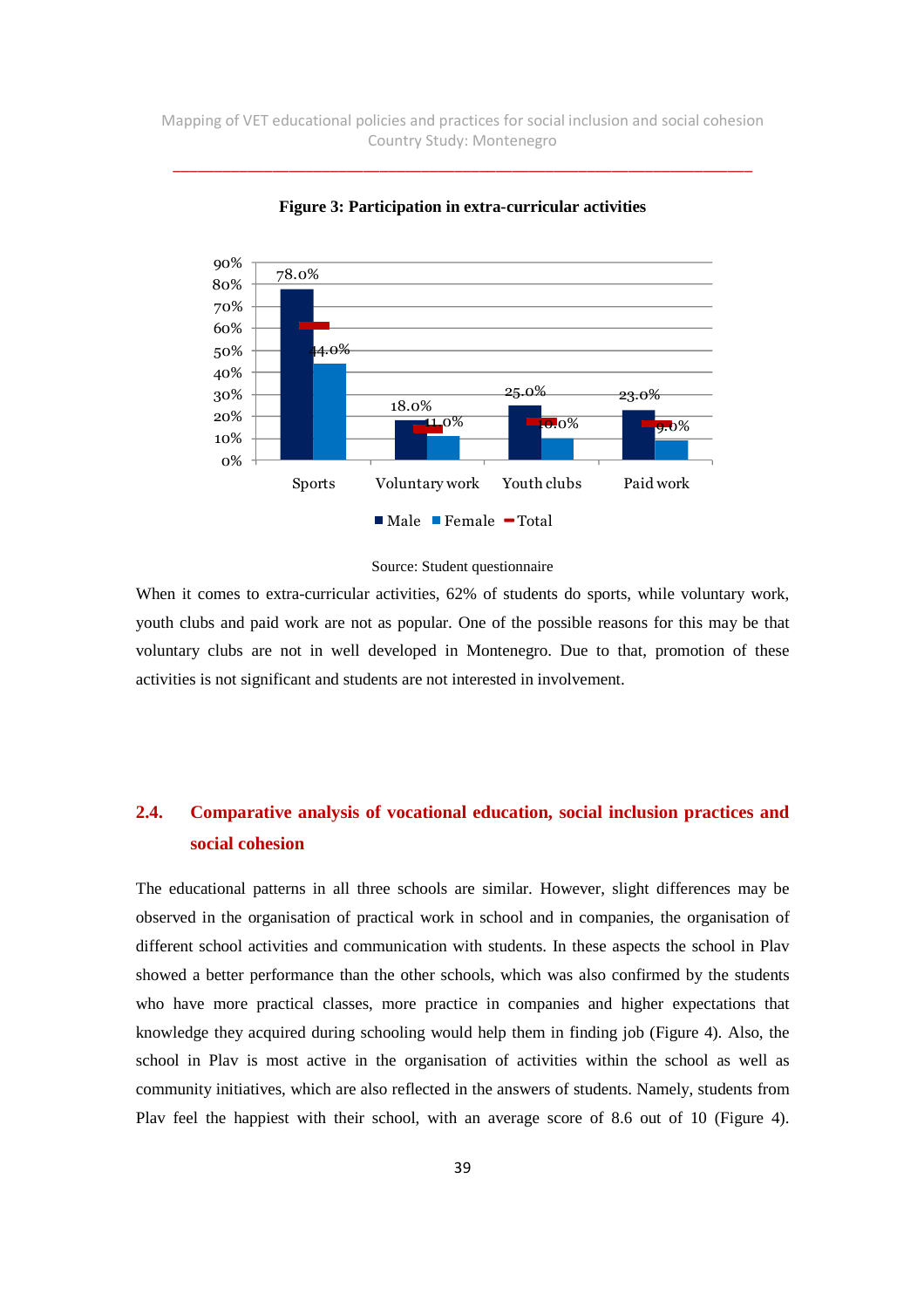Additional reason for this satisfaction, besides active school management and teachers, could be that Plav is a very small community in which social and cultural life is very modest in comparison with Podgorica and Bar. That could be why school life and everything it offers present the main source of communication, social life, cultural activities and fun for them.



**Figure 4: Experience in school<sup>18</sup>**

In addition, students from Plav graded highest the level of teacher knowledge, teaching methods and friendliness of teachers (Figure 5).

l

<sup>&</sup>lt;sup>18</sup>School A - Agricultural High School in Bar, School B - Secondary School of Civil Engineering "Ing. Marko Radevic" in Podgorica, School C - Secondary mixed school "Beco Pasic" in Plav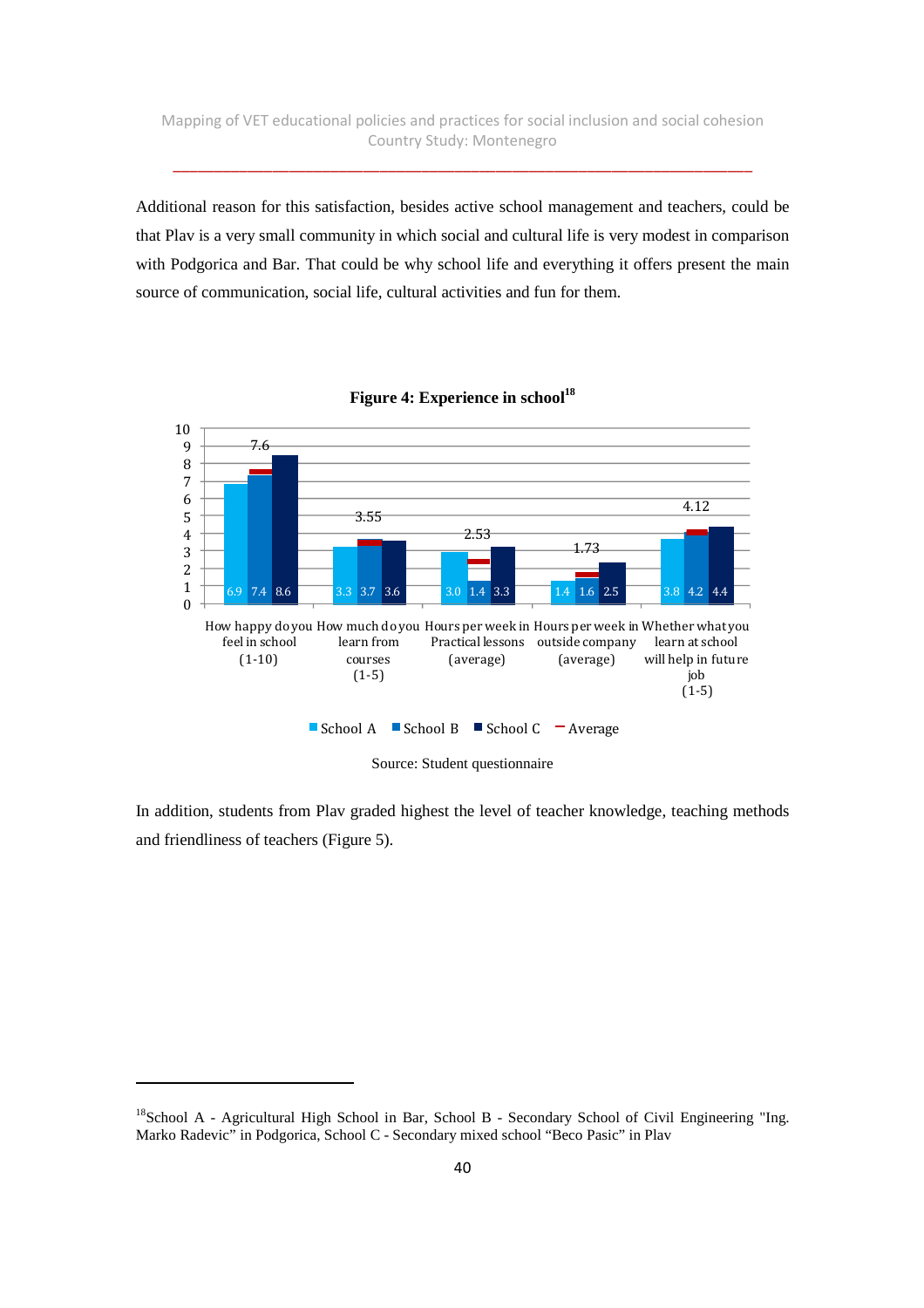\_\_\_\_\_\_\_\_\_\_\_\_\_\_\_\_\_\_\_\_\_\_\_\_\_\_\_\_\_\_\_\_\_\_\_\_\_\_\_\_\_\_\_\_\_\_\_\_\_\_\_\_\_\_\_\_\_\_\_\_\_\_\_\_\_\_\_\_\_\_



**Figure 5: School ratings (mean scores)** 

#### Source: Student questionnaire

The economic and social situation in case-study localities defines who are the most vulnerable student groups. In Podgorica and Bar, those are SEN students and RAE students. However, in Plav, as there are no RAE and SEN students in school, students from remote villages, refugees and students from poor families are considered to be most vulnerable. In addition, the fact that the school in Plav is the only school in that municipality requires from the school management higher responsibility and consequently higher responsibility for actions. Due to that, more activities that aimed at the inclusion of certain social groups were seen in this school (organisation of free school transport, provision of free textbooks, school open 24 hours for students to enable use of classrooms and IT equipment, teachers and principal visit parents, social cards are created for each student). Teachers from the school in Podgorica scored the highest grades in the promotion of social inclusion in their school through providing support to disadvantaged and disabled students, in comparison to teachers from other schools. Teachers from Plav graded the promotion of social inclusion through school ethos and values and extra curricular activities highly. According to the opinion of teachers from Bar their school promotes social inclusion mostly through sensitivity to social justice. However, it should be noted that teachers graded lowest the openness of the school towards the community as one of the tools for social inclusion (Figure 7). Also, more than 90% of teachers in all schools replied that their school offers equal opportunities in admission, and within school to female students, students from poor families, Roma and other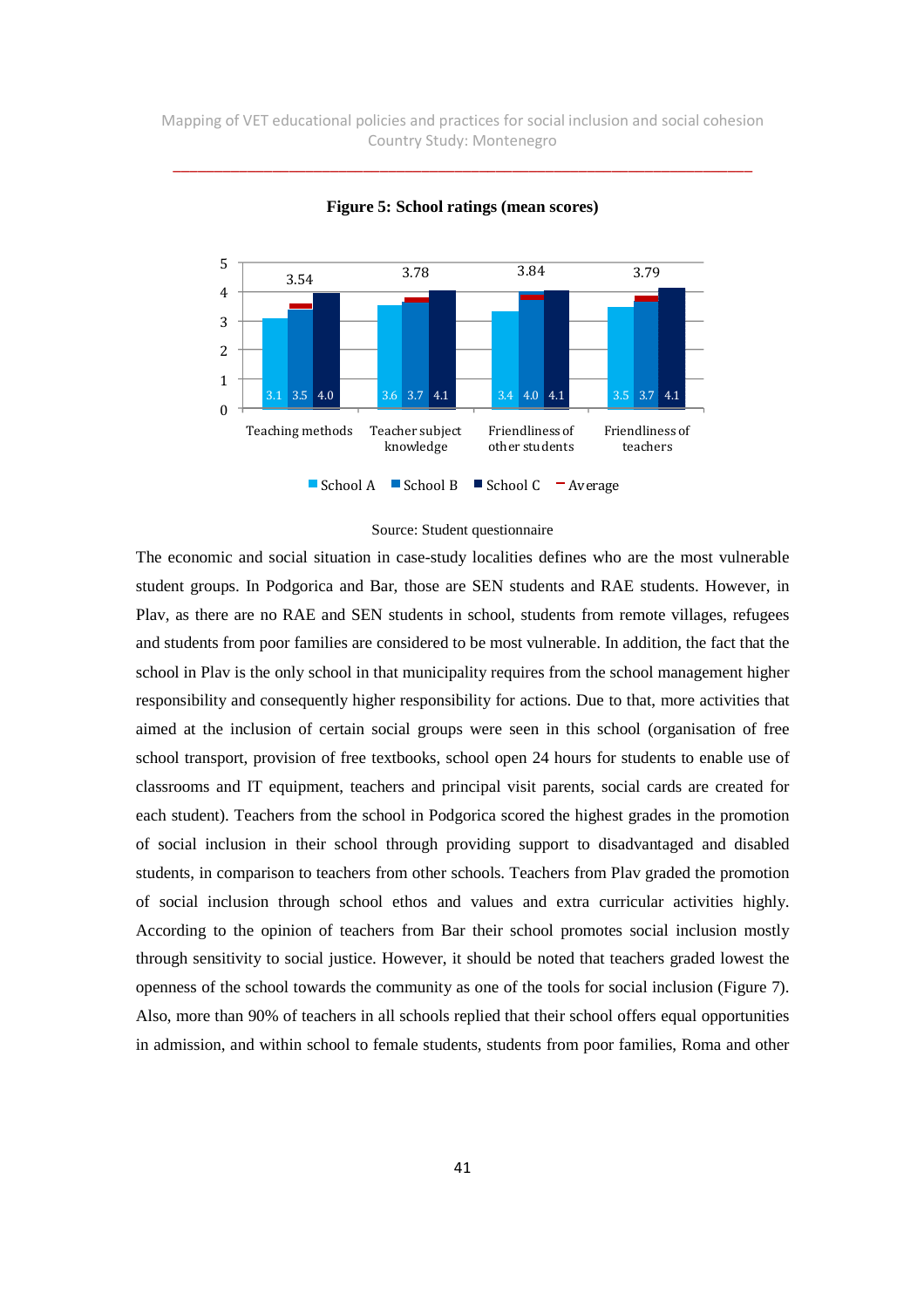\_\_\_\_\_\_\_\_\_\_\_\_\_\_\_\_\_\_\_\_\_\_\_\_\_\_\_\_\_\_\_\_\_\_\_\_\_\_\_\_\_\_\_\_\_\_\_\_\_\_\_\_\_\_\_\_\_\_\_\_\_\_\_\_\_\_\_\_\_\_

ethnic minority students, students with special needs and disabled students and other socially excluded groups.





The issue of social cohesion was not mentioned as problematic in any of these three localities, despite the fact that different ethnic groups live in those. From that aspect the Plav locality is most interesting for observation since ethnic minorities make up a majority of the population. Due to that, the school in Plav organized courses in the Albanian language. No problems were mentioned regarding the implementation and organisation of those programmes. In addition, according to the students' questionnaire, students in Plav gave highest grades for friendliness of other students, which also maybe considered as an indicator of good communication and social cohesion.

l

Source: Teacher questionnaire

<sup>&</sup>lt;sup>19</sup>Teacher questionnaire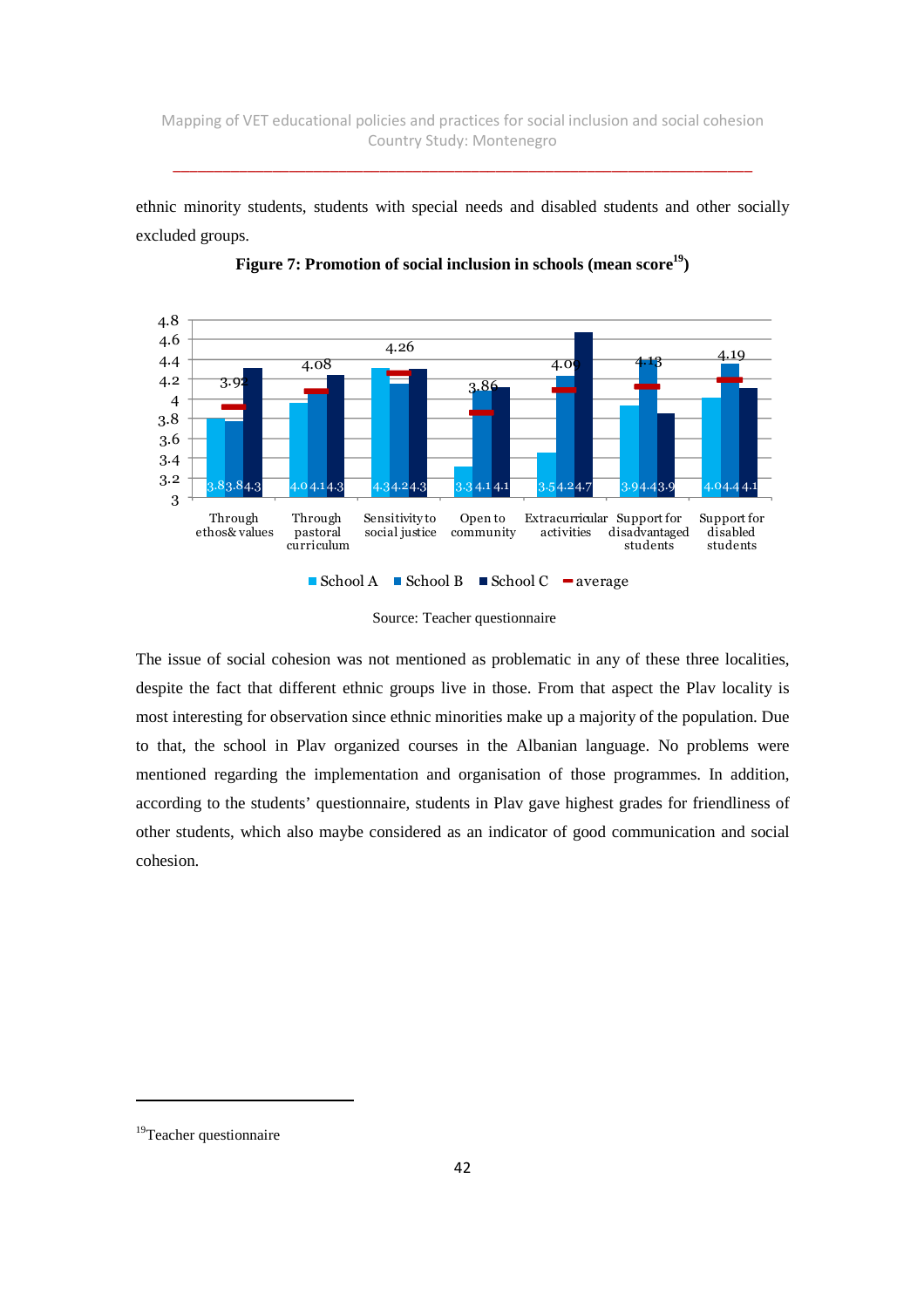\_\_\_\_\_\_\_\_\_\_\_\_\_\_\_\_\_\_\_\_\_\_\_\_\_\_\_\_\_\_\_\_\_\_\_\_\_\_\_\_\_\_\_\_\_\_\_\_\_\_\_\_\_\_\_\_\_\_\_\_\_\_\_\_\_\_\_\_\_\_

# **3. ACTION PROPOSALS FOR SCHOOLS**

- Due to the low enrolment in three-year courses, improved promotion of these courses in communication with the LEO and VET Centre should be achieved. Data from EAM shows that even though there are vacancies in these occupations, students still do not show any interest in them.
- Students from Bar rated teaching methods at 3.14 (on a scale of 1 to 5), students from Podgorica 3.45 and students from Plav with 3.99, which shows that there is room for improvement. This suggests that schools in Bar and Podgorica should offer additional training for teachers (and for mentors from companies in which practical work is conducted) to improve their teaching methods and pedagogical skills, perhaps through internal seminars.
- Training on special educational needs was recently introduced for vocational teachers, but according to experience of similar training for other teachers, motivation and personal interest of participants play a crucial role for the success of the program. This training would be important for teachers in Plav, as although they do not have SEN students, such students are expected to enrol in the future.
- The research has shown that students do not expect much help from career centres or the EAM in finding a job. On a scale from 1 to 5, students rated help in finding a job from career centres at 1.85 in Podgorica, 2.5 in Bar, and 3.1 in Plav; they rated help from the public employment agency at 2.45 in Podgorica, 2.90 in Bar, and 3.3 in Plav. This suggests that the effectiveness of those centres could be improved and that career centres should focus their activities more on education guidance and counselling than simply on dissemination of information.
- The research has shown that the number of hours students spend in practical work in companies is very low: 1.38 in Bar, 1.55 in Podgorica and 2.45 in Plav. This suggests that school should improve their cooperation with employers in order increase the amount of practical work in companies, especially in Bar and Podgorica. This could be done through more frequent meetings and more communication with employers and their associations, and organising events with companies at which students would present their knowledge and skills.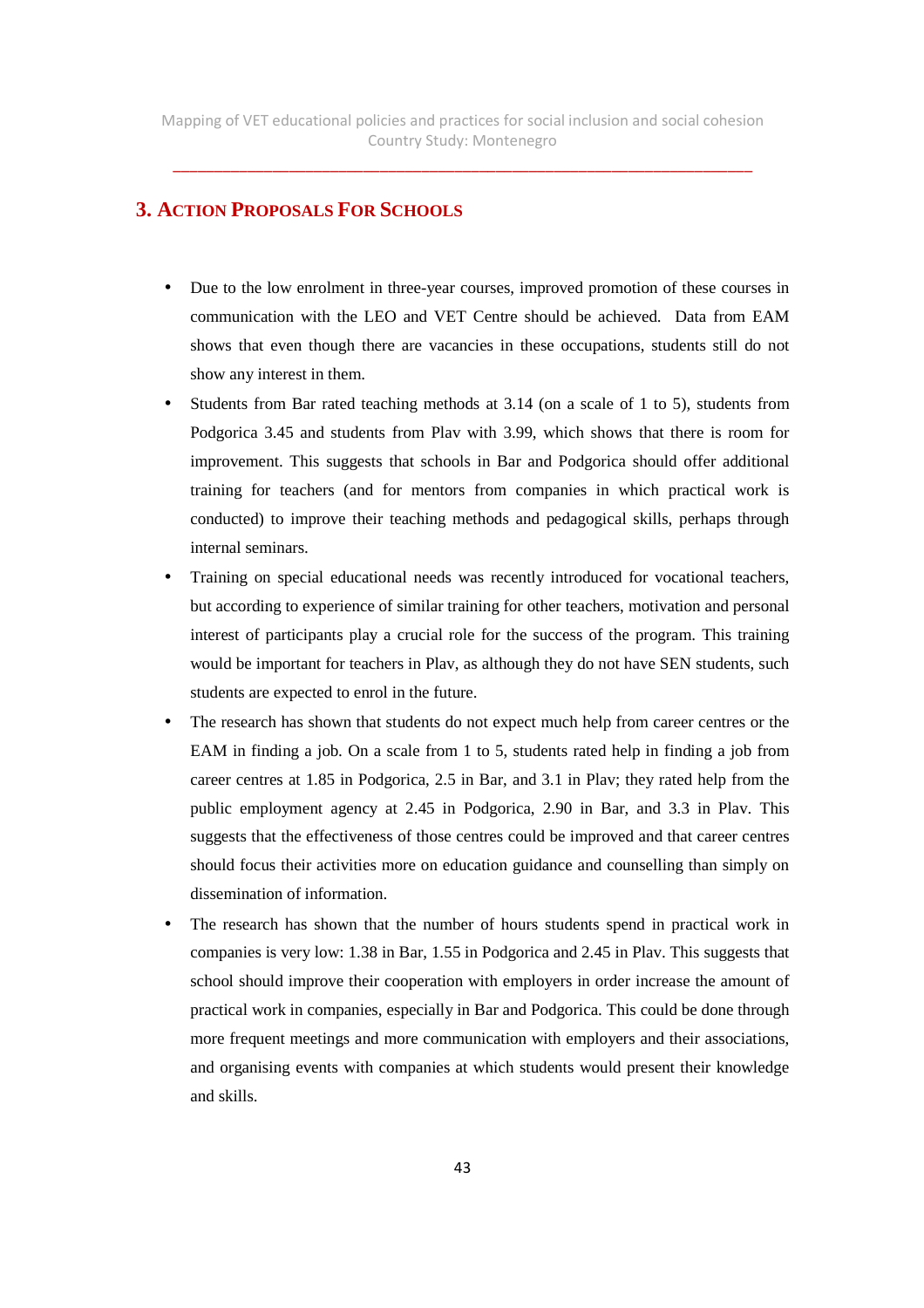\_\_\_\_\_\_\_\_\_\_\_\_\_\_\_\_\_\_\_\_\_\_\_\_\_\_\_\_\_\_\_\_\_\_\_\_\_\_\_\_\_\_\_\_\_\_\_\_\_\_\_\_\_\_\_\_\_\_\_\_\_\_\_\_\_\_\_\_\_\_

- Continue and improve existing tracer researches (for schools in Podgorica and Plav) and establish a tracer study (school in Bar) in order to get information on students' choices that can be used as inputs for the initiation of further changes and improvements in the school.
- Establish/improve cooperation with primary schools as well as COSSNs regarding the enrolment and education of SEN students. It was mentioned by social inclusion specialists that this communication is crucial for successful integration of those students and their continuous and successful education.
- Put significant effort into the creation of a better atmosphere in the schools, by organising events, interesting projects, extra-curricula activities, and using modern teaching tools to motivate students and prevent absenteeism, dropping out and early school leaving.
- Support vulnerable groups, especially those from poor families, through actions such as those that are implemented in the Plav school, which opens some facilities within schools for 24 hours in order to enable students who do not have space and conditions at home to learn and to use IT.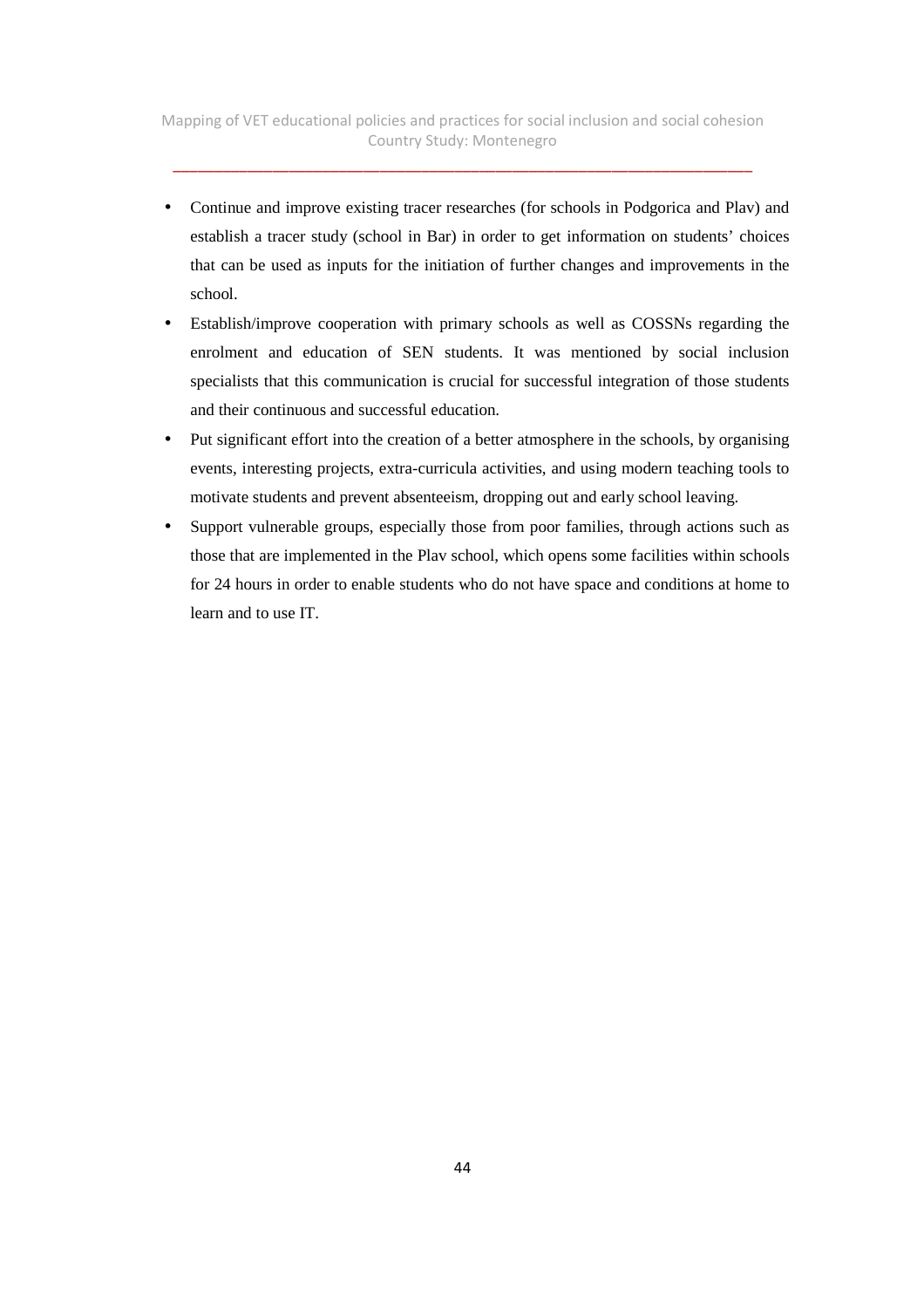\_\_\_\_\_\_\_\_\_\_\_\_\_\_\_\_\_\_\_\_\_\_\_\_\_\_\_\_\_\_\_\_\_\_\_\_\_\_\_\_\_\_\_\_\_\_\_\_\_\_\_\_\_\_\_\_\_\_\_\_\_\_\_\_\_\_\_\_\_\_

# **4. POLICY RECOMMENDATIONS FOR POLICY MAKERS AT NATIONAL LEVEL AND LOCAL LEVEL, INTERNATIONAL DONOR ORGANISATIONS AND NGOS**

#### **4.1. Policy recommendations for policy makers at national level**

- The evidence from qualitative and quantitative research has shown that there is a mismatch between the labour market needs and the education system, especially in relation to the three-year vocational courses. Therefore it is recommended that vocational education should be focused more on the future needs of the economy and that enrolment policies and new study programmes and modules should be aligned with labour market needs. In addition, it would be appropriate to continue with the promotion of three-year courses, as those occupations are in high demand in the labour market.
- The research has shown that training of VET teachers for work with SEN students is in its initial phase. Moreover, according to the opinion of all interviewees, teachers lack pedagogical skills in this field, especially those who teach practical classes. Based on this it is proposed to establish permanent national programmes for education and training of vocational teachers on work with SEN students. In addition, it is proposed that a significant effort should be put into further organisation and implementation of training of teachers in pedagogical skills.
- The research has shown that the motivation, competences and skills of school directors play a significant role in motivating teachers and professionals in their work performed in classes, communication with student and partners, communication with local actors, creation of actions which support the most vulnerable social groups, and their further education and training, all of which contribute to the creation of a positive and motivating school atmosphere. Therefore we propose the development of the national system of selection of school directors that will be based on their previous achievements, education, skills and competences.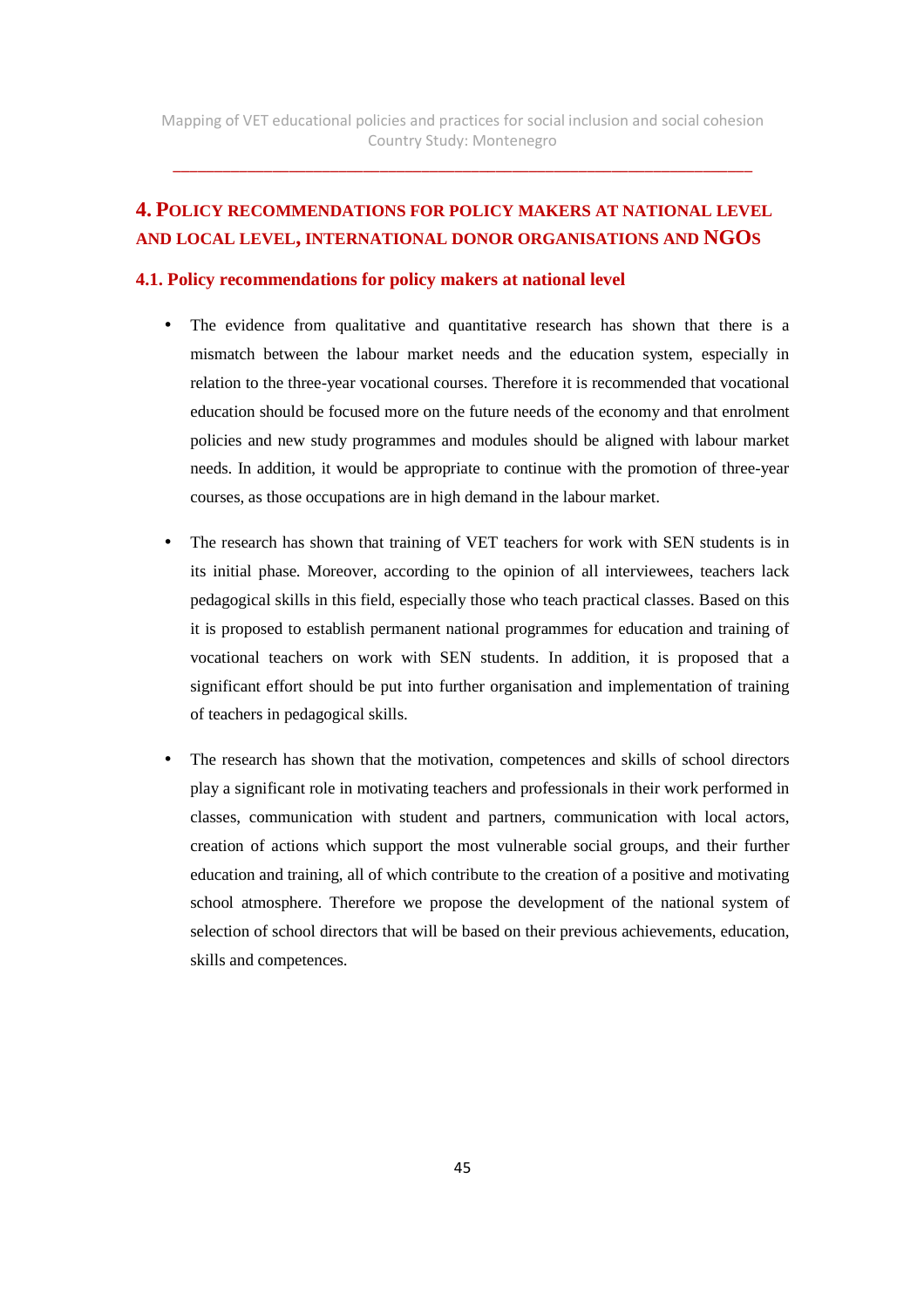\_\_\_\_\_\_\_\_\_\_\_\_\_\_\_\_\_\_\_\_\_\_\_\_\_\_\_\_\_\_\_\_\_\_\_\_\_\_\_\_\_\_\_\_\_\_\_\_\_\_\_\_\_\_\_\_\_\_\_\_\_\_\_\_\_\_\_\_\_\_

- Our qualitative research based on interviews with teachers and national actors revealed gaps in the work of the COSSN. Therefore we recommend actions that would improve the quality of work of these bodies, through development of a quality control system for the work of COSSNs at the national level, improving the expertise of professions who work in these bodies (through training and counselling), supporting communication among commissions to align their practices and exchange knowledge and expertise through annual expert meetings and the organisation of seminars for exchange of good practices.
- The research has shown that drop out rates are because the system is too lenient in providing diplomas without the required knowledge and skills, suggesting that grading at the special exams is not aligned with the grading system during the year. Based on this evidence, we propose that the grading of special exams should be better aligned with grading during the year. In addition, a monitoring system for the organisation of special exams should be implemented.
- As the preparation of the tracer research depends on initiative at the school level, we propose that schools should be obliged to implement this kind of research. Based on the inputs from schools, some of the national institutions, such as the VET centre, could prepare the tracer study at a national level.
- Even though the legal framework allows organisation of a dual system of education in practice it is not implemented. Our qualitative research has shows that one of the reasons for this could be the overly complex organisational procedure, while several initiatives of employers to organise such a system were noticed. Therefore it is proposed that the procedures for organisation of the dual system should be analysed and assessed in close collaboration with employers and that this model should be adopted in practice.
- During one of the visits to the construction school it was pointed out that workplace practice in big construction companies cannot be organised for vocational students due to legal constraints (students do not have the work permits which are required by the construction inspection). Based on this evidence, we propose the reform of the relevant legislation to enable and promote students' practical work in construction companies.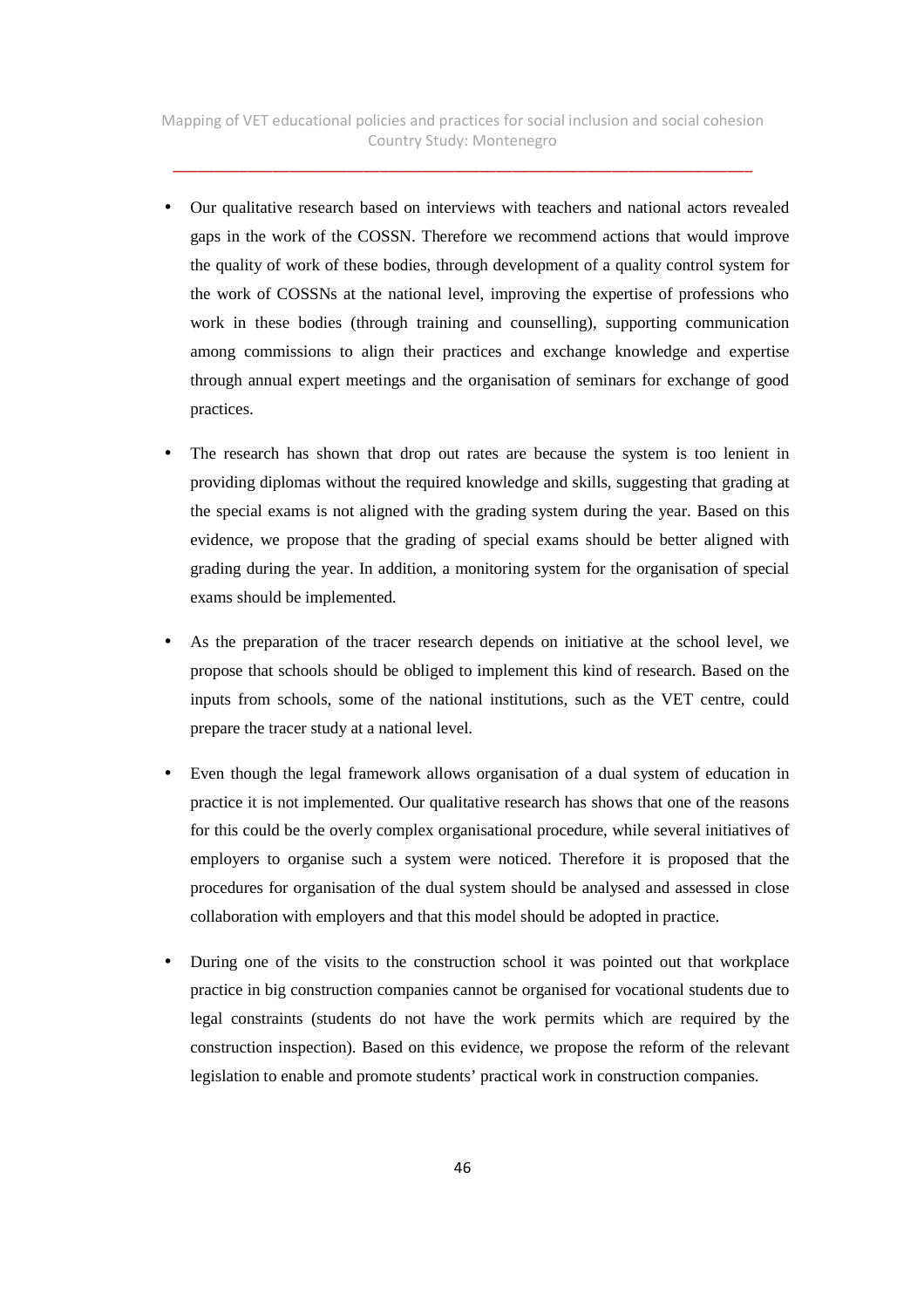\_\_\_\_\_\_\_\_\_\_\_\_\_\_\_\_\_\_\_\_\_\_\_\_\_\_\_\_\_\_\_\_\_\_\_\_\_\_\_\_\_\_\_\_\_\_\_\_\_\_\_\_\_\_\_\_\_\_\_\_\_\_\_\_\_\_\_\_\_\_

#### **4.2. Policy recommendations for policy makers at local level**

- According to the current legislation, local governments are not involved in the financing of vocational education. The research has shown that local governments support schools by providing scholarships to talented students and by providing free textbooks to students from poor families. Besides this, local governments do not implement any other activities or measures aimed at supporting vocational schools. Therefore we propose that local governments, within the current legal framework, initiate and create a model of cooperation between schools, local enterprises and local authorities which would be primarily focused on organisation of practical work in companies. Also, as local governments finance COSSN it is important that they enable constant financial support to those bodies as a precondition for their efficient work.
- The qualitative research has shown that activities of CIPS are currently mainly focused on career information dissemination. In addition, quantitative research has shown that students do not expect significant support from career centres and employment offices in finding a job. Based on this evidence, we propose that CIPS should focus their activities on career education and career counselling. Following the good example observed in Plav, communication between centres for social work and schools should be improved in order to follow and support students at risk of dropping out of school.
- Several issues were noted relating to employers during the research: their inactivity in bodies in which they should articulate their needs for labour and certain occupations (sectorial commissions), lack of motivation for offering practical work for vocational students in companies and to communicate with schools in general, in some cases during the practice in companies employers and mentors are not devoted to students and provision of a best work experience for them. Thus, it is proposed that companies be more involved in school life and focus on providing support for students, as it will have positive effects on their recruitment of employees in the future. In addition, they should make more use of legal opportunities for employment of SEN students. However, LEOs should work more on the increase of awareness among companies in relation to this issue.
- The research revealed a good example of communication between a school and a local Centre for Social Work. This cooperation was based on the creation of a Social Card for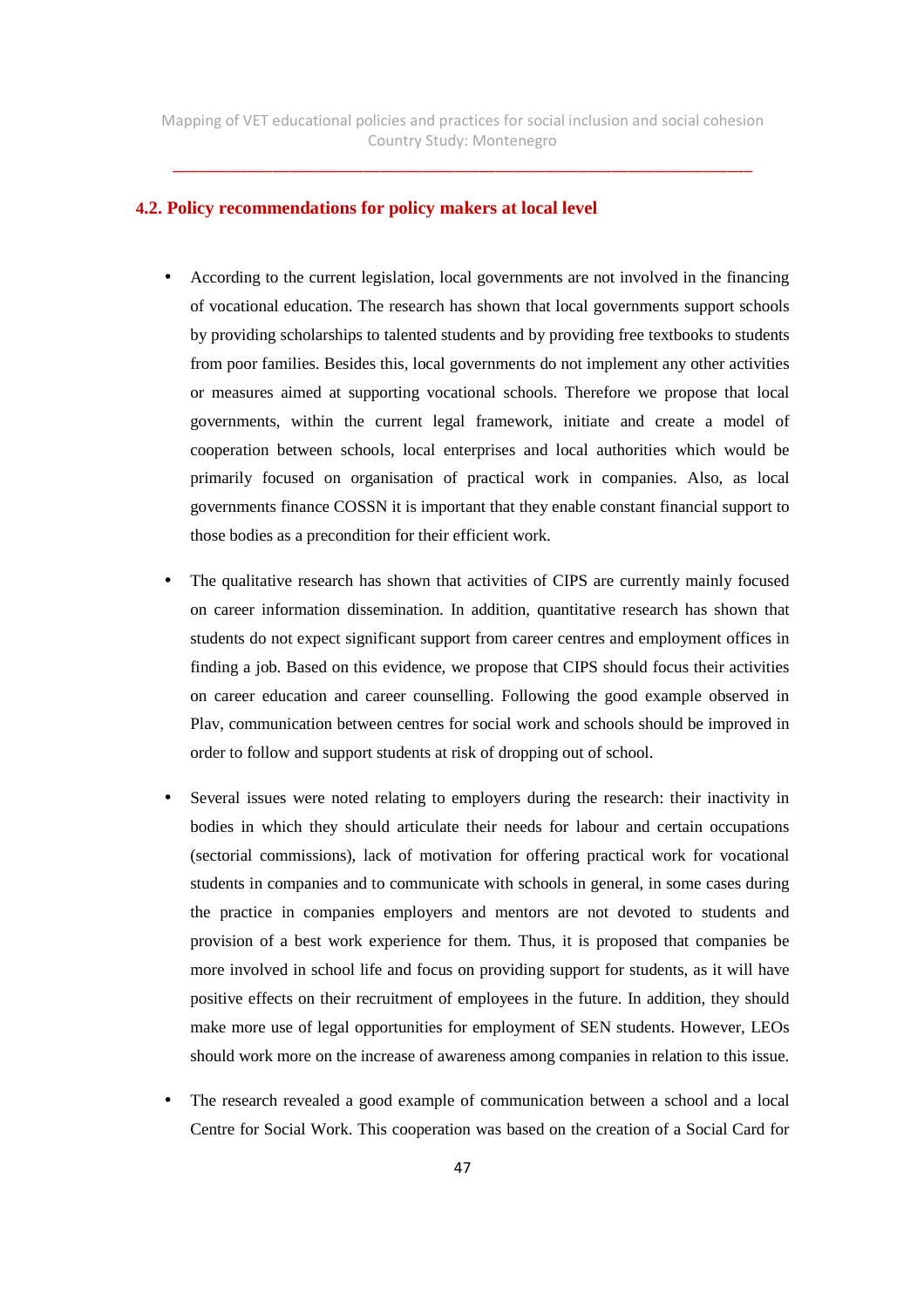the children from the school to enable those students who are at risk of dropping out to be monitored and approached. Other schools should follow this good example, especially as an IT database of children who receive social assistance is being created.

#### **4.3. Policy recommendations for international donor organisations and NGOs**

- Based on the qualitative and quantitative research and issues already pointed out, we propose that donor organisations provide financial support for the organisation of training of teachers (for work with SEN students, for increase of pedagogical skills), provide support to the organisation of the tracer studies and analyse future labour market needs, provide adequate equipment to VET schools (such as elevators, IT tools, tools for practical classes, modern teaching tools), provide technical support in the establishment of quality assurance and a monitoring system and provide support in the creation and implementation of permanent programmes which would enable higher enrolment of RAE students in primary and secondary schools and to support sustainable local partnership for sustainable vocational education .
- One of the explanations of the low involvement of employers in the work of different bodies and school life was the economic structure in which SMEs account for more than 90% of all companies. The role of business associations in articulating the voice of the business community is therefore very important. These associations should make greater effort to communicate with schools, play a more active role in national bodies related to the creation of vocational programmes, and collaborate with schools through organisation of joint events.
- The qualitative research with employers revealed that they are not fully satisfied with the knowledge and skills of vocational school graduates. This implies that there is a need for improvement in students' practical skills through the organisation of training programmes by professional NGOs. For example, the Union of Beekeepers and Union of Olive Producers could organise seminars for the agriculture technicians, Tourist Organisations could organise training for the tourist technicians and so on.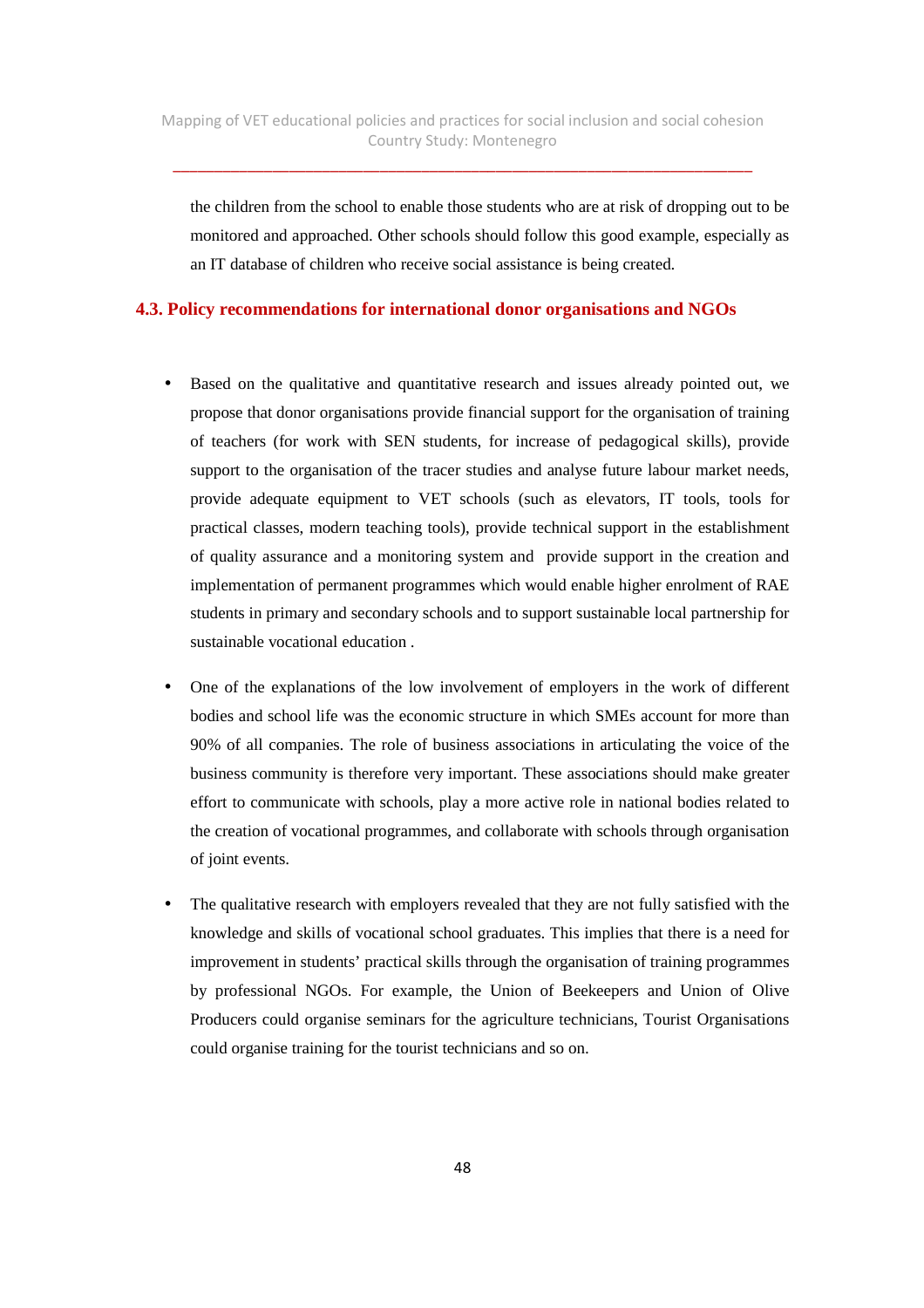#### **CONCLUSIONS**

The institutional framework for vocational education in Montenegro offers a good basis for social inclusion at all stages of students' educational experience. However, policies focus largely on the inclusion of students with special educational needs rather than RAE population or other vulnerable and disadvantaged groups, and are found mainly in pre-school and at elementary school level. On the other hand, policy debates on vocational education mainly focus on the harmonisation with labour market needs and changes in the programmes and curricula in order to respond to those needs. Also, special attention is dedicated to the improvement of the quality of education in vocational schools through improvement of facilities, evaluation processes, training of teachers and so on. However, several recent activities and initiatives are more focused on social inclusion in secondary vocational education, which can be seen as a promising trend. Those include modularisation of the education programmes as well as the introduction of teacher training in social inclusion.

Several students from the RAE population and students with special educational needs are enrolled in the surveyed schools. The research has shown these students attend classes and are involved in almost all activities as other students, while disabled students often face physical barriers and are less likely to attend vocational school as a result. However, the fact is that a number of SEN students start education in regular vocational schools but cannot complete it, which raises issues of not sufficiently developed capacities of the schools (teachers and professional workers) as well as efficiency of the work of COSSNs. Therefore, it can be concluded that there is room for improved social inclusion at this level of education and future efforts should be focused on further education and training of teachers (pre-service and in service), improvement of the work of COSSNs and improvement of the process of preparation and implementation of the individual educational plans. However, the general conclusion is that positive results of the social inclusion process are noticeable. Also it is important to notice that social cohesion is not seen as an issue. Study programmes and textbooks in the Albanian language are available, and each year new specific vocational programmes in Albanian are established, which is seen as a great improvement.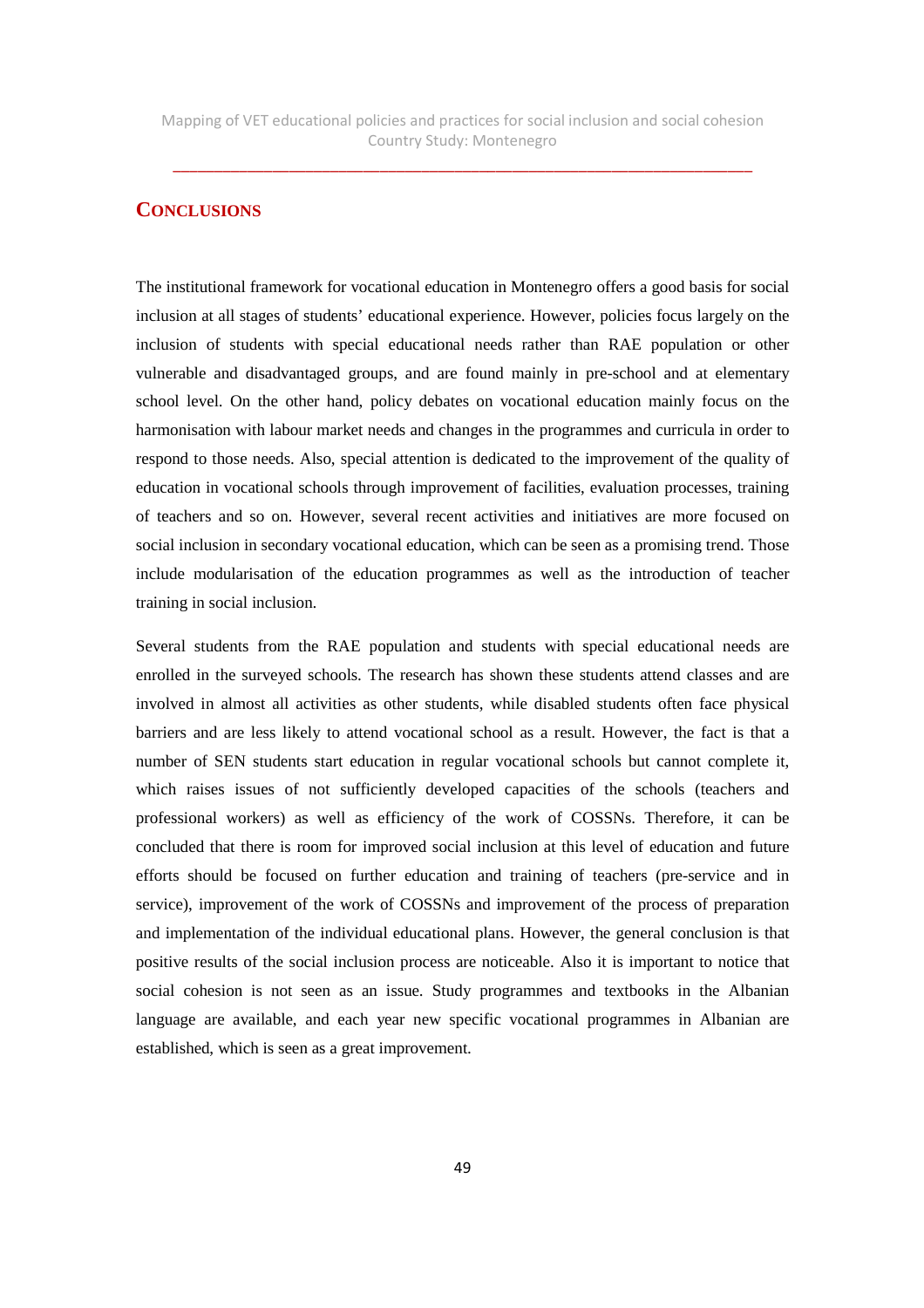\_\_\_\_\_\_\_\_\_\_\_\_\_\_\_\_\_\_\_\_\_\_\_\_\_\_\_\_\_\_\_\_\_\_\_\_\_\_\_\_\_\_\_\_\_\_\_\_\_\_\_\_\_\_\_\_\_\_\_\_\_\_\_\_\_\_\_\_\_\_

# **REFERENCES**

CEMI (2011) "Study of the Practical policy: From integrative to inclusive education: in accordance with needs", Podgorica

Employment Agency of Montenegro (2012) "Annual Work Report of Employment Agency in Montenegro in 2012", Podgorica

ETF (2010a) "Mapping Policies and Practices for the Preparation of Teachers for Inclusive Education in Context Social and Cultural Diversity", Montenegro Country Report

ETF (2010b) "Education and Business: Montenegro report"

ETF (2010c) "Review of Human Resources Development, Montenegro report"

ETF and Ministry of Education of Montenegro (2012) Torino Process-Montenegro 2012, draft report

Kaludjerovic J., Grečić V. (2012) "The Impact of Emigration and Rural Urban Migrations in Central and Eastern Europe, European Commission-Report on Montenegro", European Commission

Milic, T. (2011) "Obrazovna politika u domenu intekulturalnog obrazovanja u Crnoj Gori", University of Montenegro, Faculty of Philosophy, Niksic, Montenegro

Mitrovic-Radosevic V. (2013) "Analysis of the Early Drop Out from VET Schools in 2011/2012", VET Centre, Montenegro

MONSTAT (2012) Report Q2

UNDP (2009) "Montenegro-Society For All", *Human Development Report*, Podgorica: UNDP

UNDP (2011) Regional Roma Survey (in collaboration with the World Bank)

UNDP (2013) "People Are the Real Wealth of the Country: How Rich is Montenegro?" *Human Development Report*, Podgorica: UNDP

VET Centre (2010) "Report on evaluation of the quality of education and teaching in the Mixed Secondary School "Bećo Basic" Plav

VET Centre (2010) "Report on evaluation of the quality of education and teaching in the the Secondary School of Civil Engineering "Ing. Marko Radevic" Podgorica"

VET Centre (2010) "Report on evaluation of the quality of education and teaching in the Agricultural High School Bar"